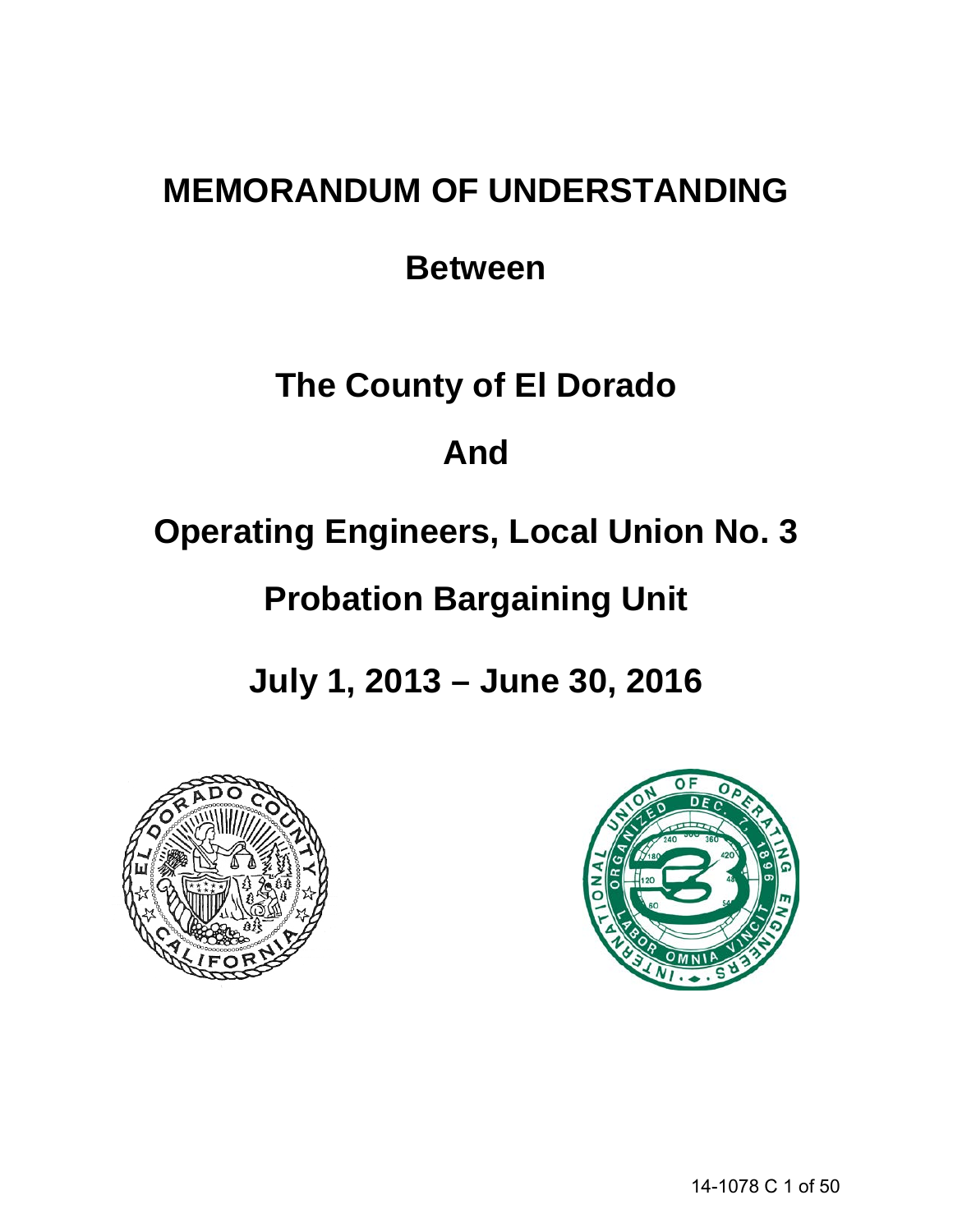## **MEMORANDUM OF UNDERSTANDING**

## **TABLE OF CONTENTS**

| <b>ARTICLE 1.</b> |                                                                     |  |
|-------------------|---------------------------------------------------------------------|--|
| <b>ARTICLE 2.</b> |                                                                     |  |
|                   |                                                                     |  |
| <b>ARTICLE 3.</b> |                                                                     |  |
|                   |                                                                     |  |
|                   |                                                                     |  |
| <b>ARTICLE 5.</b> |                                                                     |  |
|                   |                                                                     |  |
| <b>ARTICLE 6.</b> |                                                                     |  |
|                   |                                                                     |  |
|                   |                                                                     |  |
|                   | SECTION 1. TUITION REIMBURSEMENT FOR ACCREDITED ACADEMIC COURSES 12 |  |
| <b>ARTICLE 8.</b> |                                                                     |  |
|                   |                                                                     |  |
| <b>ARTICLE 9.</b> |                                                                     |  |
|                   |                                                                     |  |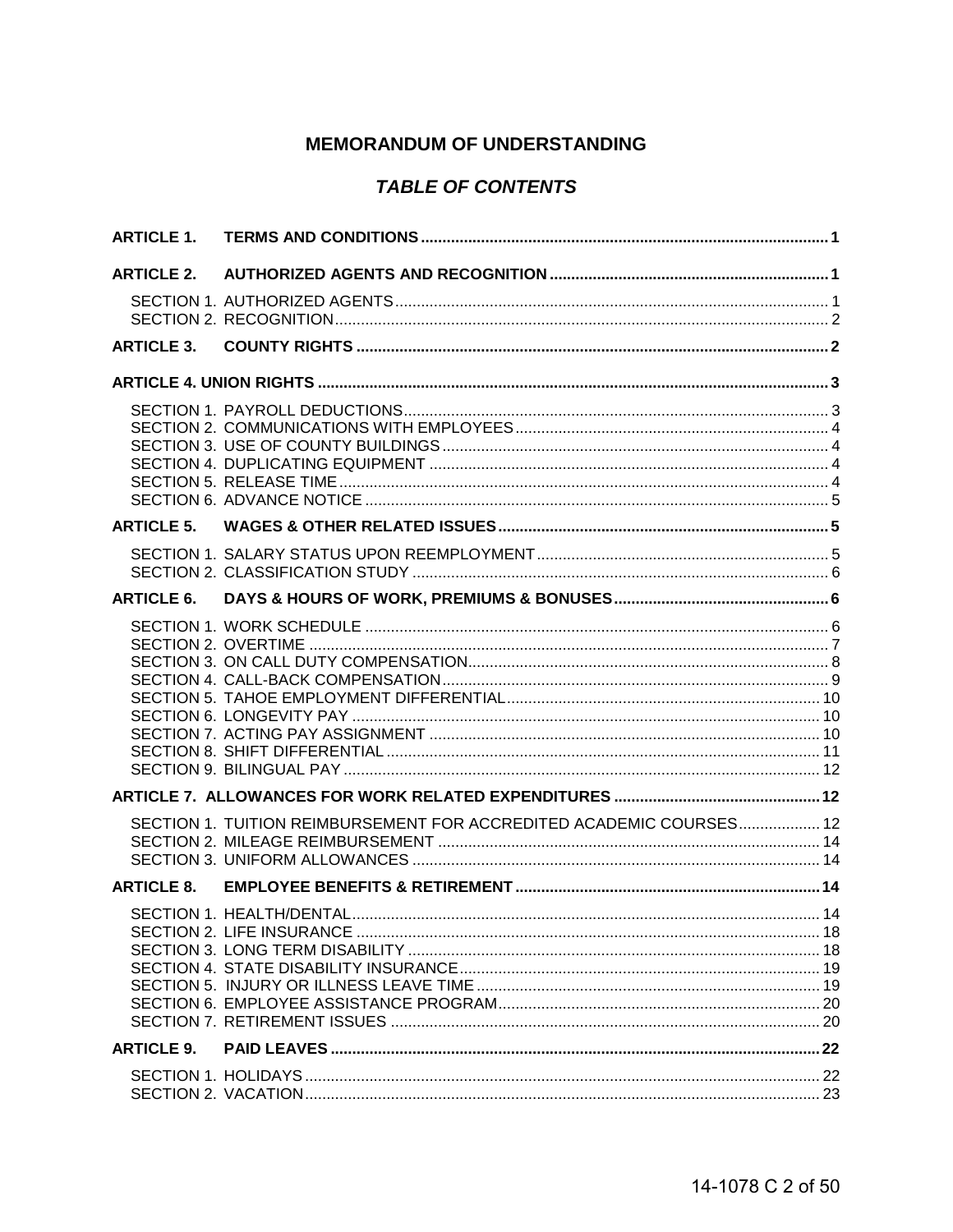| <b>ARTICLE 10</b>  |                                                                 |  |
|--------------------|-----------------------------------------------------------------|--|
|                    |                                                                 |  |
|                    |                                                                 |  |
|                    |                                                                 |  |
|                    |                                                                 |  |
| <b>ARTICLE 13.</b> | SECTION 1. JOB SICK-OUTS - VARIANCE FROM PERSONNEL RULE 1404 44 |  |
|                    |                                                                 |  |
|                    |                                                                 |  |
| <b>ARTICLE 16.</b> |                                                                 |  |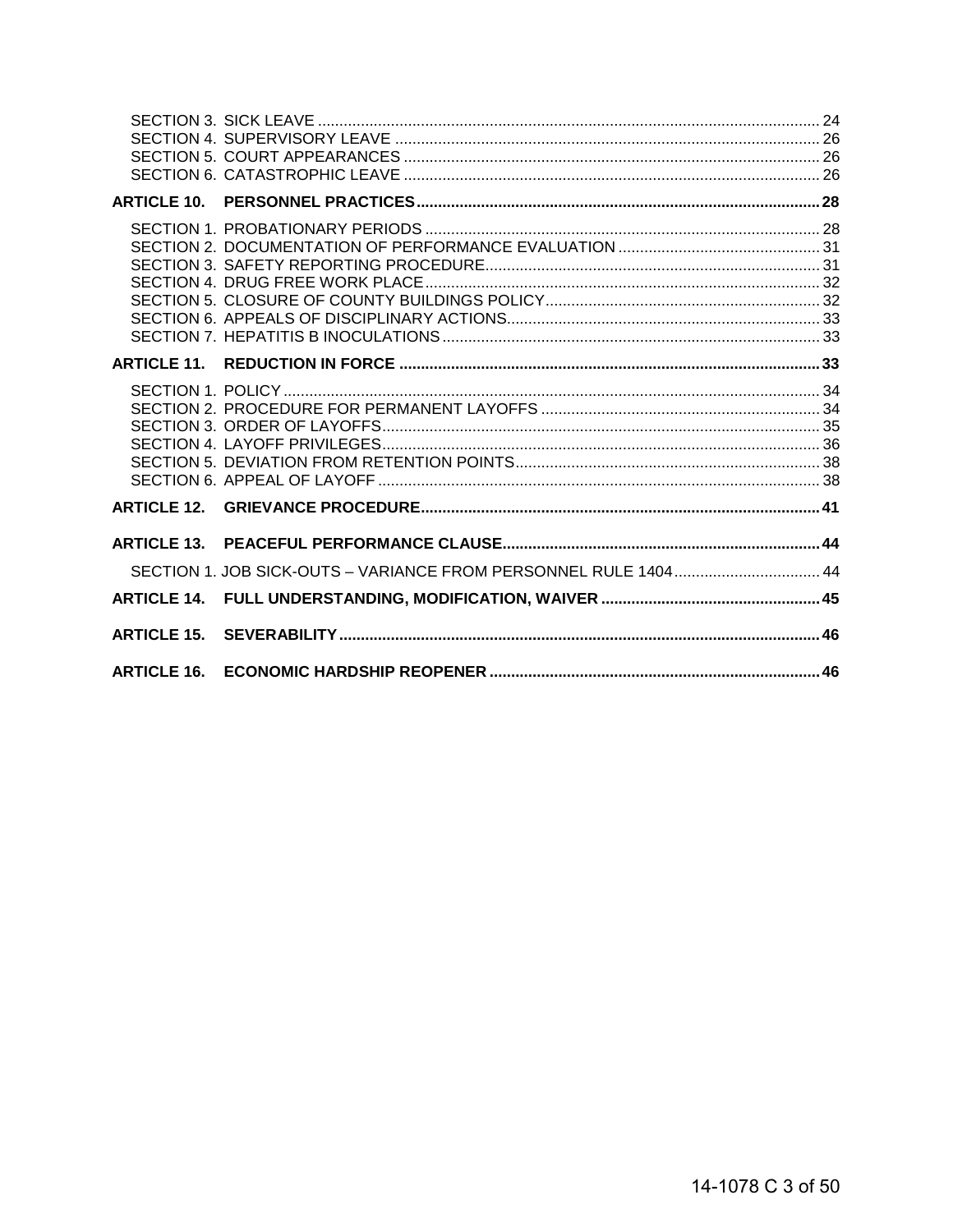## **MEMORANDUM OF UNDERSTANDING**

## <span id="page-3-0"></span>**ARTICLE 1. TERMS AND CONDITIONS**

Operating Engineers Local No. 3 (herein referenced to as "Union") and representatives of the County of El Dorado (herein referenced to as "County") have met and conferred in good faith regarding wages, hours and other terms and conditions of employment of employees in the Probation (PR) Bargaining Unit, have exchanged freely information, opinions and proposals and have reached mutual agreement on all matters relating to the employment conditions and employer-employee relations of such employees.

This Memorandum of Understanding (MOU) is entered into pursuant to the Meyers-Milias-Brown Act (Government Code Sections 3500-3510), and has been jointly prepared by the parties.

This MOU shall become of full force and effect for the period commencing July 1, 2013 through June 30, 2016. Nothing contained herein is intended to be applied retroactively unless expressly indicated below within this MOU.

The County's Personnel Rules shall remain in force and effect other than where superseded by specific provisions of this MOU. Nothing contained herein shall be applied on a retroactive basis unless specifically stated.

The parties acknowledge that this MOU, together with all referenced documents incorporated herein, set forth the complete, exclusive and integrated understanding of the parties which supersedes all proposals or prior agreements, oral or written, side letters and all other prior communications between the parties relating to the provisions of the Agreement.

#### <span id="page-3-1"></span>**ARTICLE 2. AUTHORIZED AGENTS AND RECOGNITION**

#### <span id="page-3-2"></span>**Section 1. Authorized Agents**

For the purpose of administering the terms and provisions of this MOU, the following authorized agents have been designated:

> *County of El Dorado* Director of Human Resources 330 Fair Lane Placerville, CA 95667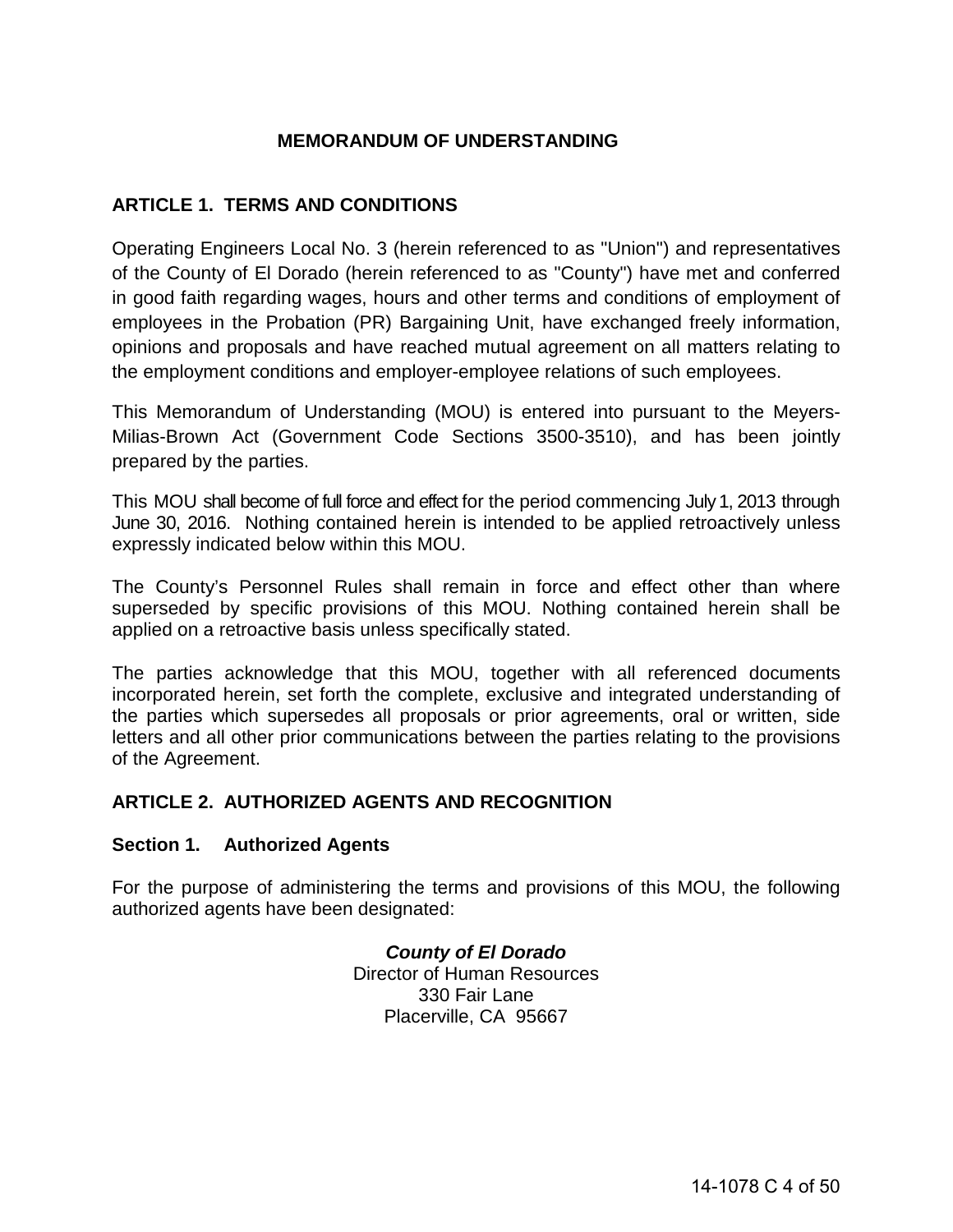#### *Operating Engineers Local Union No. 3* Business Representative 3920 Lennae Drive Sacramento, CA 95834

The Union shall provide in writing to the County and be responsible for keeping current the name, address and telephone number of the designated representative and a list of persons authorized to act on its behalf or receive service in its name.

#### <span id="page-4-0"></span>**Section 2. Recognition**

- A. County recognition The Director of Human Resources or designee is the representative of the County in matters related to employer employee relations.
- B. The Union is the exclusively recognized employee organization for the (PR) Unit.

Section 3 Labor Management Committee

The County and the Union agree that the Labor Management Committee (LMC) is an ongoing problem solving forum designed to aid in communication between the parties and administer this Agreement.

- 1. The LMC shall meet on the odd months (January, March, May, July, September, and November) unless the parties mutually agree to have more frequent meetings. Meetings can be postponed by mutual agreement due to business necessity.
- 2. The parties will mutually prepare an agenda a week in advance. The meeting will be cancelled if there is no agenda.
- 3. The LMC shall consist of an employee-member representative and a management representative from Placerville – Institution, the Shingle Springs office, South Lake Tahoe – institution and field, the business agent for the Union, and Probation Officer or designee.
- 4. The county shall allow the employee-member representative to attend LMC meetings on County time, including travel, but shall not pay for overtime used beyond an employee-member representative's regularly scheduled shift.

## <span id="page-4-1"></span>**ARTICLE 3. COUNTY RIGHTS**

County retains, solely and exclusively, all the rights, powers and authority exercised or held prior to the execution of this MOU, except as expressly limited by a specific provision of this MOU. Without limiting the generality of the foregoing, the rights,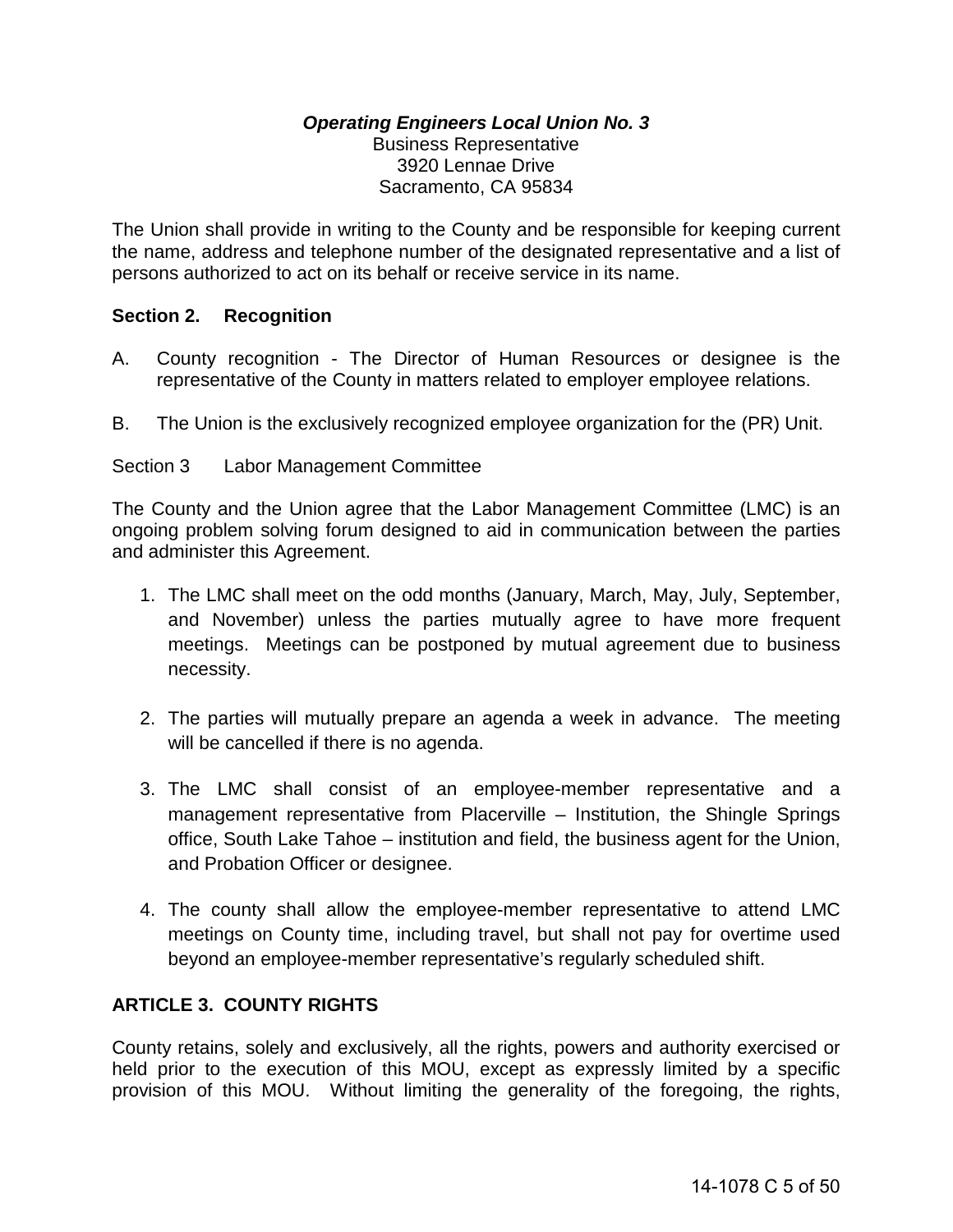powers, and authority retained solely and exclusively by the County and not abridged herein, include, but are not limited to, the following; to manage and direct its business and personnel; to manage, control, and determine the mission of its departments, building facilities, and operations; to create, change, combine or abolish jobs, departments and facilities in whole or in part; to direct the work force; to increase or decrease the work force and determine the number of employees needed; to hire, transfer, promote and maintain the discipline and efficiency of its employees; to establish work standards, schedules of operation and reasonable work load; to specify or assign work requirements and require overtime; to schedule working hours and shifts; to adopt rules of conduct; to determine the type and scope of work to be performed by County employees and the services to be provided; to classify positions, to establish initial salaries of new classifications; to determine the methods, processes, means, and places of providing services and to take whatever action necessary to prepare for and operate in an emergency.

Nothing in this article is intended to alter the post-agreement rights of the respective parties as established by law to meet and confer on changes which would affect the wages, hours, and other terms and conditions of employment, except, however that the scope of representation shall not include consideration of the merits, necessity, or organization of any service or activity provided by law or executive order.

## <span id="page-5-0"></span>**ARTICLE 4. UNION RIGHTS**

## <span id="page-5-1"></span>**Section 1. Payroll Deductions**

- A. The Union may have the regular dues, insurance plans and credit union deductions of its members deducted from employees' paychecks under procedures prescribed by the County Auditor/Controller. Dues deductions from employees who are in another bargaining unit will be allowed if there is no objection from the exclusive representative of that bargaining unit. Employees desirous of such deductions must sign and submit an Employee Payroll Deduction Authorization (PDA) for each type of deduction. All duly authorized PDA's will be processed promptly. Deductions authorized in the above manner will be accumulated and forwarded on a regular basis to the authorized payees. Nothing herein shall prohibit the County from placing reasonable limits as to the number of payees or deductions per employee for the purpose of efficient administration of the payroll system.
- B. The County will provide to the Union a list of new employees hired into regular positions represented by the Union on a biweekly basis.
- C. The County shall not be liable to the Union, employees, or any other party by reason of the requirements of this Article for the remittance or payment of any sum other than the constituted actual deductions made from an employee's wages earned. The Union shall hold and keep the County harmless against any and all claims, demands, suits, orders, judgments or other forms of liability that may arise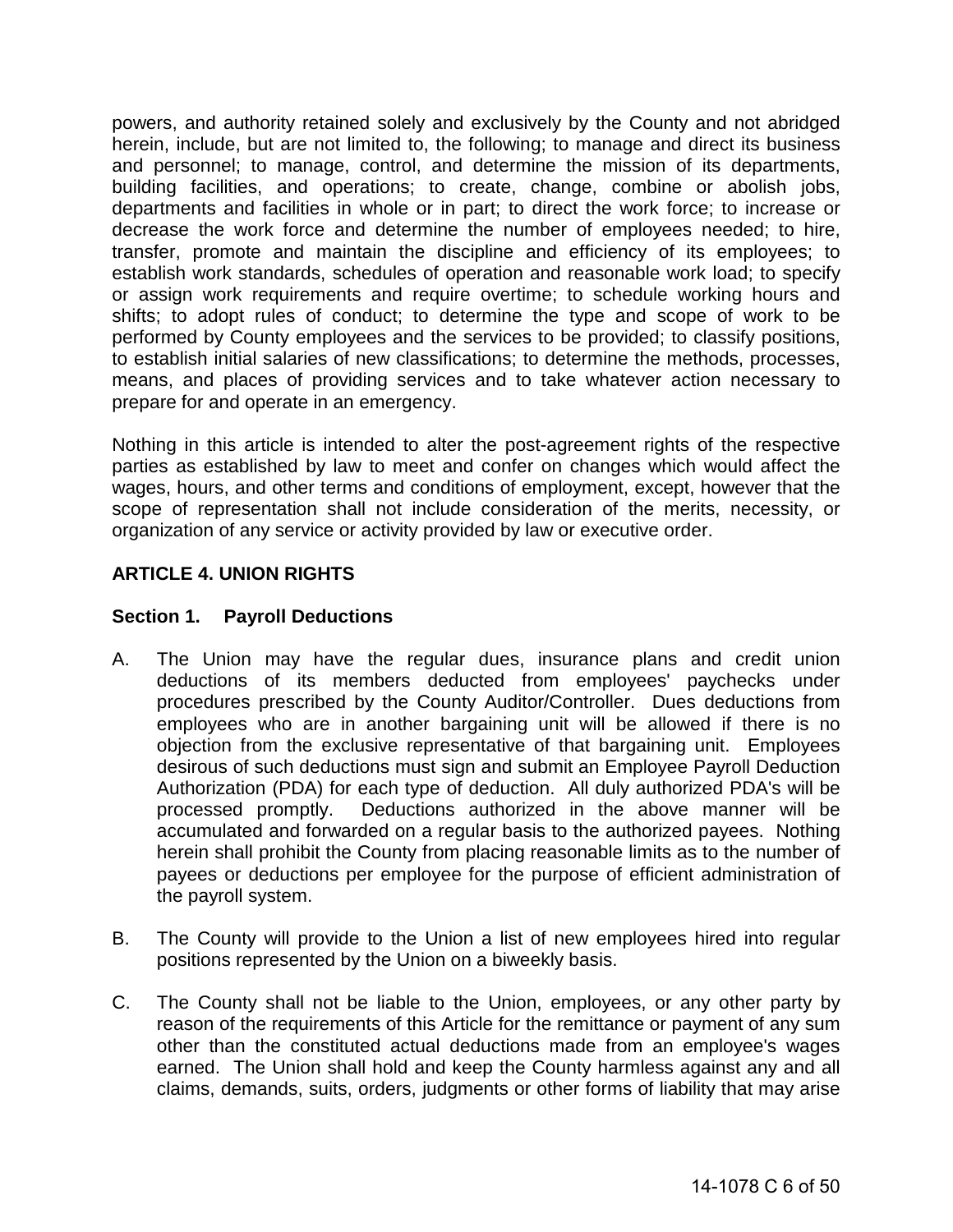out of or by reason of action taken by the employer under this Article.

## <span id="page-6-0"></span>**Section 2. Communications with Employees**

The Union shall be allowed by a County department, in which it represents employees, use of available bulletin board space for communications having to do with official organization business. All material posted shall 1) not be obscene, 2) shall not malign the County or its representatives and shall not constitute harassment, discrimination or retaliation based on a legally protected status. The Human Resources Director or designee reserves the right to remove any material posted in violation of this section if the Union refuses to remove the material on its own.

The designated representative of the Union shall give notice to the Department Head or designee when contacting departmental employees during the duty period of employees, provided that solicitation for membership or other internal employee organization business shall be conducted only during the non-duty hours of all employees concerned. Non-duty hours are defined as before or after work, lunch periods and rest break periods.

## <span id="page-6-1"></span>**Section 3. Use of County Buildings**

County buildings and other facilities shall be made available for use of the Union or its representatives during non-duty hours in accordance with such administrative procedures as may be established by the Chief Administrative Officer or Department Heads concerned.

#### <span id="page-6-2"></span>**Section 4. Duplicating Equipment**

The County agrees to allow the Union to use County duplicating equipment and facilities subject only to the following conditions:

- A. The Union purchases any required access keys.
- B. The Union reimburses the County promptly upon demand for the actual costs of the use of the equipment and material.
- C. The Union use of such equipment and facilities does not interfere with the use by County employees for County business.

#### <span id="page-6-3"></span>**Section 5. Release Time**

County employees who are official representatives of the Union shall be given reasonable time off with pay to attend formal meet and confer sessions, grievance or discipline meetings with management representatives. The Union shall notify the Director of Human Resources or designee the names and departments of employees who are official representatives of the Union. Such representatives shall notify their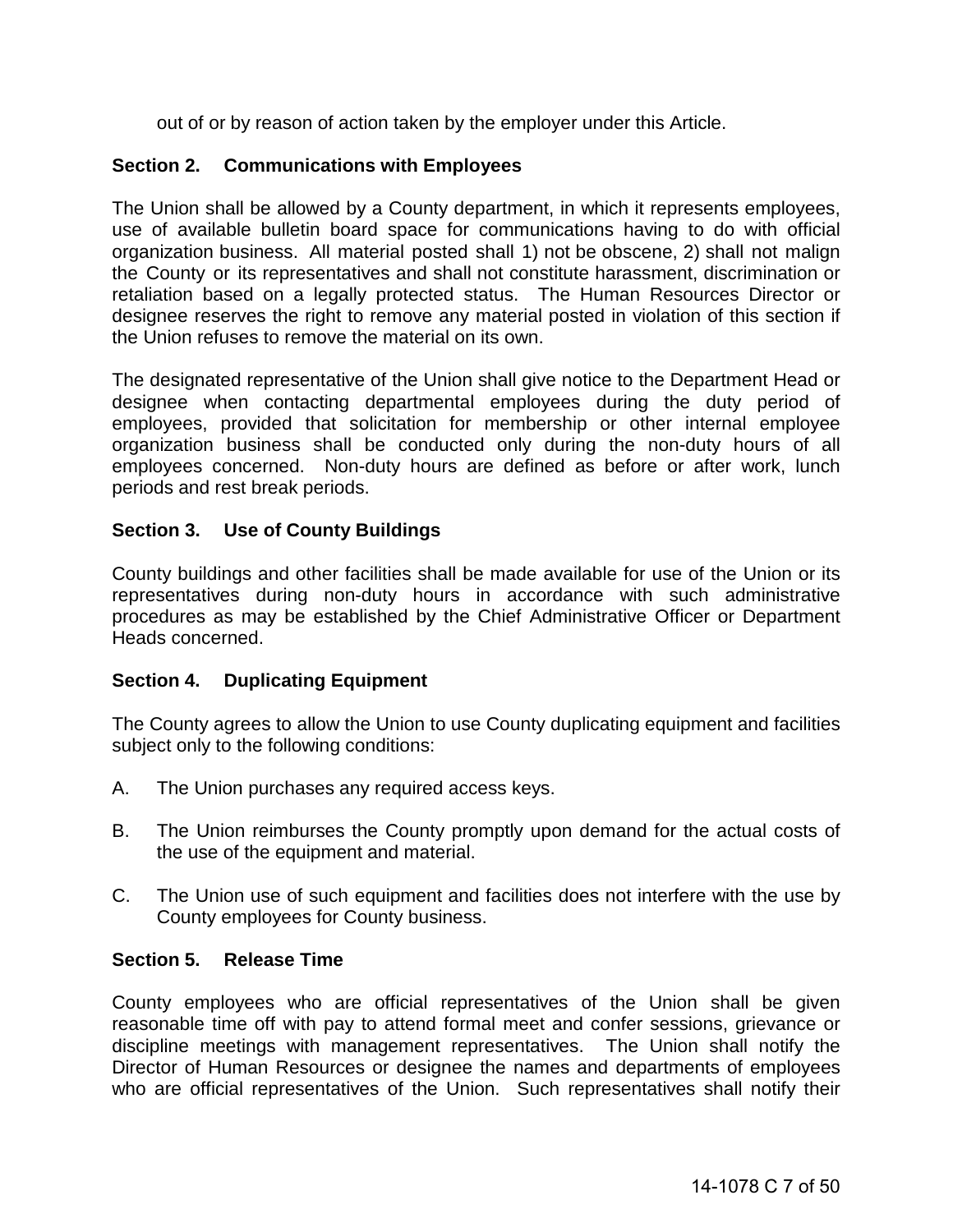supervisors in writing on the first business day after a meeting has been scheduled of the dates of excused absences. This advance notice may be waived by the Director of Human Resources or designee in unusual circumstances. Except by agreement with the Director of Human Resources or designee, the number of employees released for meet and confer sessions shall not exceed four (4) in number.

#### <span id="page-7-0"></span>**Section 6. Advance Notice**

Except in cases of emergency as provided below in this subsection, the Union, if affected, shall be given reasonable advance notice of any ordinance, resolution, rule or regulation directly relating to matters within the scope of representation proposed to be adopted by the County and shall be given the opportunity to meet with appropriate management representatives. In case of emergency, the County shall notify the Union on the first business day after the emergency of its actions.

#### <span id="page-7-1"></span>**ARTICLE 5. WAGES AND OTHER RELATED ISSUES**

The base wages for the Union represented classifications will be increased by 18.75% during the term of the MOU as follows:

Cost of Living Adjustments

2014: 2% effective the first full pay period following Union ratification and Board of Supervisors adoption of the MOU.

2015: 2% effective the pay period including July 1, 2015.

Equity Adjustments

2014: 10% effective the first full pay period following Union ratification and Board of Supervisors adoption of the MOU.

2015: 1% effective the pay period including July 1, 2015.

CalPERS Liability Transfer

2014: The employees in Tier 1 and Tier 2 retirement plans shall pay the full 9% employee CalPERS contribution effective the fourth full pay period following Union ratification and Board of Supervisors adoption of the MOU. As an offset, all employees in the Union shall receive an additional 3.75% base wage increase.

#### <span id="page-7-2"></span>**Section 1. Salary Status Upon Reemployment**

A full time or part time employee who resigns in good standing and is reappointed in the same or closely related class within the same classification series within one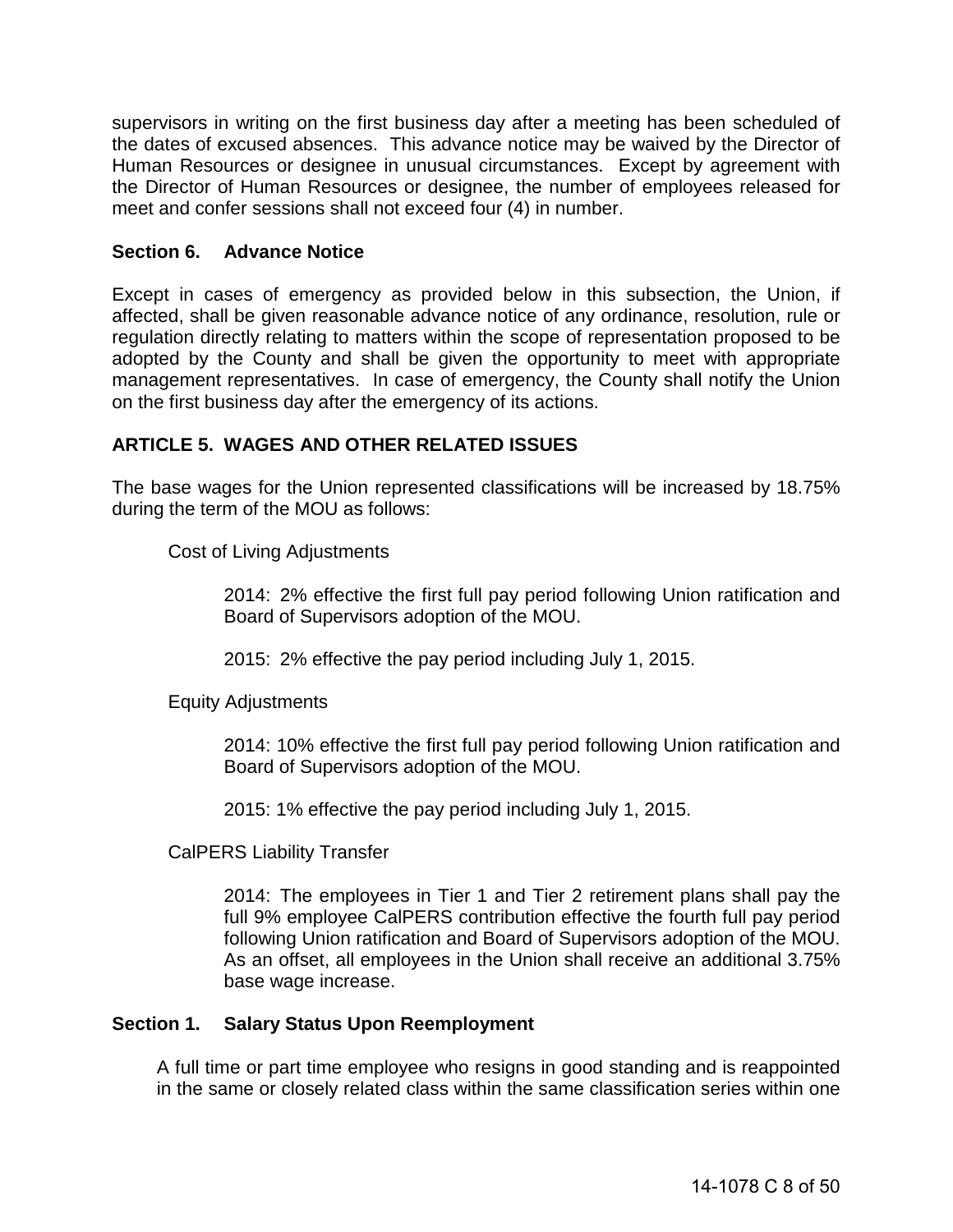year of resignation shall be eligible, with the approval of the appointing authority, to be reappointed at any step up to and including the salary step received prior to resignation. If the appointing authority wishes to rehire the employee at a step which exceeds the step paid at the time of resignation, approval shall be required consistent with the Early Salary Range Step Advancement Policy. For purposes of vacation accrual and shift selection, such an employee shall receive credit for the amount of prior service in effect at the time of resignation and shall be restored to the place on the vacation accrual table and the shift selection order in effect at the time of resignation.

## <span id="page-8-0"></span>**Section 2. Classification Study**

The County will initiate a classification structure study during the term of the MOU. After the study is complete, the County will present any negotiable changes to the County's classification structure to the Union. The County and the Union agree to meet and confer over the classification structure.

## <span id="page-8-1"></span>**ARTICLE 6. DAYS & HOURS OF WORK, PREMIUMS & BONUSES**

#### <span id="page-8-2"></span>**Section 1. Work Schedule**

- A. The appointing authority shall fix the hours of work with due regard for the convenience of the public, and the laws of the State and the County and as the appointing authority determines best serves the County.
- B. The County agrees to assign employees to a regular work schedule. The County may change that schedule at its discretion. The County agrees to give employees a minimum of a five (5) working day advance notice of work schedule changes.
- C. Employees shall be allowed rest periods of fifteen (15) minutes during each four (4) consecutive hours of work. Such rest periods shall be scheduled in accordance with the requirements of the individual department but shall generally occur near the middle of each four (4) hour shift. Rest periods are not accumulative and if not taken during the four (4) hour shift, are lost. Rest periods if not taken are lost and may not be accumulated to extend lunch hours or to shorten the work day. Neither shall any additional pay accrue to an employee who misses or loses a rest period.
- D. In no case may an employee's work schedule be changed during the work week when the purpose of such change is to avoid overtime compensation unless agreed to by the employee.
- E. In accordance with the County Personnel Rules, employees shall work eight (8) hours per day, five days per week unless an alternative work schedule is approved in accordance with the procedures set forth herein. (See G below.)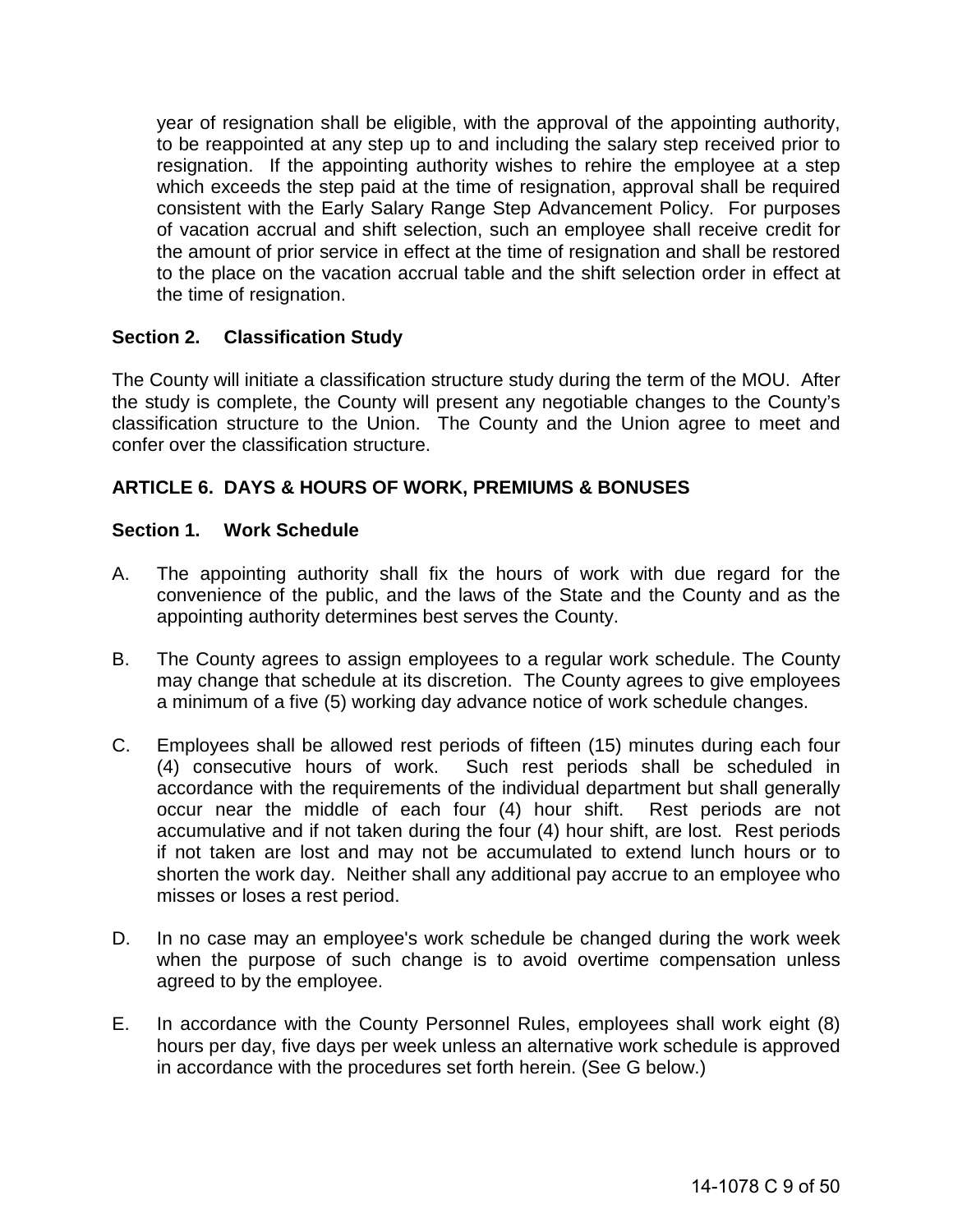- F. The Chief Administrative Officer at his/her discretion and upon recommendation of a Department Head may approve on a trial basis, during the term of this MOU of Understanding alternative work schedules. Alternative work schedules proposed by the Union shall be submitted to the Department Head and the Chief Administrative Officer. Department initiated alternative work schedules shall be submitted to the Union. Upon request by the Union, management shall discuss any proposed alternative work schedules before reaching a decision on implementation. Decisions on implementation and the reasons therefore shall be communicated to the Union.
- G. The classification of Probation Officer is exempt from the normal seven (7) day work period of the Fair Labor Standards Act (FLSA) when an employee is assigned to an alternative work schedule consisting of eighty (80) hours. At the discretion of the Chief Probation Officer or his designee, based on available staffing employees may be assigned to an alternative work schedule consisting of eighty (80) hours in a fourteen (14) day work period. Employees assigned to work an alternative work schedule shall work hours consistent with a 9/80 type schedule, unless another specific schedule is designated and approved.
- H. For employees in such alternative work schedules, overtime shall be defined as any authorized time worked beyond eighty (80) hours per biweekly pay period. The definition of "time worked" shall be as defined in the Agreement.
- I. Employees whose regular day off pursuant to the agreed upon alternative work schedule falls on an official County holiday shall be compensated eight (8) straighttime hours for each full holiday falling on the scheduled day off. The holiday benefit created by this section shall not be counted as hours worked in the fourteen (14) day period mentioned above for the purposes of overtime.
- J. Employees on an alternative work schedule who are regularly scheduled to work nine (9) hours on the official County holiday and take the holiday off, shall supplement the eight (8) hours of holiday pay for the holiday with accrued floating holiday leave, vacation, or compensatory time off (CTO) in order to earn a total of eighty (80) hours of pay in the work period.
- K. The Chief Probation Officer or his designee reserves the right to discontinue the alternative work schedule upon thirty (30) days' notice. Cancellation of the alternative work schedule shall not be considered punitive, and is not subject to any administrative review or appeal.

#### <span id="page-9-0"></span>**Section 2. Overtime**

A. Authorization: The Department Head or designee may require and shall authorize the performance of any overtime work in advance of being worked. If prior authorization is not feasible because of emergency conditions, a confirming authorization must be made on the next regular working day.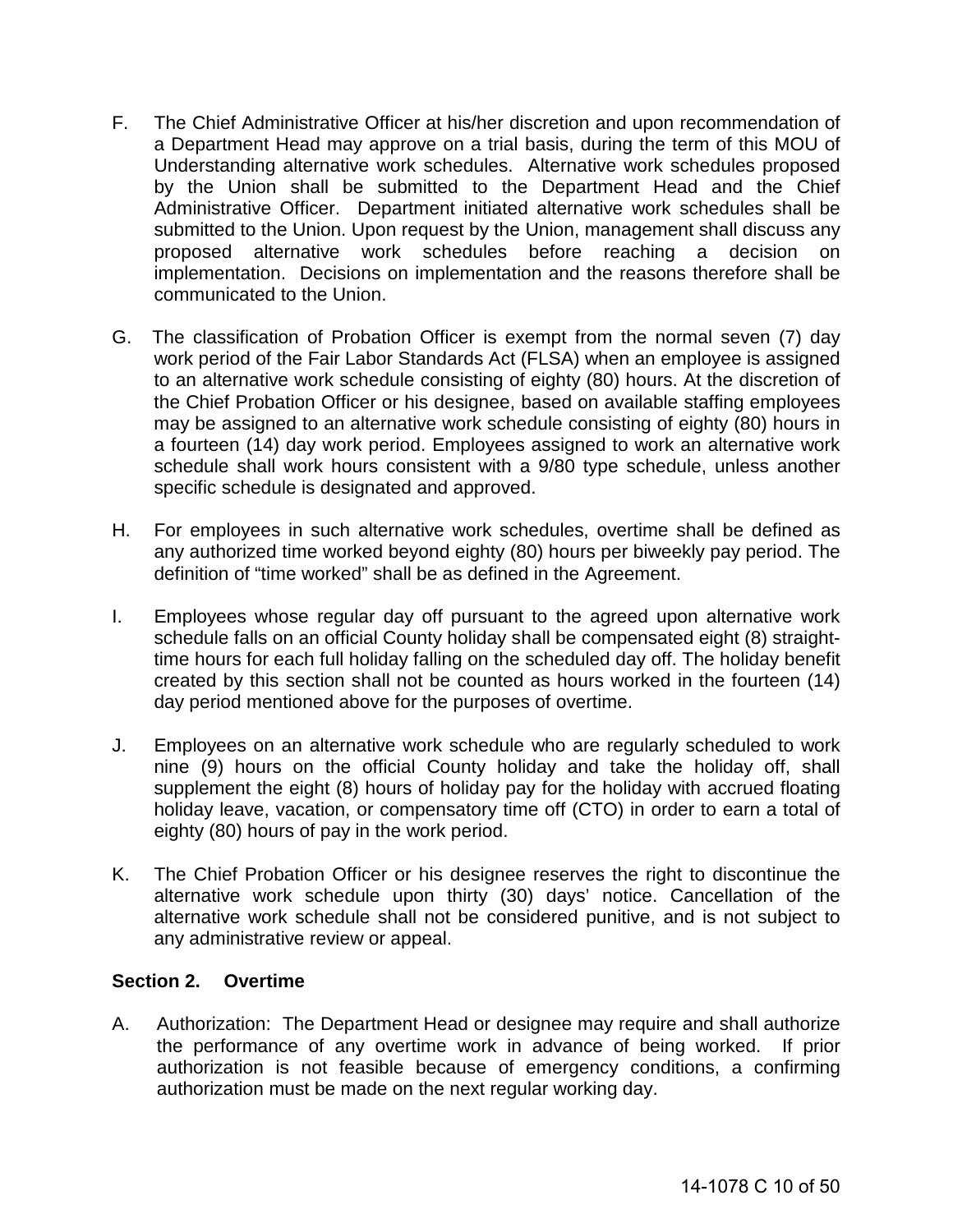- B. Definition: Except as provided in Section 4 below, overtime shall be defined as any authorized time worked beyond forty (40) hours in one work week, or eighty (80) hours in one work period. "Time worked" shall not be defined to include holidays, administrative leave, vacation, authorized compensatory time off, sick leave for work related illness or injury and sick leave.
- C. Compensation: Overtime shall be compensated at one and one half  $(1 \frac{1}{2})$  times the employee's basic hourly rate of pay, or at the employee's request and with the department's approval compensating time off (CTO) may be taken at the rate of one and one half (1 ½) times off for each hour worked in lieu of overtime pay.
- D. Accumulation and Use of Compensatory Time Off: The maximum accumulation of Compensating Time Off (CTO) shall be 160 hrs.
	- 1. Use of accumulated CTO shall be a time mutually agreeable to the Department Head and the employee.
	- 2. Employees may cash out compensatory time off at any time subject to the approval of the Department Head.
	- 3. Upon termination, any employee with accumulated CTO shall have it paid off.
- E. Other Provisions
	- 1. In no case may an employee's work schedule be changed during the work week when the purpose of such change is to avoid overtime compensation, unless agreed to by the employee.
	- 2. Time worked as overtime shall not be used to earn fringe benefits or to serve out probation or merit increase periods. Compensatory time off taken may be used as part of the established work week to earn fringe benefits and to serve out probationary and merit step increases.
	- 3. Employees assigned to positions requiring continuous coverage on a twentyfour (24) hour per day, seven (7) days per week basis who are held over at the conclusion of their shift for more than thirty (30) minutes without twentyfour (24) hours advance notice will be paid time and one half from the time they are required/ordered to remain at work regardless of the number of hours actually worked during the work week.
	- 4. Overtime shall be paid in accordance with these rules and the provision of the Fair Labor Standards Act.

#### <span id="page-10-0"></span>**Section 3. On Call Duty Compensation**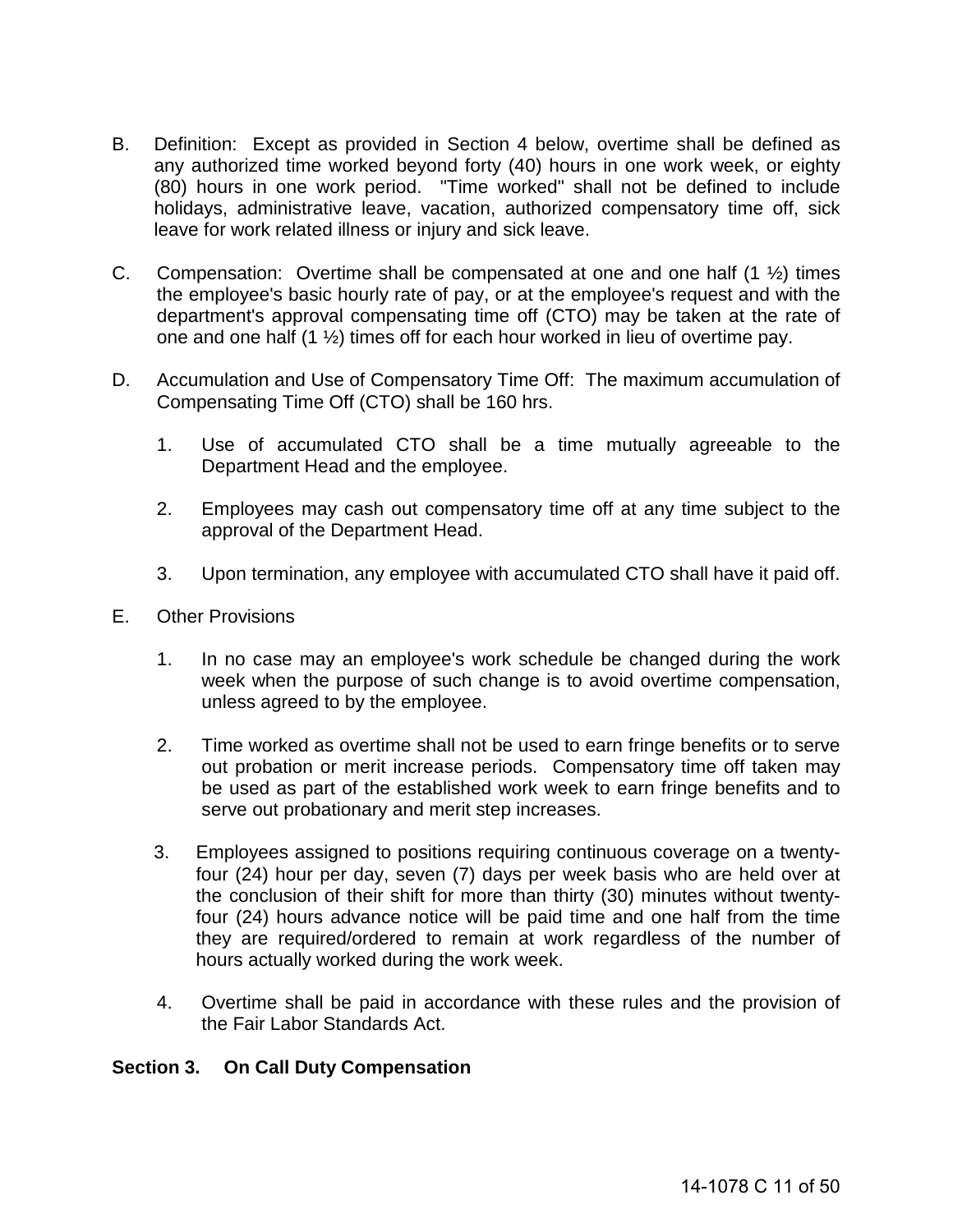- A. When warranted and in the interest of the County's operations, Department Heads or designee may assign employees to "on-call" status.
- B. "On-call Duty" is an assigned duty outside the normal work week assignment during which an employee must remain where the employee can be contacted by telephone and employee is ready for immediate call-back to employee's department to perform an essential service.
- C. An employee assigned on-call duty shall be compensated at the rate of \$1.60 per hour for each hour of such duty.
- D. An employee shall not be placed on the list to be contacted for on-call duty if the employee is on an approved vacation or sick leave.

#### <span id="page-11-0"></span>**Section 4. Call-Back Compensation**

- A. When an employee returns to work because of a department request made after the employee has completed his/her normal work shift and left the work station, the employee shall be credited with two (2) hours plus any hours of work in excess of two (2) hours in which the employee is continuously engaged in work for which he/she was called back.
- B. An employee in on-call duty shall be entitled to the aforementioned two-hour minimum only once during a single on-call period or twice during a weekend on-call period.
- C. There shall be no duplication or pyramiding of rates paid under this section. No employee shall be compensated for on-call duty and call-back duty simultaneously. Hours worked on call-back duty shall be deducted from the prescribed on-call duty to determine the appropriate on-call pay.
- D. "Call-back" time is overtime and shall be paid in accordance with overtime pay provisions.
- E. The two-hour minimum shall apply only when an employee is required to physically return to work (e.g. leave home or another off duty location) in order to perform required duties. An employee who performs work after regular work hours, but who is not required to leave home, shall be compensated at time and one half pay or compensatory time as per overtime provisions.
- F. Call-back provisions, including the two-hour minimum, shall not apply if an employee is called to work within one hour of their normal starting time. If an employee is called to work within the one hour prior to their normal starting time, they shall be compensated under normal overtime provisions.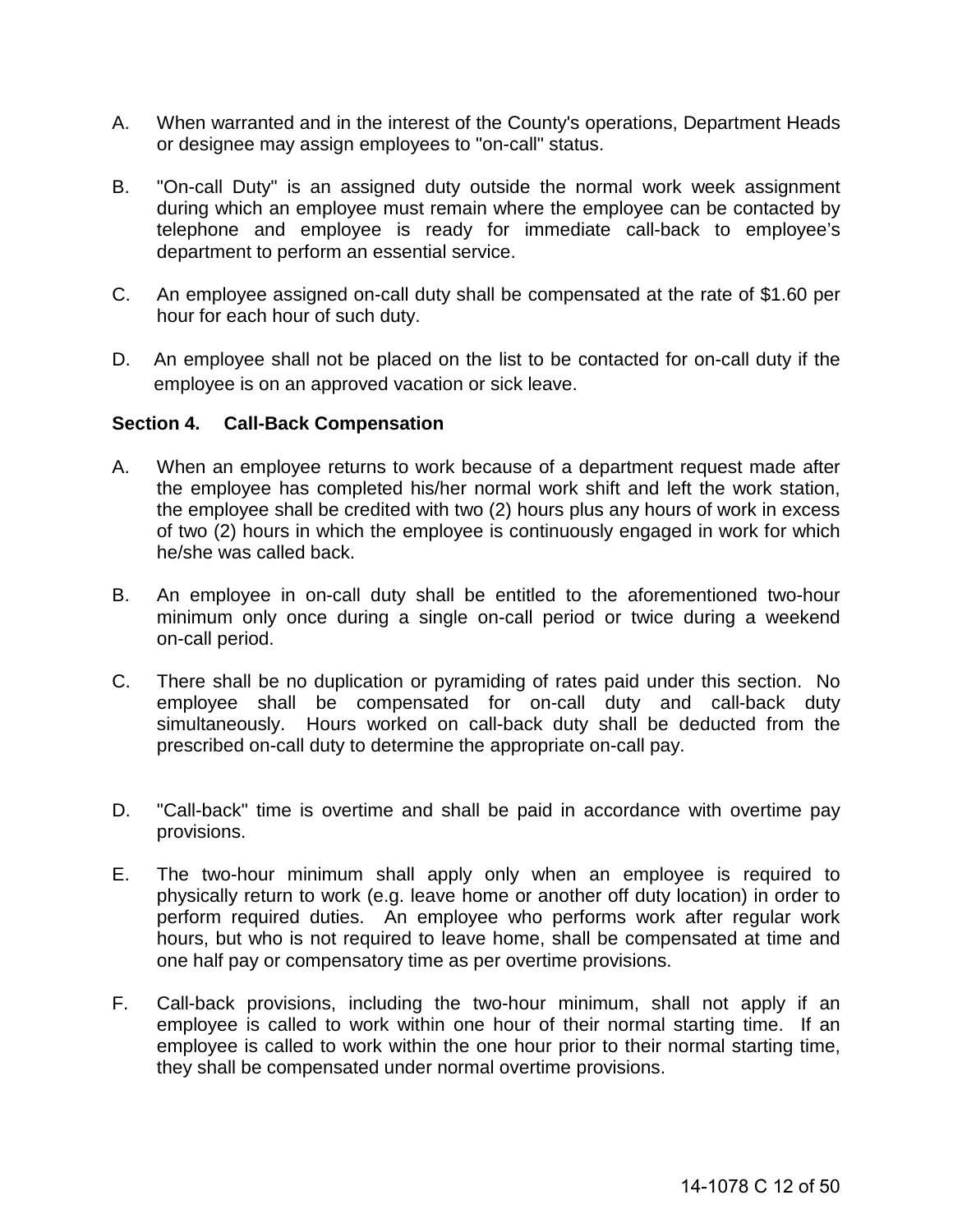#### <span id="page-12-0"></span>**Section 5. Tahoe Employment Differential**

Employees whose primary work location is in the Tahoe Basin, in addition to their regular biweekly salary, shall receive a total of ninety-two dollars and thirty cents (\$92.30) biweekly. Employees working 20 hours or less in a week shall receive half of this amount.

This differential shall only apply when an eligible employee is in paid status for a majority of their allocated hours in a pay period. Employees on leave without pay are not eligible for this differential.

#### <span id="page-12-1"></span>**Section 6. Longevity Pay**

Effective the beginning of the first full pay period in January 2003, longevity pay shall be granted for continuous service with the County as follows:

| After 10 years | 5.0% of base salary    |
|----------------|------------------------|
| After 15 years | 7.5% of base salary *  |
| After 20 years | 10.0% of base salary * |

\* Represents total amount of longevity granted; amounts shown are not cumulative.

Longevity pay increases shall be based upon continuous service with the County in an allocated position and shall be effective on the first day of the biweekly pay period following completion of the required period of service.

Base salary is defined as the hourly rate as listed in the Salary Resolution for the employee's classification and step.

This differential shall only apply when an eligible employee is in paid status for a majority of their allocated hours in a pay period. Employees on leave without pay are not eligible for this differential.

#### <span id="page-12-2"></span>**Section 7. Acting Pay Assignment**

When an employee in a permanent position is assigned to work in a higher classification for which the compensation is greater than that to which the employee is regularly assigned, and the employee works in such assignment for more than 15 work days, the employee shall receive compensation for such work retroactive to the first day of the assignment at the rate of pay established for the higher classification pursuant to the County Personnel Rules, under the following conditions:

A. The employee is assigned to a program, service or activity established by the Board of Supervisors which is reflected in an authorized position which has been classified and assigned to the Salary Schedule and listed in the County Personnel Rules and such authorized position has become vacant due to the temporary or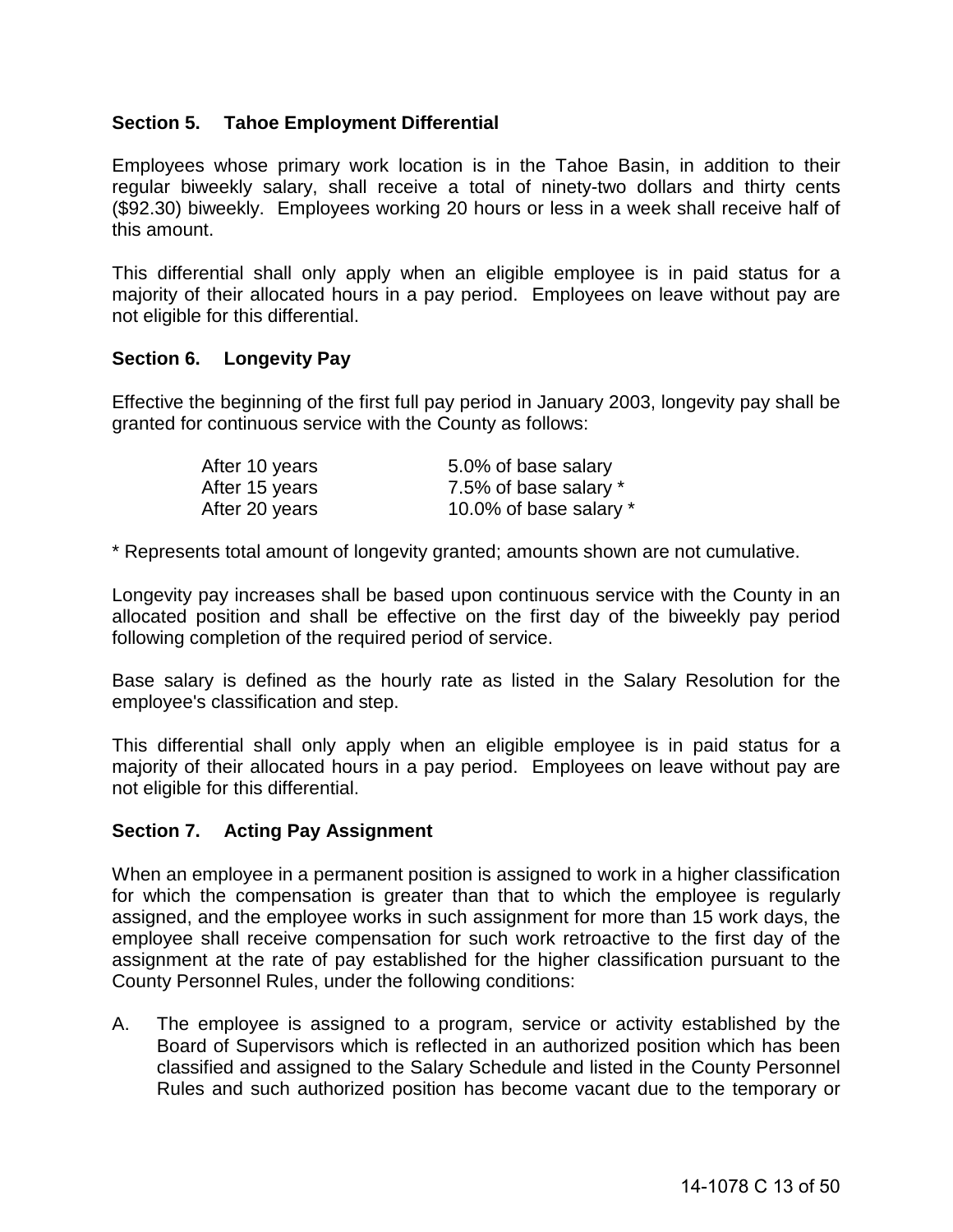permanent absence of the position's incumbent. A copy of the Department Head's written approval of this assignment must be submitted to the Director of Human Resources or designee at the start of the assignment.

The nature of the departmental assignment is such that the employee in the lower classification becomes fully responsible for the duties of the position of the higher classification.

- B. Notwithstanding Section 7.A above, in an exceptional circumstance when a vacancy does not exist but an employee has been assigned to perform duties which exceed the scope of that employee's classification, and when determined and justified by the Chief Administrative Officer, in his sole discretion, the employee will be entitled to pay for a higher classification in accordance with the other provisions of this Section.
- C. Employees selected for the assignment will normally be expected to meet the minimum qualifications for the higher classification.
- D. Pay for work in a higher classification shall not be utilized as a substitute for regular promotional procedures provided in this agreement.
- E. Higher pay assignments shall not exceed six (6) months except through reauthorization.
- F. If approval is granted for pay for work in a higher classification and the assignment is terminated and later reapproved for the same employee within thirty (30) days, no additional waiting period will be required.
- G. Allowable overtime pay, shift differentials and/or work location differentials will be paid on the basis of the rate of pay for the higher class.

#### <span id="page-13-0"></span>**Section 8. Shift Differential**

Any regular employee who is assigned to shift work, as defined by the department, and actually works a defined shift shall receive a shift differential for each hour over their regular rate of pay for all hours actually worked within the defined shift.

- 1. Swing shift shall receive seventy five cents (\$.75) for each hour over their regular rate of pay for all hours actually worked within the defined swing shift.
- 2. Graveyard shift shall receive an additional one dollar (\$1.00) per hour over their regular rate of pay for all hours actually worked within the defined graveyard shift.

Eligible employees will receive the applicable shift differential for all hours worked in the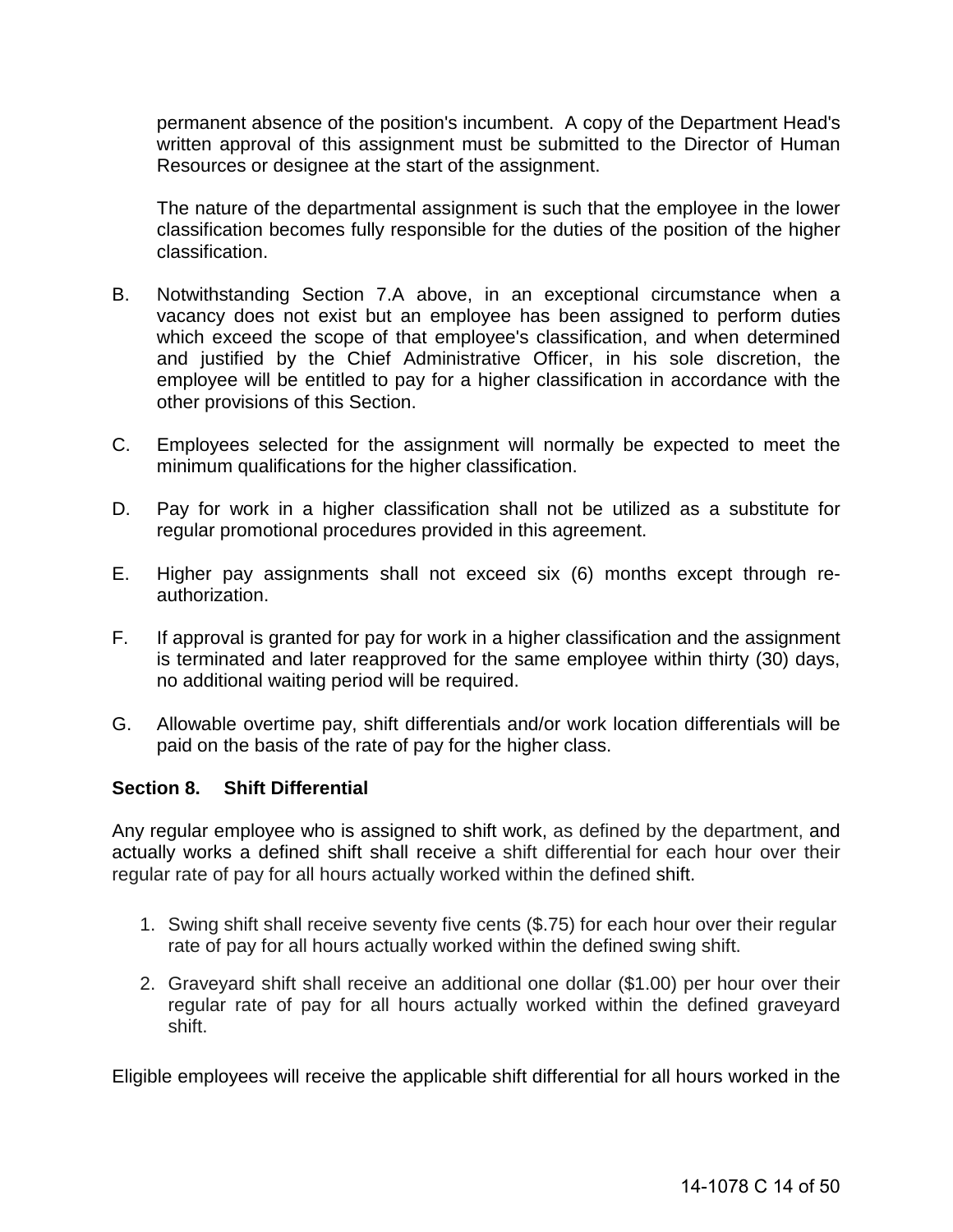defined shift. Employees required to work beyond their regularly assigned shift will receive the shift differential, if any, for that defined shift.

Employees may select to work Swing Shift and Night Shift opportunities on the basis of their seniority within their job classification in their particular work unit unless the County determines that certain employees should be assigned to the Swing Shift and/or Night Shift for job related reasons. The County will determine the term of any Swing Shift and/or Night Shift assignments and may periodically call for a new round of shift selection by employees.

#### <span id="page-14-0"></span>**Section 9. Bilingual Pay**

Pay for use of bilingual skills will be forty dollars (\$40) per pay period. In order to be eligible for bilingual pay the unit member must:

- A. Be certified by the County as possessing the requisite skill in the foreign language required in the assignment; and
- B. Be authorized and required as a regular part of the assignment of duties to converse and/or write in a language other than English. In order to be eligible to receive such differential, an employee must demonstrate language proficiency acceptable to the Department Head, as certified in writing to the Director of Human Resources or designee. The County may adopt a language proficiency testing process to determine employees' qualification to serve as bilingual skill providers. The Human Resources Department shall use a verbal and/or written testing process, depending upon the level of bilingual skill required of the employee, to validate the employee's skills. The County will use existing bilingual employees to assess employees' bilingual capabilities when possible. Written authorizations to receive a bilingual differential shall be reviewed and renewed annually by the Department Head.

This differential shall only apply when an eligible employee is in paid status for a majority of their allocated hours in a pay period. Employees on leave without pay are not eligible for this differential.

#### <span id="page-14-1"></span>**ARTICLE 7. ALLOWANCES FOR WORK RELATED EXPENDITURES**

#### <span id="page-14-2"></span>**Section 1. Tuition Reimbursement for Accredited Academic Courses**

- A. Employee-Requested Courses
	- 1. Applicability:

This Section shall apply only to courses requested by the employee in accordance with the criteria set forth below and submitted on a form to be provided by the County.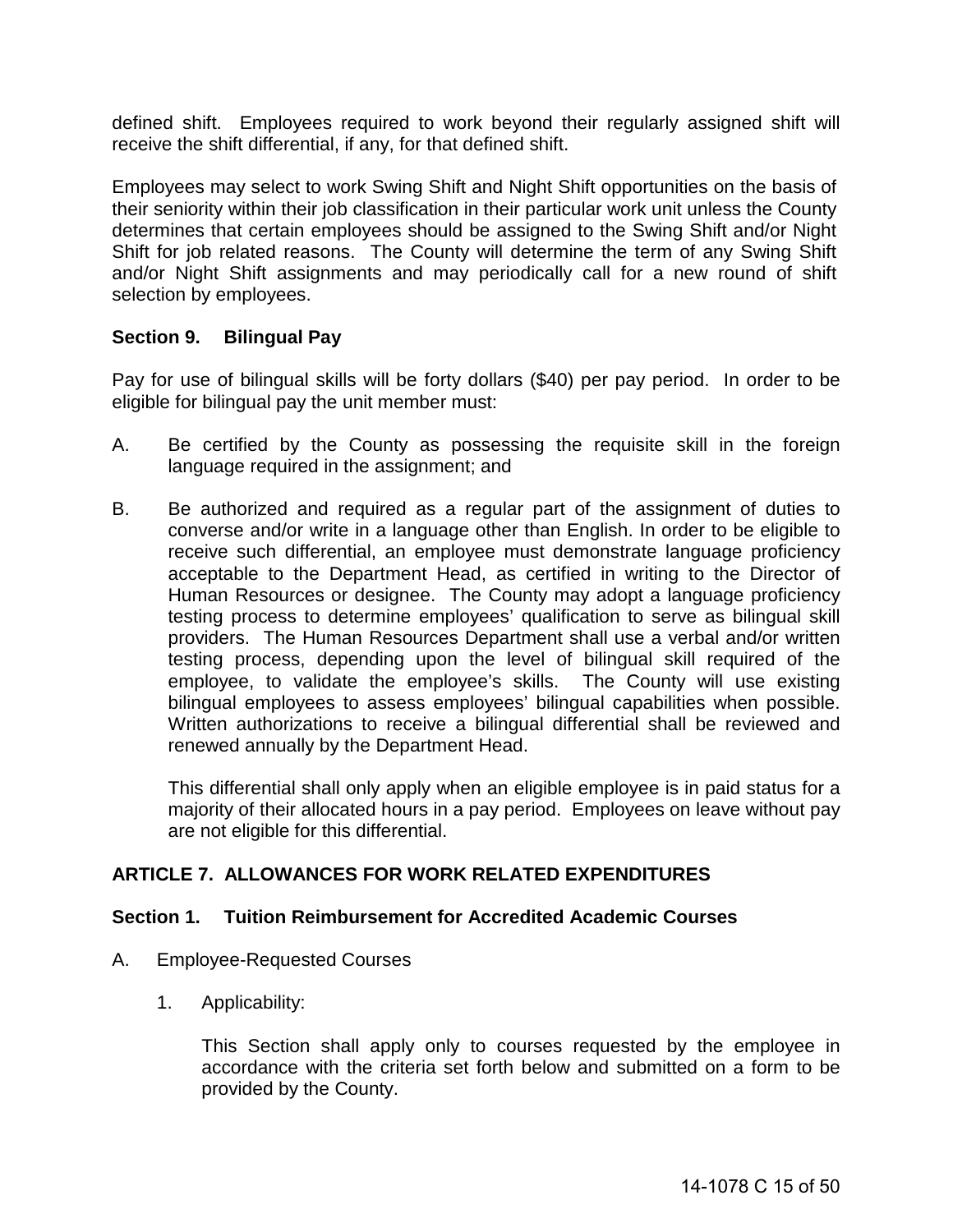- 2. Requirements for Partial Reimbursement of Tuition:
	- a. The requesting employee must be and have been in a regular full-time position in the County for at least two (2) years prior to the start of the course in question.
	- b. The subject matter of the course must be directly related to the employee's present position or to a position within the normal line of promotion within County service for the employee's current classification.
	- c. The employee's attendance at the course will not interfere with his/her normal duties, responsibilities or work hours.
	- d. The employee agrees in writing to repay the County, upon termination, any tuition reimbursement received from the County within a twelve (12) month period prior to his/her termination.
	- e. Requests for reimbursement shall be submitted to the County and approved prior to the commencement of the course in question.
	- 3. Limitations
		- a. In order for requests to be granted, funds for tuition reimbursement must be available for that purpose in the departmental budget.
		- b. Reimbursement shall be available at the rate of fifty percent (50%) of actual costs of the tuition fee. (Does not include books, documents, other materials, mileage, travel costs, or other incidental expenses incurred by the employee.)
		- c. The County may limit its reimbursement to the actual amount not reimbursed to the employee by some other source if such amount is less than fifty percent (50%) of the tuition fee.
		- d. Nothing shall prohibit the County from placing a reasonable dollar limit on tuition reimbursement which may be received by an employee in one fiscal year.
		- e. To be eligible for reimbursement, the employee must present satisfactory proof of a final grade of "C" or better for the approved course and of the amount of tuition paid by the employee.
- B. County-Required Training

Education or training required by the County as a condition of continued employment in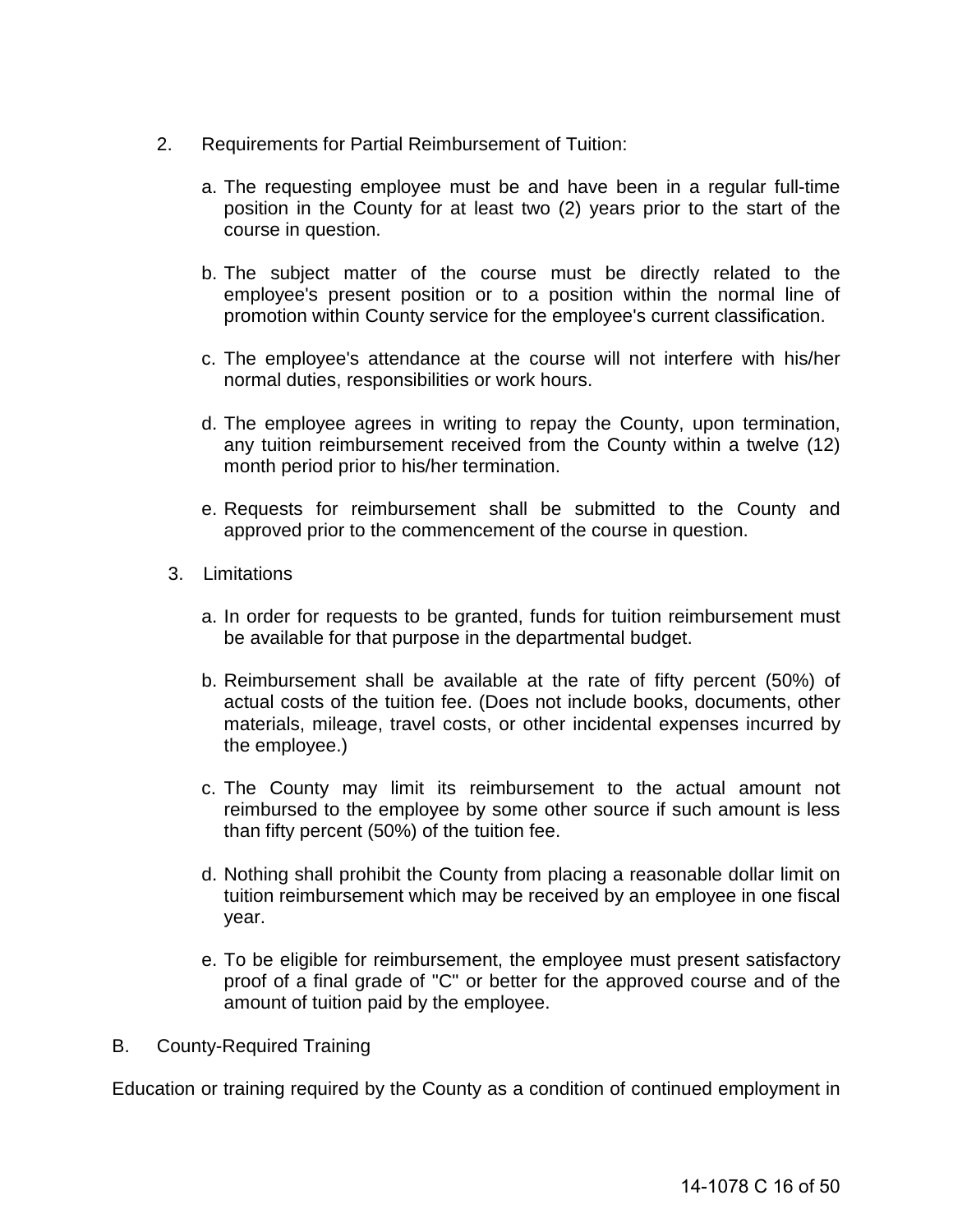the employee's present position shall be reimbursable at one hundred percent (100%) or paid directly by the County and shall take place on County time if possible.

#### <span id="page-16-0"></span>**Section 2. Mileage Reimbursement**

During the term of this MOU, the rate of reimbursement for employees' use of private vehicles on County business shall be the federal rate as determined by the Internal Revenue Service.

#### <span id="page-16-1"></span>**Section 3. Uniform Allowances**

Probation officers whether in the field or in institutions within the Probation Department who are required by the Department to wear and maintain uniform clothing (i.e. clothing with identifying logos) for identification and safety reasons shall receive a uniform allowance of  $$240.00$  per year, paid  $\frac{1}{2}$  in pay period 2 and  $\frac{1}{2}$  in pay period fifteen (15). The department may provide work clothes/uniforms as needed for special purposes and/or safety reasons.

#### <span id="page-16-2"></span>**ARTICLE 8. EMPLOYEE BENEFITS & RETIREMENT**

#### <span id="page-16-3"></span>**Section 1. Health/Dental**

- A. A mutual goal of the County and the Union is to limit and manage the impacts of health plan costs on both County employees and the County's budget.
	- 1. The County and the Union agree to continue during the terms of the MOU, to meet and work on long term options for payment of health care costs. For the term of this MOU, the parties agree to implement a standardized cost sharing for the health insurance premium contribution rates, with the County paying 80% of the premium for full-time employees and the employee paying 20% of the premium.
	- 2. Health care coverage is on a calendar year (January 1 December 31). Rates for the ensuing calendar year these bargaining units shall be effective upon approval by the Board of Supervisors, but no earlier than the pay period containing December 1. Beginning with the 2014 year rates will be unblended.
	- 3. Effective the pay period containing December 1, the contributions shall be per the health plan published rates.
	- 4. The OE3 Trust Health Plan currently offers members two health plan options, Plan A and Plan B. For the term of this MOU, the County will sponsor these plans and will work with OE3 Trust Health Plan to explore and potentially add additional plan options.

The County contribution levels to the OE3 Trust Health Plan will be the same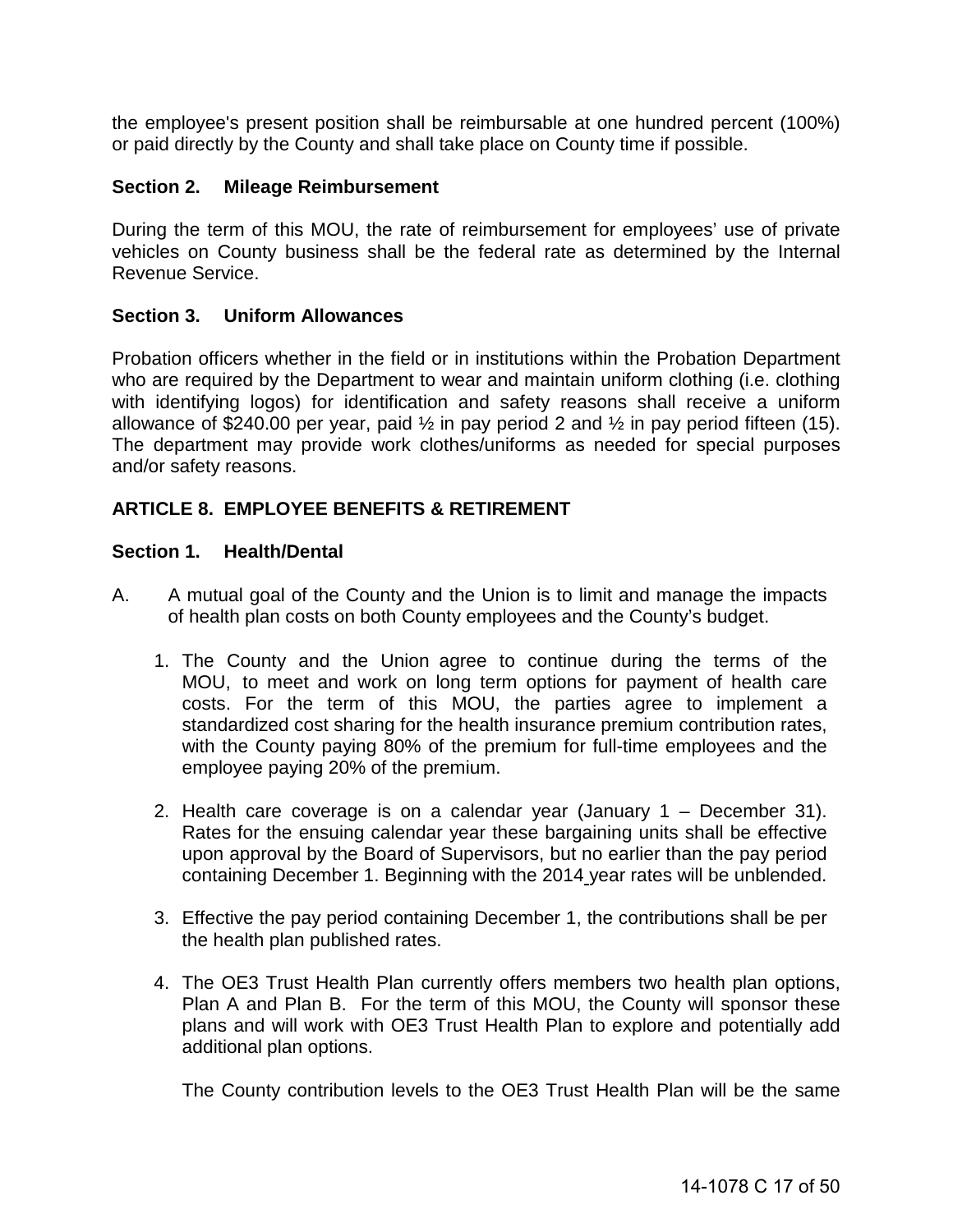amount as provided to similar County health plans (e.g., Blue Shield 200 to Plan A and Kaiser to Plan B), but will not exceed the OE3 Trust Health Plan actual cost. If additional plans are offered during the term of this MOU, the County and Union will meet and confer over negotiable changes.

Costs for the OE3 Trust Health Plan are determined solely by the OE3 Trust Health Plan administrator.

Following the Board of Supervisors approval of the MOU, a one-time double health insurance premium deduction will be deducted from each current employee's pay (or until paid in full) that is enrolled in a Union sponsored health plan and as necessary for future changes related to qualifying events.

Employees who are hired after the Board of Supervisors have approved the MOU, OE3 Trust Health Plan premium deductions will begin the first pay period after enrollment election made within enrollment time period. Payroll may double deduct premiums in consecutive pay periods based on when employee elects coverage. If enrolled, health insurance benefits will go into effect the first day of the month following hire.

- 5. For purposes of this Article, a full-time employee is defined as an employee in an allocated position whose regular work schedule on an ongoing basis is eighty (80) hours of work in each pay period; a part-time employee is defined as an employee who is in an allocated position and whose regular work schedule on an ongoing basis is less than eighty (80) hours of work in a pay period.
- 6. In order to be eligible for County contribution, other than required by law, a full-time employee must be in pay status, i.e., where the employee is receiving pay from work hours, compensatory time off, vacation or sick leave in accordance with Section 1.A.5. An employee who is receiving Workers' Compensation or temporary disability shall be eligible for continuation of the County's contribution until such time as eligibility for Workers' Compensation or temporary disability ceases.
- 7. An employee who ceases to be eligible for County contributions must pay directly to Risk Management the full amount of employee and County contribution in order to retain benefit coverage under the County-sponsored health/dental benefit plan.
- 8. The County will not contribute toward the cost of any plan other than those specifically sponsored by the County.
- B. County health plan benefits are described in the Specific Health Plan Document. While mention may be made in this MOU of various benefits and provisions of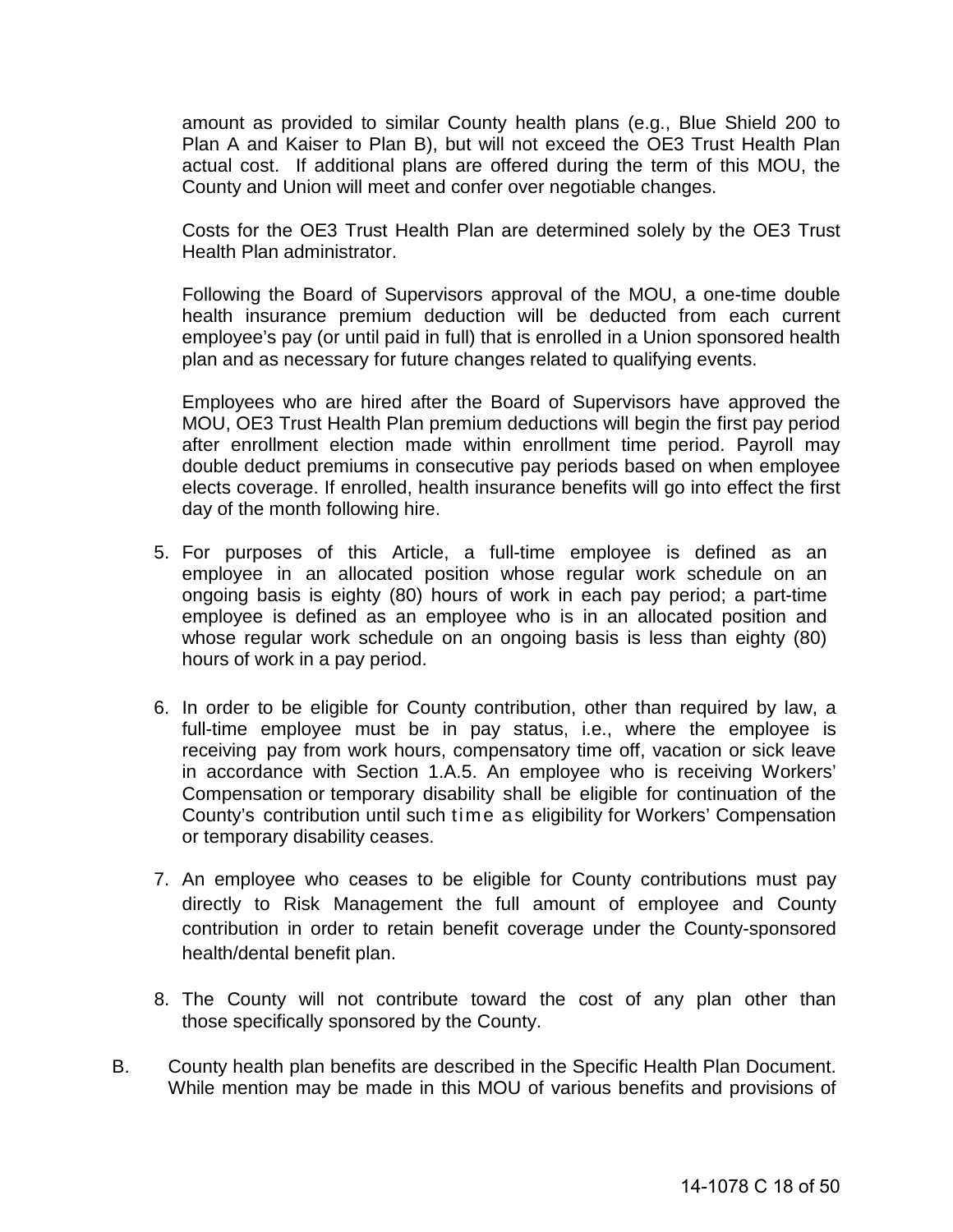benefit programs, specific details of benefits provided under the County Health/Dental Plan, Life, Workers' Compensation and Long-Term Disability Programs shall be governed solely by the various plan documents or insurance contracts and/or policies maintained by the County.

OE3 Trust Health Plans are described in the OE3 Specific Health Plan Document.

C. Part-time Employees

Any part-time employee and dependents who, on September 6, 1991, are being provided with the same benefit contribution as full-time employees, will continue to receive full-time benefit contribution unless and until a successor Agreement is negotiated between the parties, if required. A part-time employee, hired on or after September 7, 1991, whose regular work schedule is more than thirty-two (32) hours per pay period shall be eligible to participate in the health/dental insurance programs on a pro rata basis according to the following schedule.

- 1. The County shall pay the full County contribution to the health/dental costs as specified in Article 8. Section 1.A.5. for a part-time employee whose regular work schedule as documented on the payroll personnel form is between sixtyfour (64) to seventy-nine (79) hours per pay period on an ongoing basis; the Employee Contribution will be automatically deducted from the biweekly pay check.
- 2. The County shall pay 75% of the County contribution to the health/dental costs for a part-time employee whose regular work schedule as documented on the payroll personnel form is forty (40) to sixty-three (630 hours per pay period on an ongoing basis; the remaining 25% of the County Contribution plus the Employee Contribution will be automatically deducted from the biweekly pay check.
- 3. The County shall pay 50% of the County contribution to the health/dental costs for a part-time employee whose regular work schedule as documented on the payroll personnel form is thirty-two (32) to thirty-nine (39) hours per pay period on an ongoing basis; the remaining 50% of the County Contribution plus the Employee Contribution will be automatically deducted from the biweekly pay check.
- 4. Part-time employees whose regular work schedule is less than thirty-two (32) hours per pay period shall not be eligible for participation in the County health/dental insurance program.

A part-time employee may work additional or fewer hours than the employee's "ongoing" work schedule without changing the pro rata contribution. The pro rata contribution level may only be changed by amending the Payroll Personnel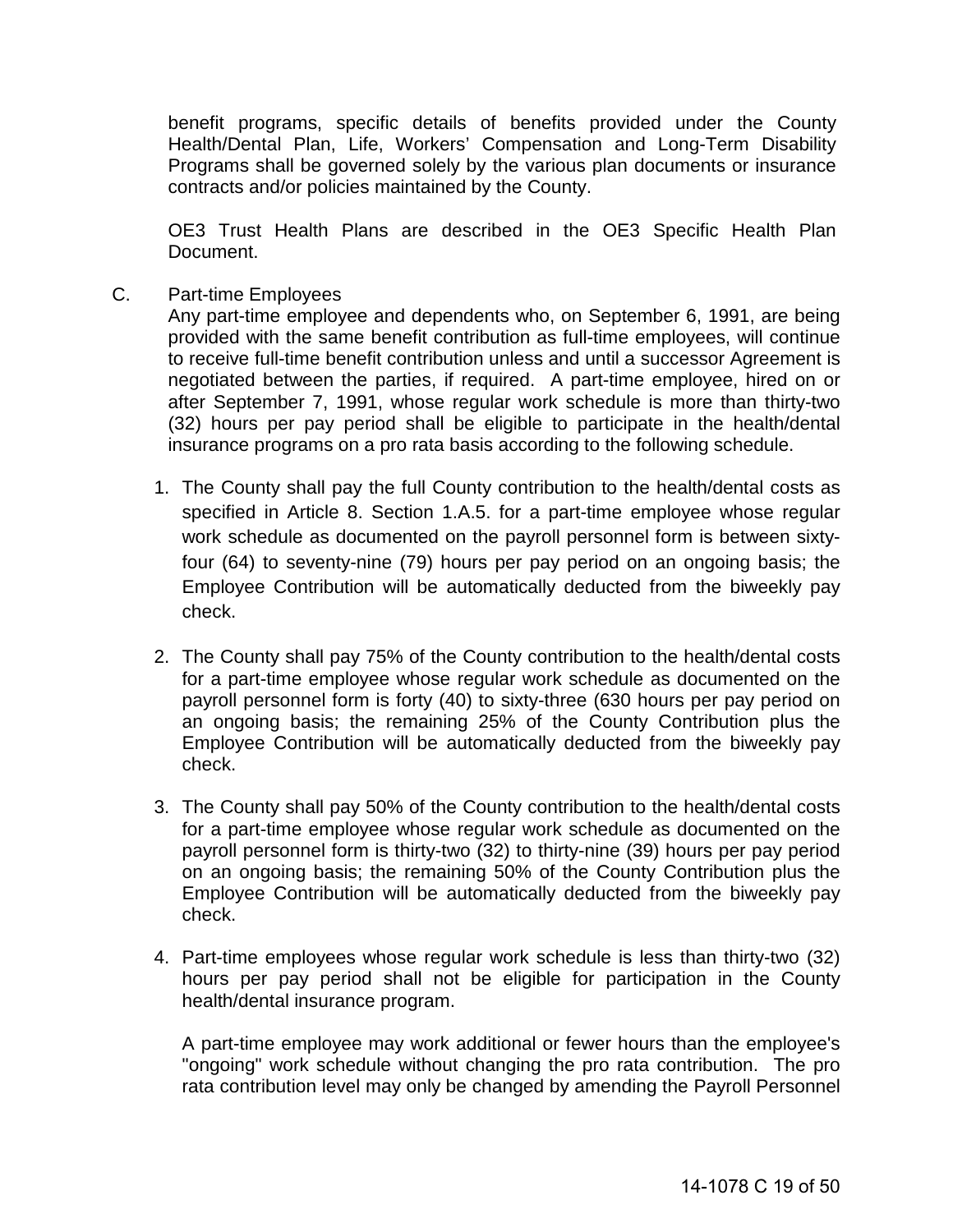Form which documents the change to the ongoing work schedule.

Any part-time employee and dependents who, on or before September 6, 1991, are being provided with the same benefit contribution as full-time employees, will continue to receive full-time benefit contribution throughout the term of this MOU.

- D. Enrollment
	- 1. Union Unit employees may choose the County sponsored Plan or OE3 Trust Health Plan. Employees may enroll themselves and their eligible dependents in accordance with the provision of the Plan. Employees may opt not to be covered by the County sponsored health/dental plan as allowed/required by law, or the OE3 Trust Health Plan if allowed by law. In such case, neither the County nor the employee shall be required to make the contributions specified in Article 8. Section 1.A or 1.C as allowed/required by law.
	- 2. Open Enrollment Periods will occur once every calendar year in October. During an Open Enrollment Period, eligible employees may enroll themselves and eligible dependents in the County sponsored health plan of their choice.
- E. Terms & Conditions
	- 1. County sponsored medical plan coverage starts the first day of the month following employment and ends the last day of the month following termination of employment. Retirees, at their own expense, may continue to be enrolled in the County sponsored or may be eligible for contributions pursuant to Article 8, Section 6.D. Health Plan coverage shall be in accordance with the provisions of the Plan. Employees who retire or who separate from County service may, at their own expense, continue to be enrolled in the County sponsored plan in accordance with provisions of the plan or as provided by law.
	- 2. The parties agree that the County Health/Dental Plan is a Defined Benefit Plan, and that the County is required to provide the specified benefits during the term of this MOU regardless of the level of contribution by the County and its employees.
	- 3. The County will provide a vision care component for employees and their dependents that are enrolled in a County Health/Dental Plan.
	- 4. The County agrees to provide an IRC 125 Plan for employees covered by this MOU who are in a County sponsored health plan for the sole purpose of providing for employee paid health plan contributions to be paid through the IRC 125 account.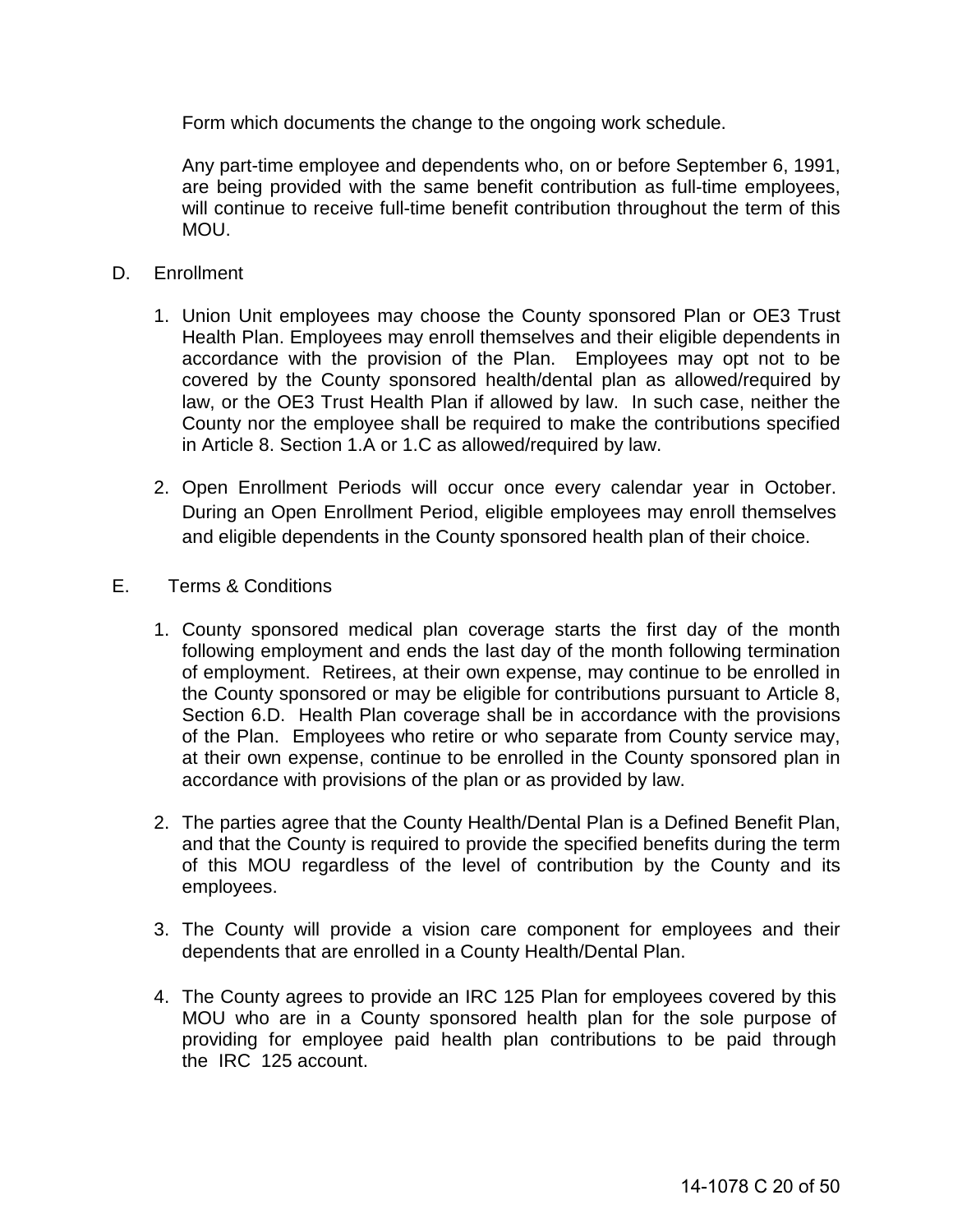#### F. Continuation of Health/Dental Plan - Military Call-Up

An employee who is a member of the United States Reserve Armed Forces or the National Guard and is called to or volunteers for active military duty in response to a call-up by the President of the United States as provided for by law, shall continue to be eligible for coverage under the applicable health/dental plan, notwithstanding the employee's absence due to the call-up or ineligibility due to such absence. Coverage shall continue for a period up to one (1) year from the date the employee commences an approved military leave of absence, or until the employee returns from active duty, whichever occurs first. Such continuation of coverage is contingent upon being allowed under the respective health care plan of the employee.

The County shall continue the same level of its contributions for the employee absent on military leave and that employee's dependents as would apply to other employees in the same classification and bargaining unit. The employee will be responsible for any contribution toward dependent coverage specified in the MOU. Pursuant to these provisions, the employee absent on military leave shall not be required to use accumulated paid leave in order to be eligible for continuation of coverage and the county's contribution to the health/dental plan.

Prior to being considered eligible for continued coverage under these provisions an employee shall be required to provide documentary evidence, satisfactory to the County, of the employee's active duty status and shall also be required to notify the County in writing within ten (10) days of the employee's return to inactive duty status. Upon the employee's discharge from active duty status, the standard provisions of Article 8 of this MOU shall apply with full force and effect.

G. Patient Protection and Affordable Care Act

The parties acknowledge that the Federal Patient Protection and Affordable Care Act ("PPACA"), its current and future related regulations and California law developed in response to the PPACA may create new requirements for the County during the term of this Agreement. The County will comply with these new statutory and regulatory requirements to the best of its ability. The parties acknowledge that compliance with these requirements is mandatory and therefore not subject to meet and confer.

#### <span id="page-20-0"></span>**Section 2. Life Insurance**

The County shall provide a \$20,000 Group Life Insurance Plan for each employee who is regularly scheduled to work at least sixty (60) hours per pay period. Accidental Death and Dismemberment coverage is included in this Plan.

#### <span id="page-20-1"></span>**Section 3. Long Term Disability**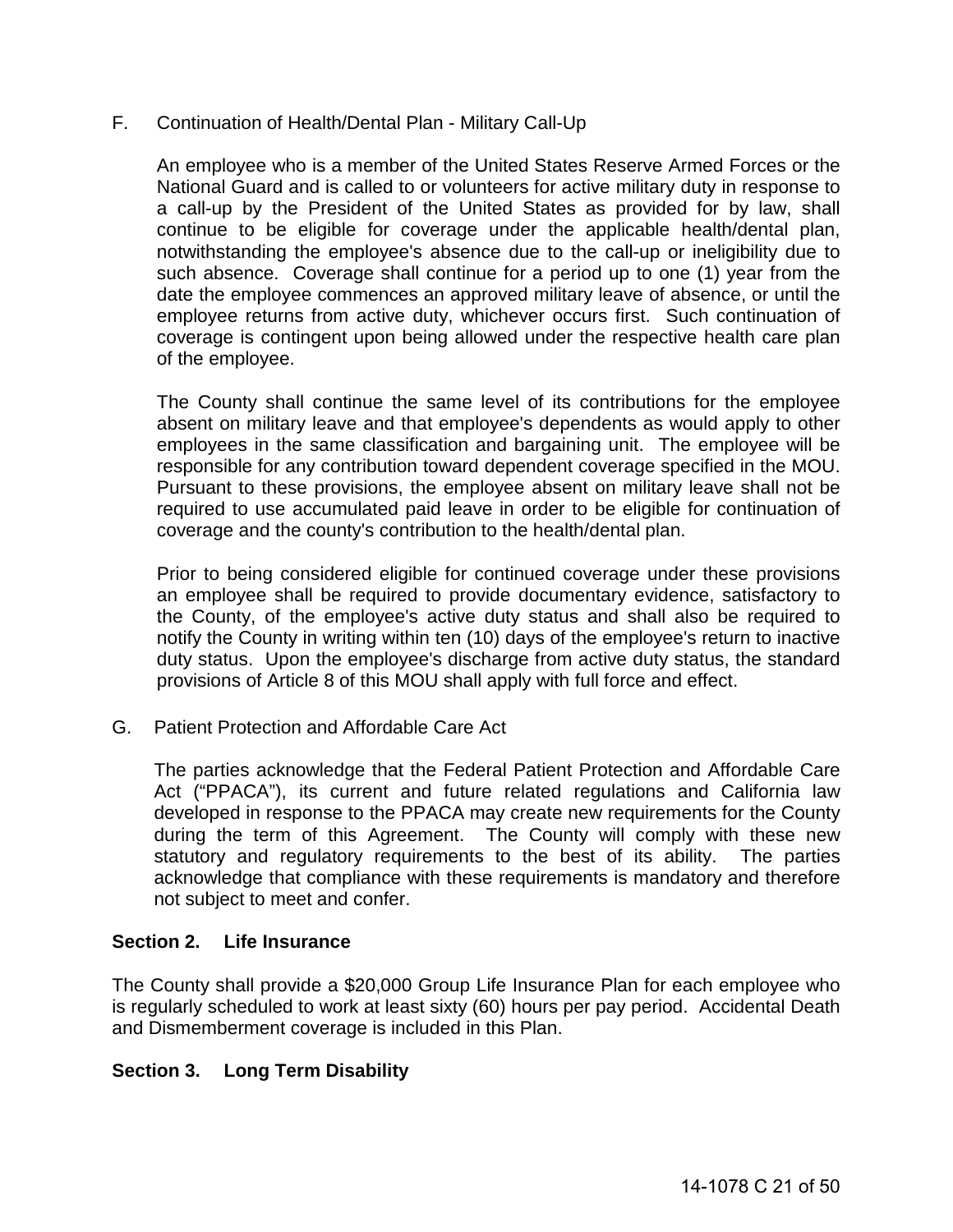The County shall provide a Long Term Disability (LTD) Insurance Plan. Effective January 1998, the County shall increase the maximum LTD benefit to \$3,000/month for eligible employees.

#### <span id="page-21-0"></span>**Section 4. State Disability Insurance**

The County shall allow employees to integrate their sick leave and/or vacation benefits with their SDI coverage to provide up to one-hundred percent (100%) of the employee gross base salary. The individual employee shall pay the cost of SDI.

#### <span id="page-21-1"></span>**Section 5. Injury or Illness Leave Time**

The County and Union agree to the following in regard to "leave time" associated with employee injury and illness:

- A. When an employee is off work due to an illness or injury, the County will work with the Union to offer a plan that allows for crediting of service time to the extent possible under the law and CalPERS rules. The parties understand that employee use of their accrued time, i.e., sick leave, vacation, etc., counts as service credits for CalPERS purposes.
- B. Family Medical Leave Act (FMLA) and California Family Medical Rights Act (CFRA) leave shall begin to count towards an employee's twelve (12) week entitlement from the first day of the FMLA/CFRA qualifying event, with notice to the employee. All terms and conditions of the FMLA/CFRA shall apply.
- C. Employees off work due to a medical leave of absence shall be required to use accumulated sick leave, which may include being integrated with SDI, LTD, Worker's Compensation, etc., if necessary, before going on any other County paid or unpaid leave. Employees may elect to "bank" up to eighty (80) hours of their sick leave for use upon their return to work.
- D. Employees will be allowed to use accumulated vacation, compensatory time off, etc., during a medical leave. For employees who are off work and eligible for FMLA, the County will continue its health insurance contribution, as defined in Article 8, Section 1, on the employee's behalf (employees will be responsible for their portion), up to the time of the employee's separation from County service.

An employee who is receiving less that their scheduled hours as stated above and who ceases to be eligible for County contributions must pay directly to Risk Management the full amount of the employee and County contribution, as prorated below, in order to retain benefit coverage under the County sponsored health/Dental/Vision Benefit Plan.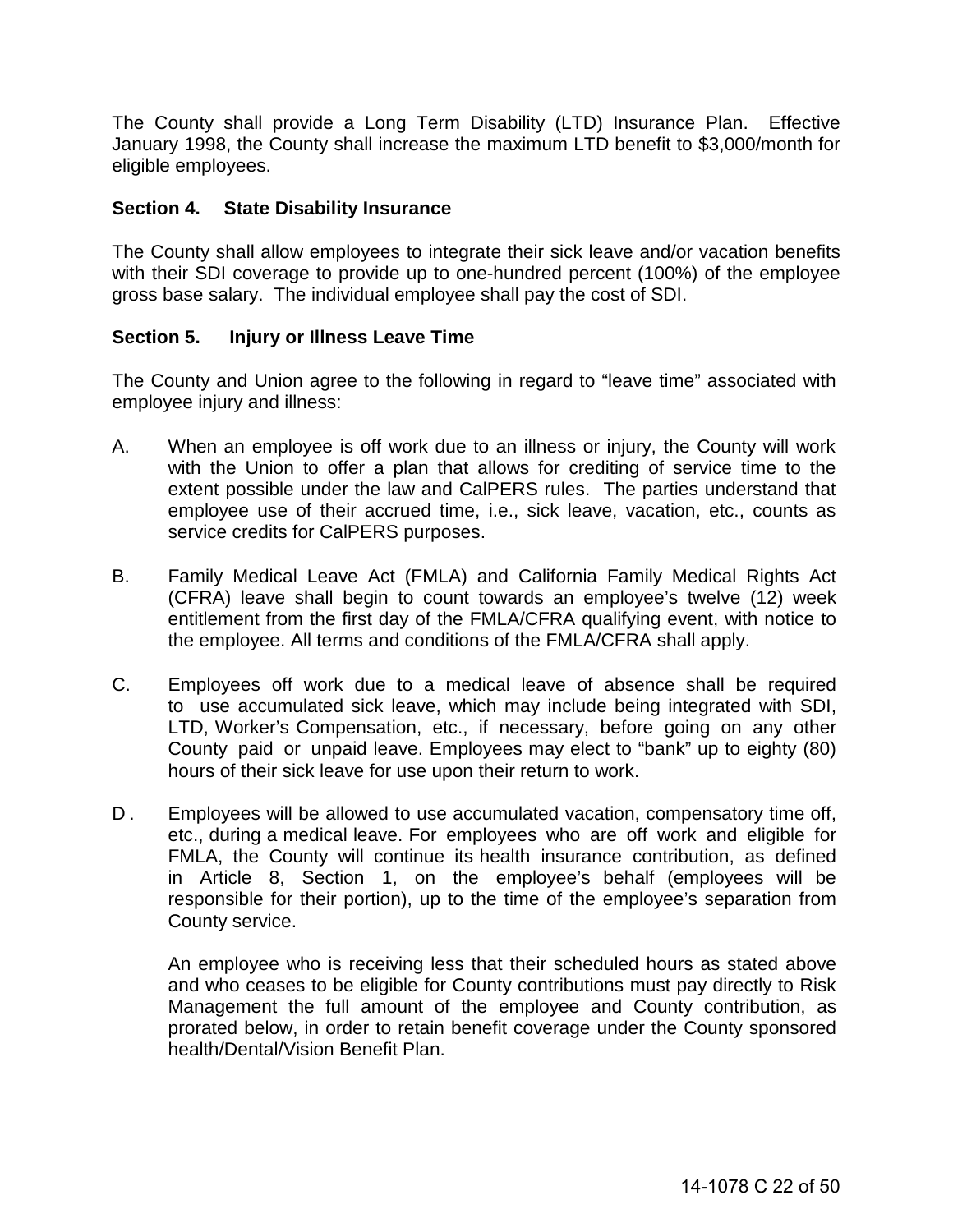| <b>Hours in Paid Status</b> | <b>Employer Portion Paid by Employee</b> |
|-----------------------------|------------------------------------------|
| 64-80                       | No charge to the employee                |
| 40-63                       | 25% of Employer Contribution             |
| 32-39                       | 50% of Employer Contribution             |
| Less than32                 | 100% of Employer Contribution            |

- E. The County will conduct periodic assessments of the status of an employee on medical leave. Assessments will be conducted at thirty (30) days of leave (or ninety (90) days of limited duty) and at least every ninety (90) days thereafter. The employee will be provided with the opportunity to provide input into the assessment.
- F. At any point the medical condition of an employee appears to be permanent, long term, of uncertain duration or likely to preclude the employee's ability to return to work, the County will move to separate the employee and, if appropriate, make application to CalPERS for a disability retirement on behalf of the employee who is eligible for a CalPERS disability retirement. If an employee is not eligible for CalPERS retirement, then the County will move to refer the employee to LTD. Notwithstanding Article 8, Section 3.F., payment for unused sick leave, employees medically separated under disability retirement shall be paid all of their unused accrued sick leave. If an employee is denied disability under CalPERS or LTD, the employee will return to work.
- G. The County and Union agree to encourage employees on medical leaves to return to work as soon as possible in a "light duty or "modified duty" capacity if possible.

#### <span id="page-22-0"></span>**Section 6. Employee Assistance Program**

The County agrees to maintain the Employee Assistance Program for employees in the bargaining unit.

#### <span id="page-22-1"></span>**Section 7. Retirement Issues**

- A. CalPERS Retirement Plans
	- 1. Safety Tier 1 Safety retirement benefits for employees hired prior to October 5, 2012, shall be calculated using the retirement formula of 3% @ 50 with Single-Highest Year Final Compensation.
	- 2. Safety Tier 2 Safety retirement benefits for employees hired on or after October 5, 2012 shall be calculated using the retirement formula of 2% @ 50, with Average of Three-Year Final Compensation.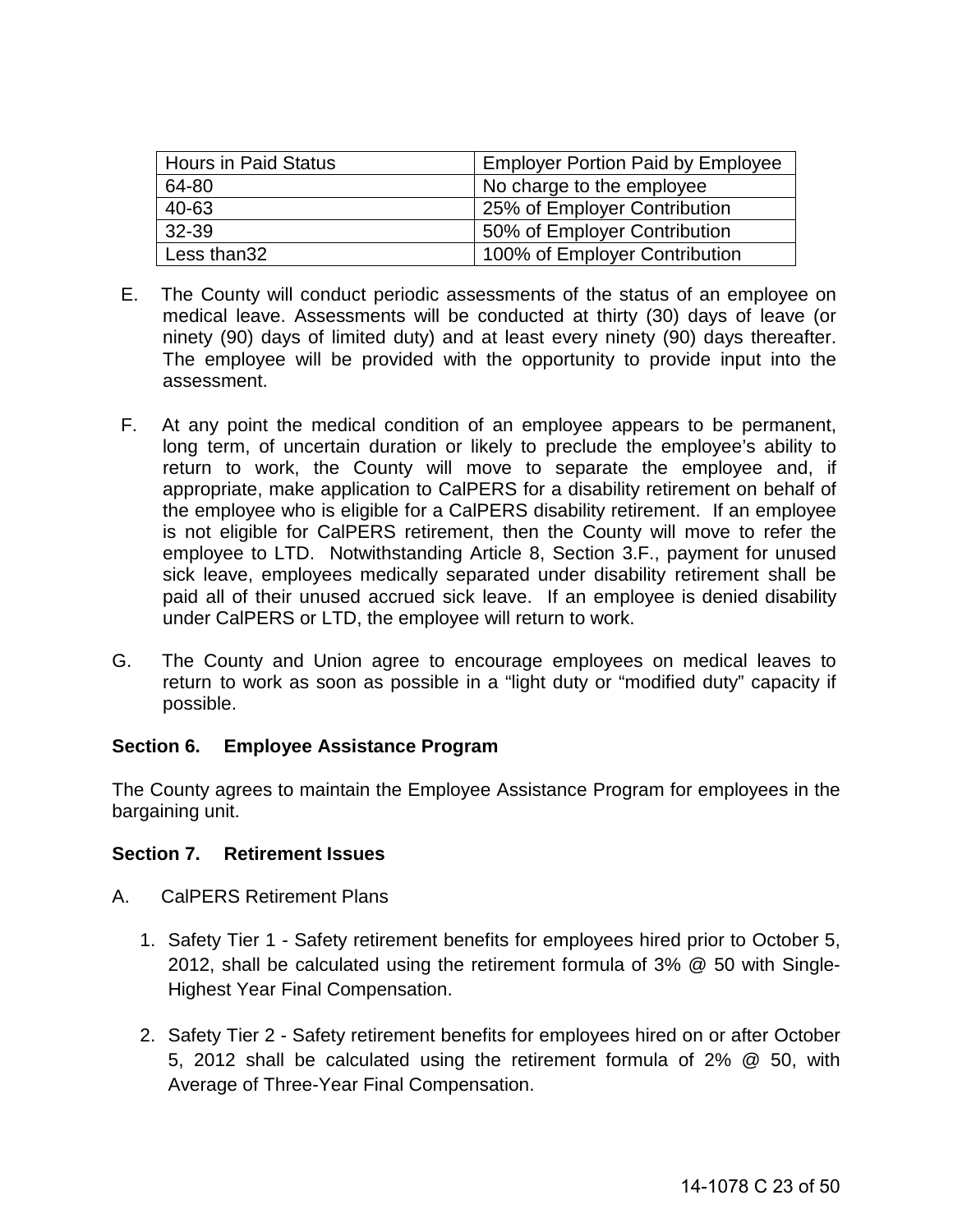- 3. Safety Tier 3 New safety members to the CalPERS system hired on or after January 1, 2013, shall have retirement benefits calculated using the retirement formula of 2.7% at age 57, with Average of Three-Year Final Compensation.
- B. CalPERS Contribution
	- 1. Effective the third full pay period following adoption of the MOU by the Board of Supervisors, safety employees subject to Tier 1 Tier 2 will pay 9% of reportable compensation to help fund their pension.
	- 2. Safety employees subject to Tier 3 will pay 50% of the normal cost of their pension.

The County agrees to continue the provisions contained in Section 414(h) (2) of the Internal Revenue Code concerning the tax treatment of employee retirement contributions to CalPERS.

C. 1959 Survivors Benefits

The County shall provide the Level 3 1959 Survivors Benefits, as defined in CalPERS Section 21382.2. Each employee shall contribute .93 cents per pay period as required by CalPERS regulations.

D. Retiree Health Contribution

For all employees hired before January 1, 2009, who have attained a cumulative total completed years of service (excluding extra help service and provisional) with the County as specified below, shall be entitled to the percentage monthly contribution of the "employee only" rate (strictly health and not to include dental or vision) at retirement toward a County-Sponsored Health Plan as follows:

| Level 3 | 20 years plus   | 67% |
|---------|-----------------|-----|
| Level 2 | $15 - 19$ years | 50% |
| Level 1 | $12 - 14$ years | 33% |

Part-time employees (excluding extra help and provisional) shall be treated in accordance with the Retiree Health Benefits Contribution Plan Document.

County contributions for all bargaining units under this program shall not exceed 1.2% of total County payroll costs during any given fiscal year pursuant to the provisions of the Retiree Health Benefits Contribution Plan Document. The retiree health contribution rates will be calculated annually on a calendar year basis effective January 1 of each calendar year.

In lieu of the above and until July 1, 2003; retiring employees with twenty or more years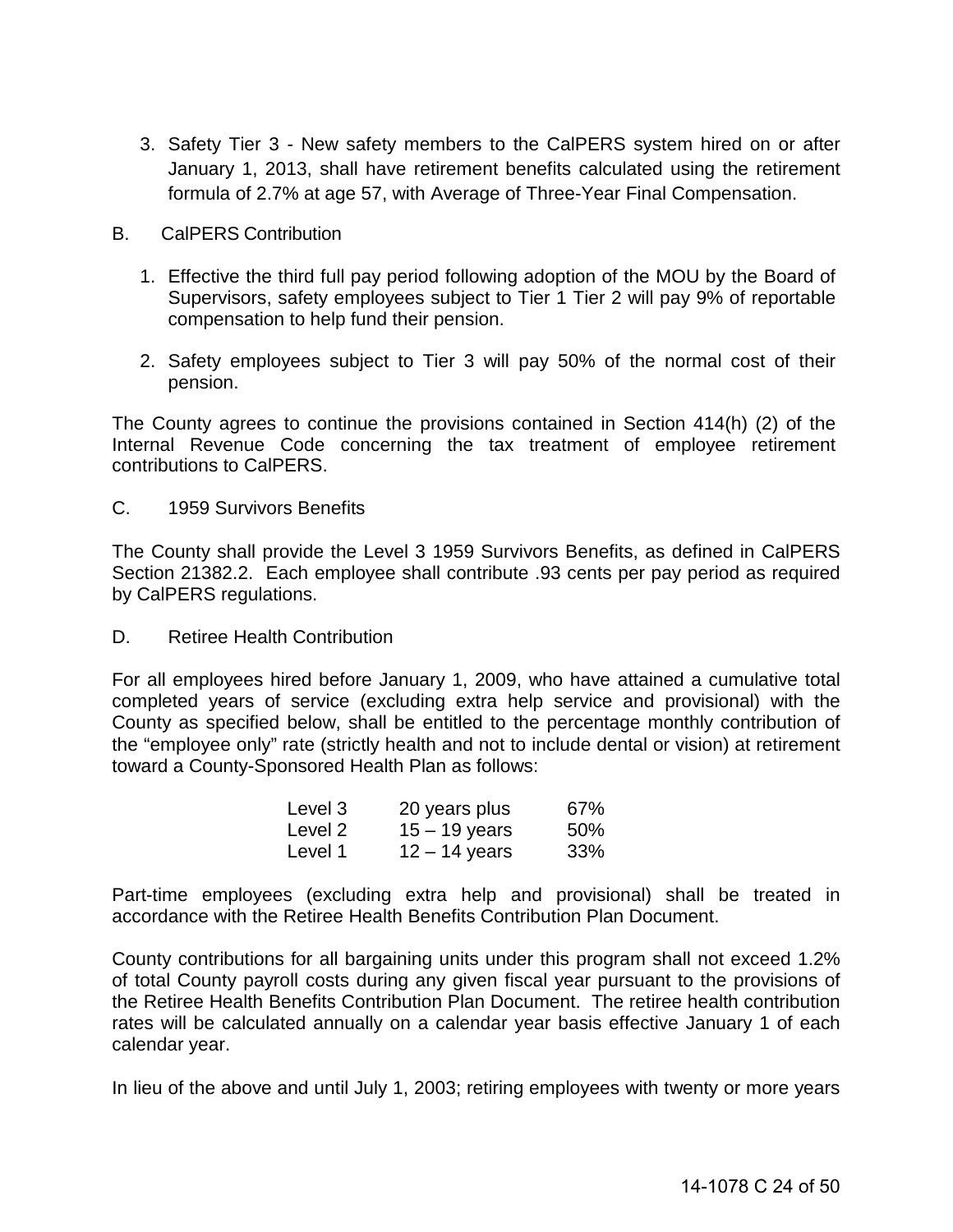of service with the County shall have a one-time irrevocable option to elect four years of contributions towards a County Sponsored Health Plan or Alternate County Sponsored Health Plan paid at the medical coverage employee-only rate (strictly health insurance, not to include dental and vision) in which the retiree is otherwise eligible to enroll.

## <span id="page-24-0"></span>**ARTICLE 9. PAID LEAVES**

#### <span id="page-24-1"></span>**Section 1. Holidays**

- A. The following days shall be the official County holidays:
	- **January 1 New Year's Day**
	- January (Third Monday) Martin Luther King Jr.'s Birthday
	- **February (Third Monday) Washington's Birthday**
	- May (Last Monday) Memorial Day
	- Uuly 4 Independence Day
	- **September (First Monday) Labor Day**
	- **November 11 Veteran's Day**
	- **November Thanksgiving Day**
	- **November Friday after Thanksgiving**
	- December 24 Christmas Eve
	- (When December 25 falls on a Thursday, December 26, the day after Christmas, shall be observed as a County holiday in lieu of Christmas Eve.)
	- December 25 Christmas Day

In addition to which every day appointed by the President or Governor, upon concurrence by the County Board of Supervisors, for a public fast, Thanksgiving, or holiday shall also be considered as a holiday for purposes herein.

#### B. Floating Holidays

Regular employees shall be entitled to up to sixteen (16) hours of floating holiday time which include Lincoln's Birthday February 12 and Columbus Day, the second Monday in October. This time will be credited in pay period 01 of each year; hours of floating holiday time for newly hired employees will be pro-rated based upon date of hire. Floating holidays shall be taken at a time agreeable to both the employee and the appointing authority. Part-time employees shall receive this holiday time on a pro-rated basis.

Lincoln's Birthday and Columbus Day will not be considered holidays for payroll purposes. Floating holiday time must be used by the last day of pay period 26 of each year and is not subject to the payoff provisions. Any unused floating holiday time will be lost.

C. If a holiday falls on a Sunday, the following Monday shall be observed as the holiday in lieu thereof. If a holiday falls on a Saturday, the preceding Friday shall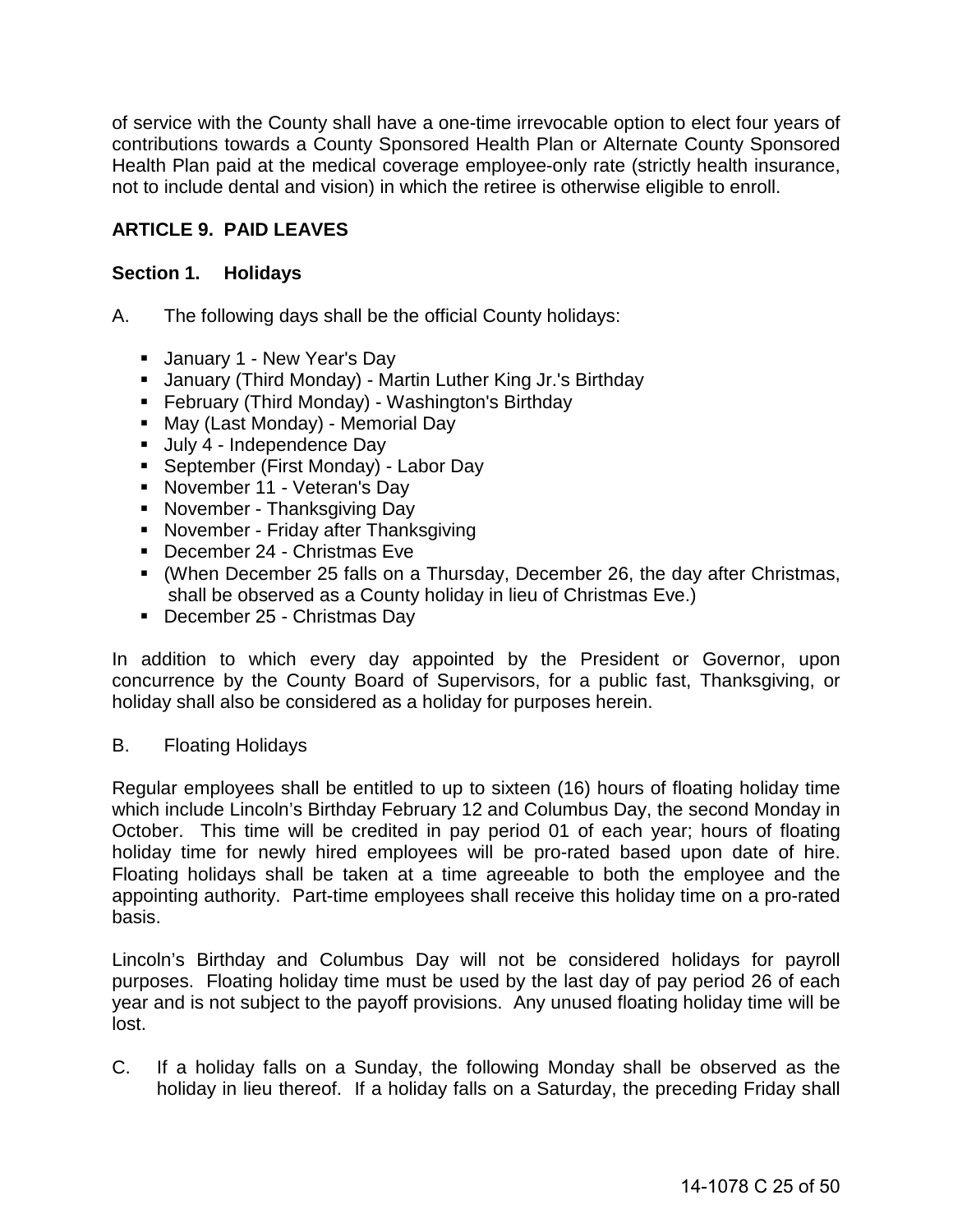be observed as the holiday in lieu thereof. In years in which December 24th falls on a Sunday, the County shall also observe December 26th as a holiday (Tuesday). In years in which December 25th falls on a Saturday, the County shall also observe December 23 as a holiday (Thursday).

- 1. If an employee works a nonstandard (rather than Monday through Friday) work schedule, their first day off shall be treated as if it was a Saturday and their second day off as if it was a Sunday.
- 2. It is the intent of this section to give all unit employees the same number of days off [thirteen (13) eight (8) hour days] with pay for holidays.
- D. If a full-time or part-time employee is required to work on a holiday, the employee shall be entitled to be compensated at the overtime rate. Overtime shall be compensated in cash or in compensatory time off (CTO) in accordance with the provisions of Article 6, Section 2.
- E. Regular employees shall be entitled to take all authorized holidays at their base pay, including longevity, not to exceed eight (8) hours for any one (1) day, provided they are in a pay status on both their regularly scheduled work days immediately preceding and following the holiday. Part time employees shall be entitled to holiday pay in proportion to the percentage of full time hours worked during the biweekly pay period which includes a holiday.

#### <span id="page-25-0"></span>**Section 2. Vacation**

.

Unit employees receive vacation benefits consistent with the provisions of the County Personnel Rules subject to the provisions herein:

- A. Accumulation Earned
	- 1. Under four (4) years employment: .03875 per hour on pay status (3.1 hours earned per full pay period paid.) Maximum accumulation of 240 hours.
	- 2. Between the fourth and eleventh years: .05875 per hour on pay status (4.7 hours earned per full pay period paid). Maximum accumulation of 320 hours.
	- 3. Over eleven (11) years: .0775 per hour on pay status (6.2 hours earned per full pay period paid). Maximum accumulation of 320 hours.
- B. Conditions
	- 1. Employees may be allowed to take advanced vacation accruals during exceptional circumstances when the employee cannot get to work due to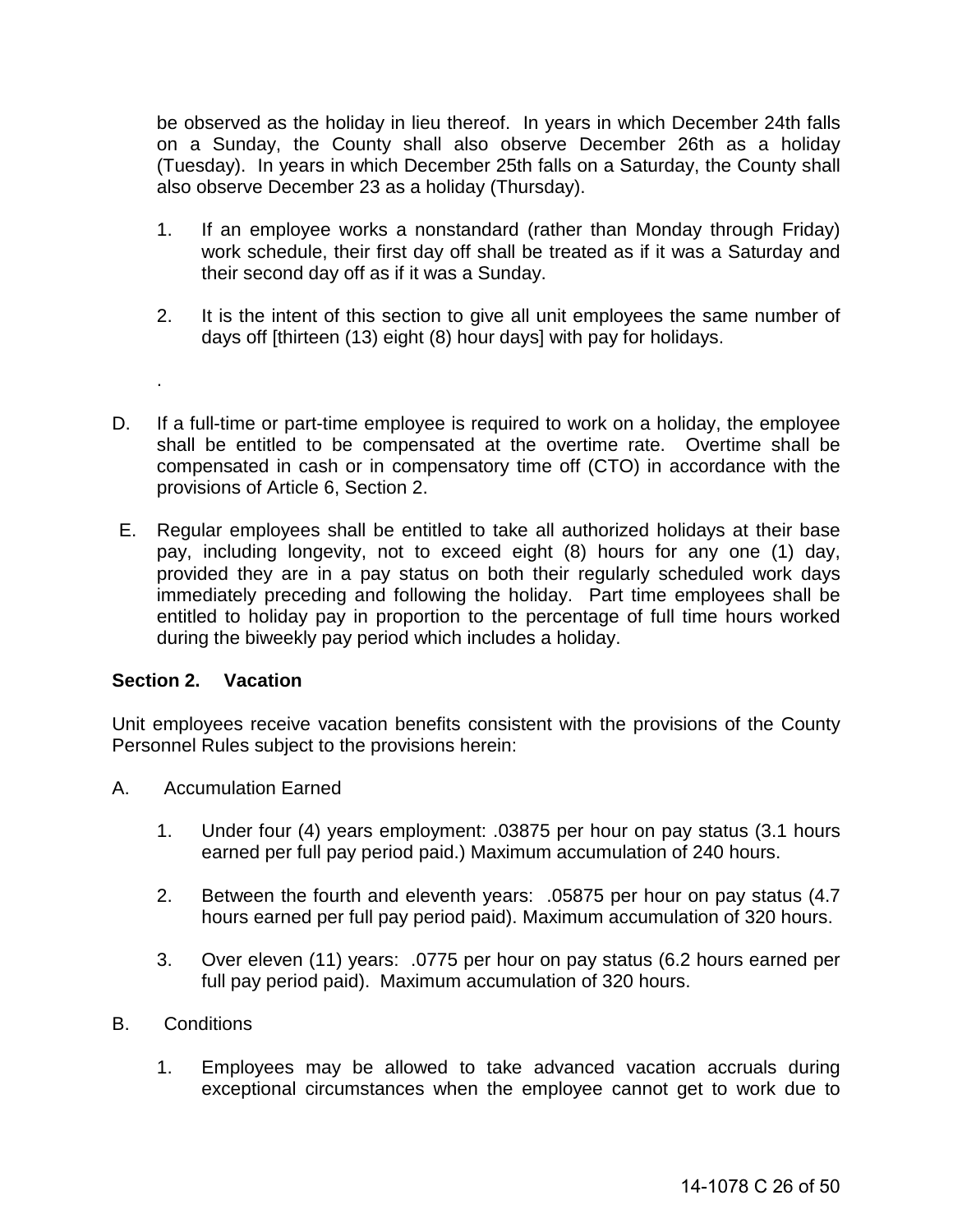extreme weather conditions.

2. Extra-help, or other employment time may not count toward the required continuous service for vacation benefits.

#### <span id="page-26-0"></span>**Section 3. Sick Leave**

A. Accrual

Every regular employee shall accumulate sick leave at the rate of .04625 per hour on a pay status, calculated on the basis of actual service (3.7 hours earned per full pay period paid). There is no maximum accumulation.

B. Eligibility

New employees will be eligible to use sick leave with pay after completion of two (2) full biweekly periods of continuous service with the County.

C. Verification

Employees are required to notify their supervisor as soon as possible of their absence due to illness or injury. A department, depending on its internal record keeping, may require an employee to fill-out a sick leave request form or record of sick leave use before or after an absence.

- 1. If an employee who has taken sick leave is suspected of abuse, the Department may institute an investigation. Based on the results of that investigation, appropriate action will be taken.
- 2. If an employee is believed to be an excessive user of sick leave or if the employee's sick leave use is suspect, the Department may require a physician's letter or other acceptable substitute before authorizing future sick leave usage. Examples of future sick leave usage include, but are not limited to:
	- 1. Documented abuse, or;
	- 2. In excess of six (6) individual uses of sick leave in a twelve (12) month period, or;
	- 3. More than four (4) uses of sick leave in conjunction with vacation and/or holidays in a twelve (12) month period.

Each use of sick leave may last one or more days. Each day of a multi-day sick leave absence does not continue its own individual use of leave.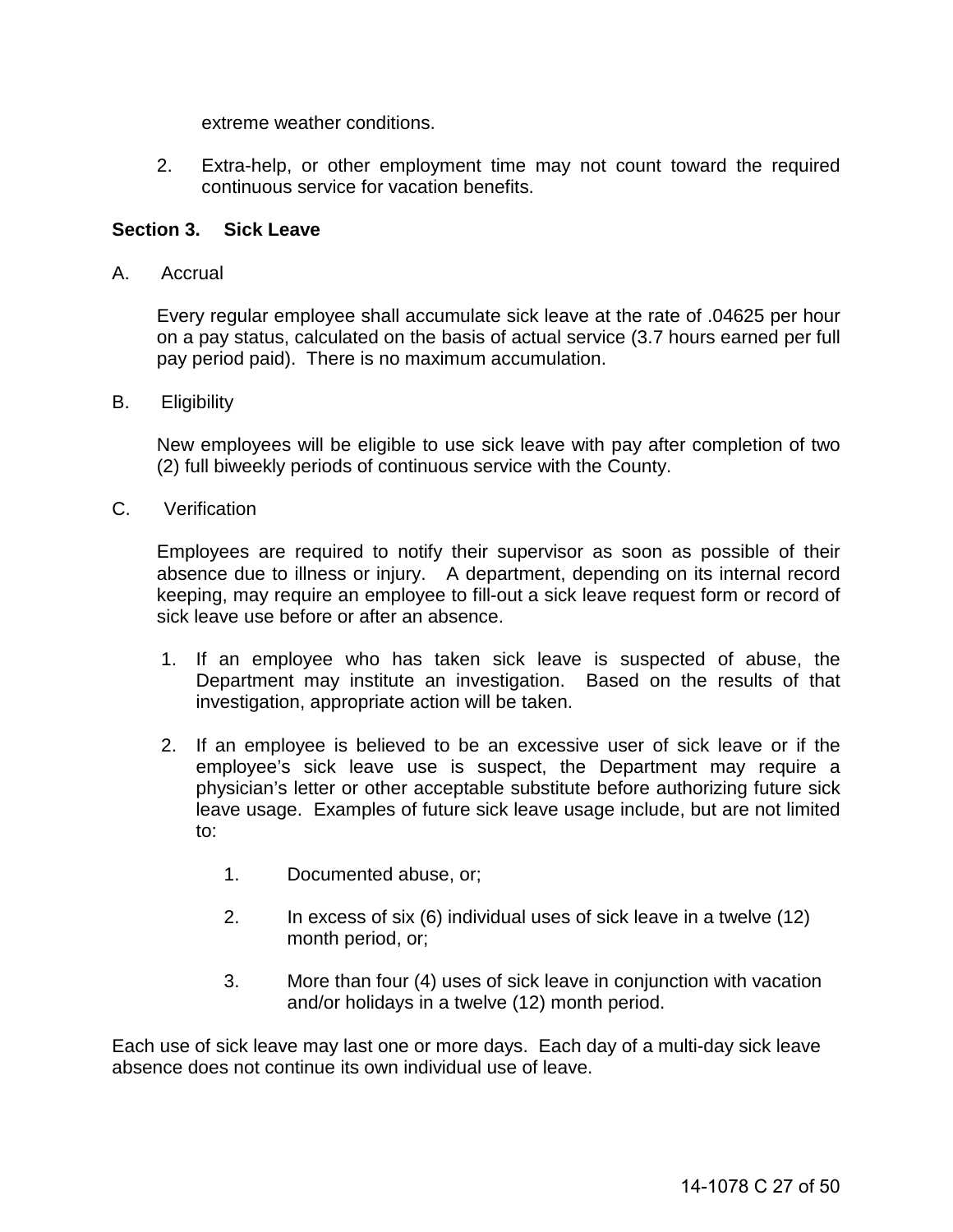#### D. Usage

Employees are entitled to be paid for sick leave used, to a maximum of the time accrued, under the following conditions:

- 1. The employees' illness, injury, disability or exposure to contagious disease which incapacitates the employee from performance of duties.
- 2. The employees' receipt of required medical, dental or optical care or consultation.
- 3. The employee may integrate the employee's sick leave with worker's compensation as provided for by State Workers Compensation laws. In addition, employees may integrate this sick leave with their SDI Benefits in accord with Article 8, Section 4.
- 4. The employees' attendance to care for a member of the immediate family who is ill. (Family Medical Leave Act)
- 5. Funeral Leave Employees may use up to three (3) days of Sick Leave for preparation, travel to and from, and attendance at the funeral of a member of the immediate family as defined below. Employees may be eligible for an additional two (2) days of Sick Leave for reasonable circumstances. For the purpose of this paragraph five (5), immediate family means: parent, spouse, (step) son, (step) daughter, sibling, mother-in-law, father-in-law, grandparents or grandchildren by blood or marriage.
- E. Incapacity to Perform Duties

If the appointing authority has been informed through a doctor's report of a medical examination, that an employee is not capable of properly performing the employee's duties, the employer may require the employee to remain absent from work until the incapacity is remedied. During such absence the employee may utilize any accumulated sick leave, vacation, holiday and compensatory time or leave without pay. If the incapacity is not of a temporary nature, the appointing authority may take such actions as appropriate under the County rules on medical retirement, termination or demotion.

- F. Payment for Unused Sick Leave
	- 1. In order to receive payment for unused sick leave at the time of retirement only, a County employee must have five (5) or more years of County service.
		- a. Employees with over five (5)years of service: Shall receive twenty percent (20%) of their unused sick leave paid.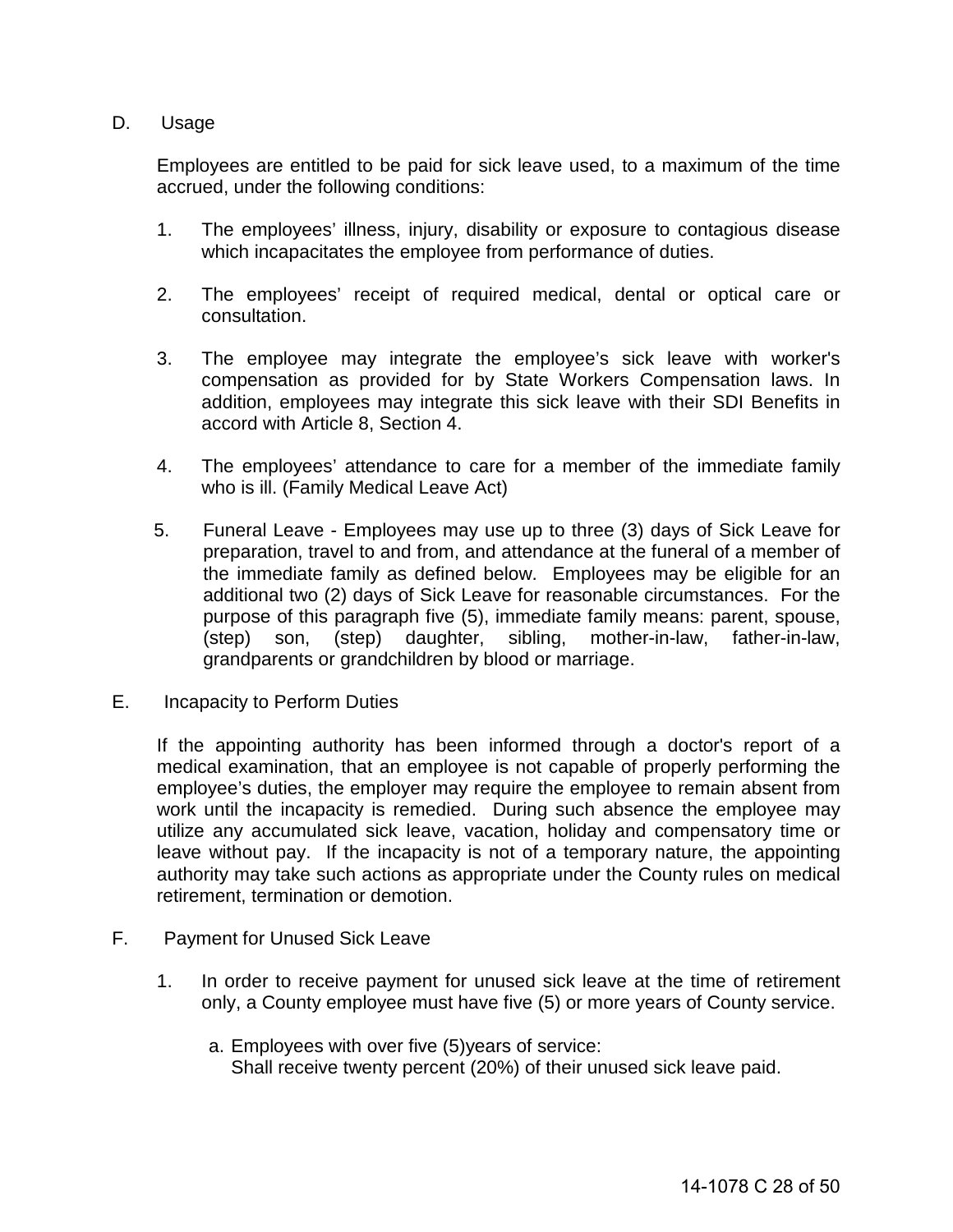- b. Employees with over ten (10) years of service: Shall receive forty percent (40%) of their unused sick leave paid.
- c. Employees with over fifteen (15) years of service: Shall receive seventy percent (70%) of their unused sick leave paid.
- d. Employees with over twenty (20) years of service: Shall receive one hundred percent (100%) of their unused sick leave paid.
- e. In the event an employee dies while in active service with the County their sick leave payoff will be made in accord with the above schedule and the limitation of this article and will paid in the same manner as the final check.
- 2. Maximum number of hours paid shall not exceed five-hundred (500). Employee's last hourly rate of pay shall be used in computing payment.
- G. Retirees Conversion of Sick Leave to Health Insurance Premium

An employee who is retiring under the CalPERS system may, at the employee's option, in lieu of Section F. "Payment for Unused Sick Leave", receive the equivalent value of that benefit in paid health plan premiums. Employees shall be responsible for whatever taxes as are appropriate for this benefit.

#### <span id="page-28-0"></span>**Section 4. Supervisory Leave**

Employees in the classifications of Supervising Probation Counselor and Supervising Probation Officer will receive up to sixteen (16) hours of Supervisory Leave in pay period 01 of each year. Eligible employees will receive up to eight (8) hours of Supervisory Leave the first pay period in July 1999. Part-time supervisory employees shall receive this leave time on a pro-rated basis. Such leave does not accrue from year to year and must be used by the last day of pay period 26 of each year.

#### <span id="page-28-1"></span>**Section 5. Court Appearances**

The provisions of the County Personnel Rules will apply to any employee who shall be called as a witness arising out of and in the course of his/her employment with another governmental agency.

#### <span id="page-28-2"></span>**Section 6. Catastrophic Leave**

Catastrophic leave donation is designed to allow employees to donate vacation leave to other employees in times of exceptional need. Justifications for such transfers may include a catastrophic medical condition, injury or incapacitation of the employee.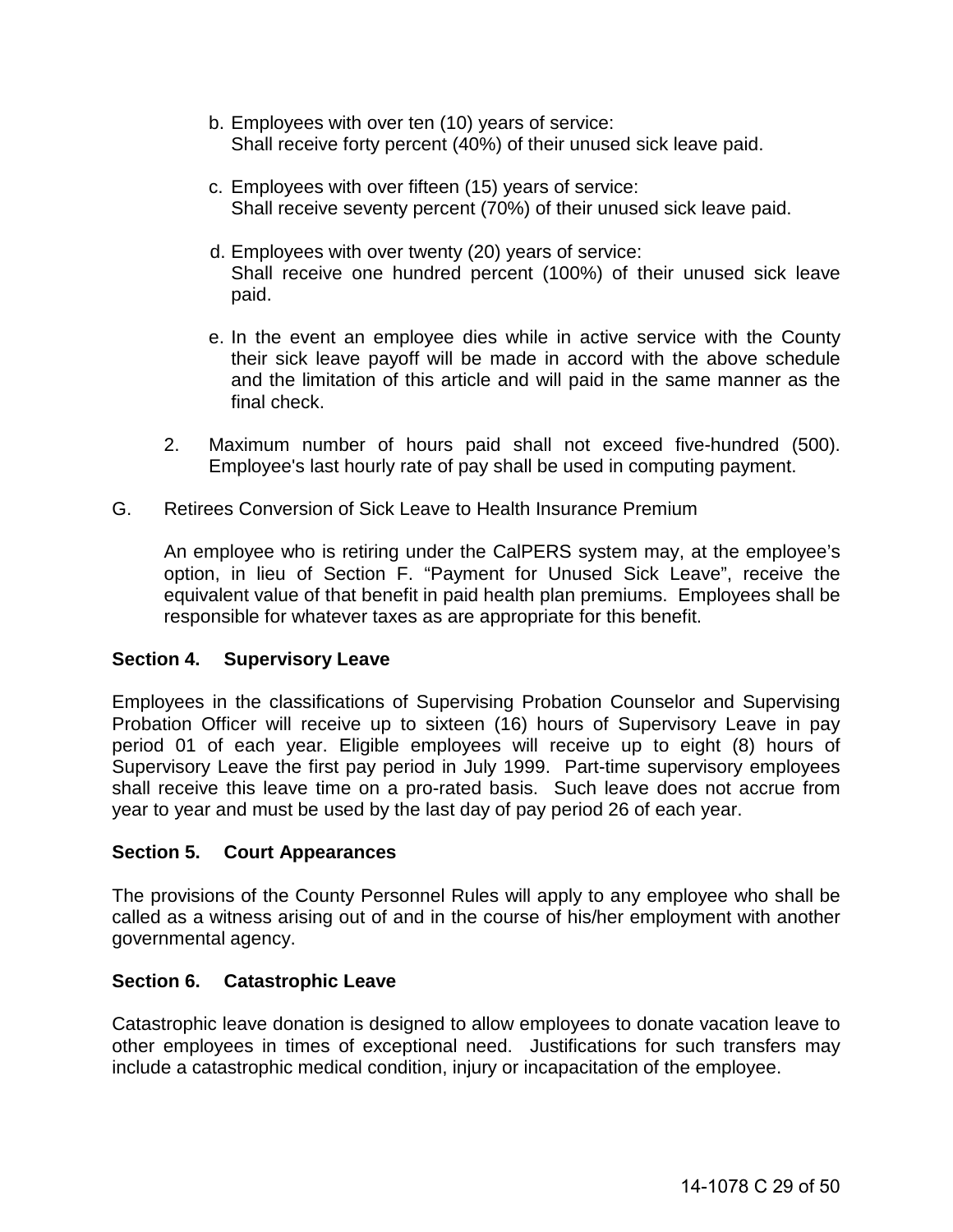- A. To be eligible for this benefit, an employee must have been employed by the County for one continuous year and worked no less than one thousand two hundred fifty (1,250) hours over the immediate preceding twelve (12) months. In addition, this leave may not be used for more than twelve (12) weeks in any twelve (12) month period.
- B. The employee requesting leave donations (requestor) must first exhaust all other forms of accrued paid leave.
- C. Contributions will cease if/when the catastrophic occurrence is resolved, or when twelve (12) weeks from the first transfer has passed.
- D. The amount of donated time paid to the requester will be reported as taxable income.
- E. Hours donated will not qualify the employee for hours worked as it relates to holiday pay, on-call duty compensation, Tahoe employment differential, bilingual differential, overtime, or time in class.

#### **PROCEDURE**

- A. The requestor must provide a signed written request for donations of vacation leave to his/he supervisor. Additionally, a statement from a health professional verifying an injury or incapacity likely to last for at least one month must be forwarded to the supervisor before any action will be taken. The supervisor will forward the written request and verification to Human Resources.
- B. An employee's supervisor may take the initiative to request leave donations for an eligible employee. The recipient must consent, and all necessary documentation must be provided.
- C. Human Resources will ensure the requestor is eligible to receive catastrophic leave donations. Upon approval, Human Resources will post a notice on EDCnet advising employees of a request for donations. No additional notices will be sent.
- D. An employee wishing to donate vacation (contributor) will complete and submit to Human Resources a Catastrophic Leave - Vacation Donation form indicating the number of vacation hours being donated. The contributor must have at least 40 hours remaining after the donation. Once submitted, transfers of leave may not be revoked by the contributor. The requestor will not be made aware of who has donated leave.
- E. Donations will be made in one hour increments. Employees may donate up to an annual maximum donation of sixteen (16) hours to any employee. All donations will be deducted from the contributor's balance and held in queue until such time as they are needed by requestor. Donated hours will be drawn on by the requestor, as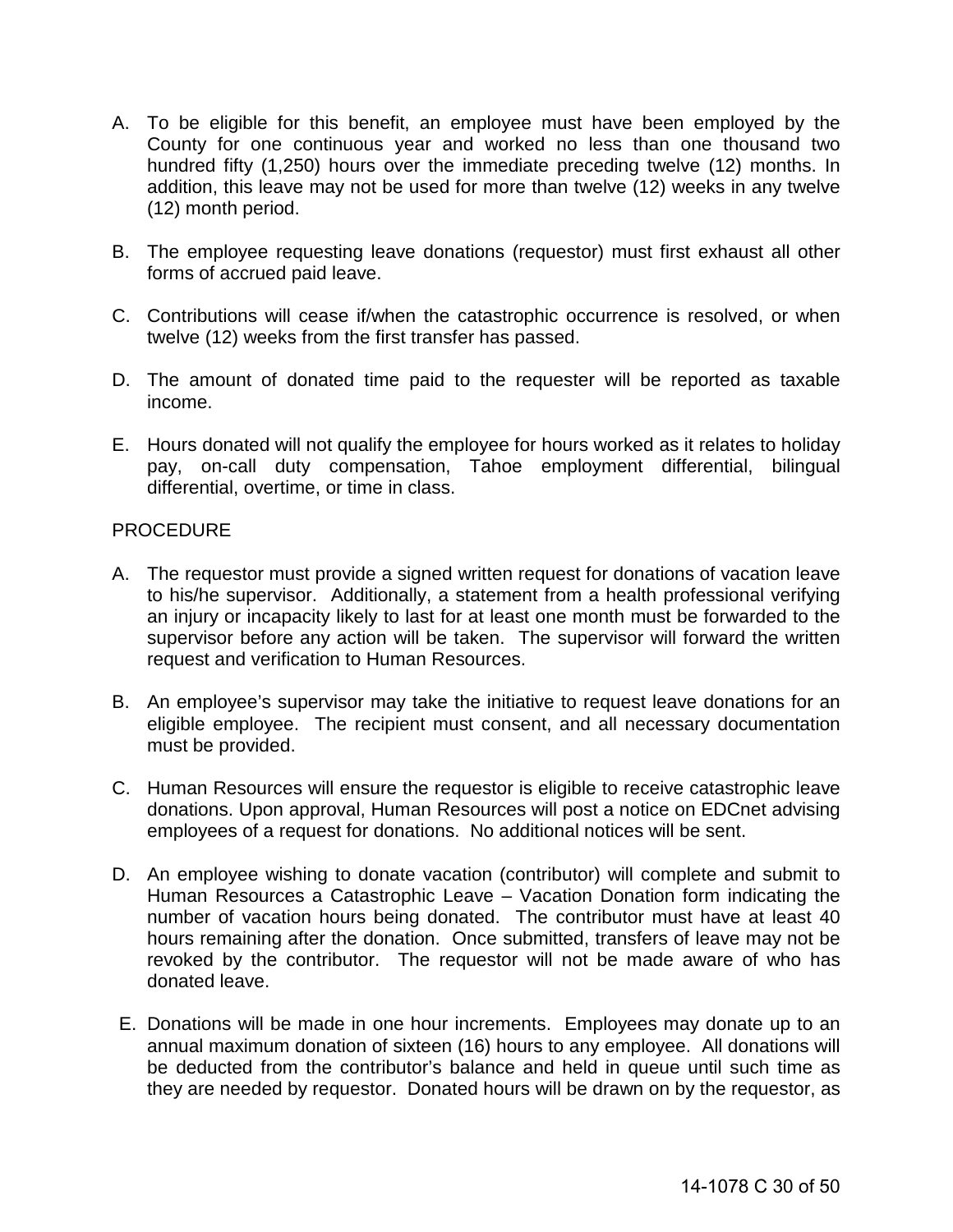the need arises, from the pool of donated hours on an hour for hour basis. All unused pledges remaining in the pool will be credited back to the original contributors on a last donated, last used basis.

Donations will be charged hour for hour at the pay rate of the contributor to the department in which the requestor is employed.

#### <span id="page-30-0"></span>**ARTICLE 10. PERSONNEL PRACTICES**

#### <span id="page-30-1"></span>**Section 1. Probationary Periods**

A. Duration

Probationary periods are considered as a continuation of the selection process and apply to all initial appointments, promotions, employee initiated lateral transfers to a different position and as provided in Article 11., Section 1.B.1., below. Nothing herein is intended to create a "For Cause Standard" for release during a probationary period. Civil Service Status (permanent status) shall attach only when a regular employee successfully completes the probationary period for the specific classification during their initial appointment. Nothing herein is intended to prevent the County from extending a probationary period one time for six (6) additional months to ensure an employee has demonstrated all of the necessary skills and traits to successfully pass probation for the job classification. The County must provide the employee written notice that the employee's probationary period will be extended at least seven calendar days before the employee's probationary period expires.

- 1. Employees in the Union shall have an initial probationary period of twenty-six (26) biweekly pay periods.
- 2. Employees initially hired into or promoted into classifications in the Union shall have a probationary period of twenty-six (26) biweekly pay periods.
- 3. Leaves of absences, paid or unpaid, leaves granted under the Family Medical Leave Act, California Family Rights Act, Pregnancy Disability Leave, Americans with Disabilities Act, Workers' Compensation Laws, or other legally mandated leaves, and light duty, transitional duty or modified duty assignments that are not considered significantly within the job functions of the job classification or job assignment shall not count towards completion of the probationary period, as provided by law. Individual probationary periods shall be extended commensurately by each hour under these circumstances.
- 4. Time worked by an employee in a temporary, provisional, extra-help, or other employment shall not count toward completion of any probationary period.
- 5. An employee who is not rejected prior to completion of the prescribed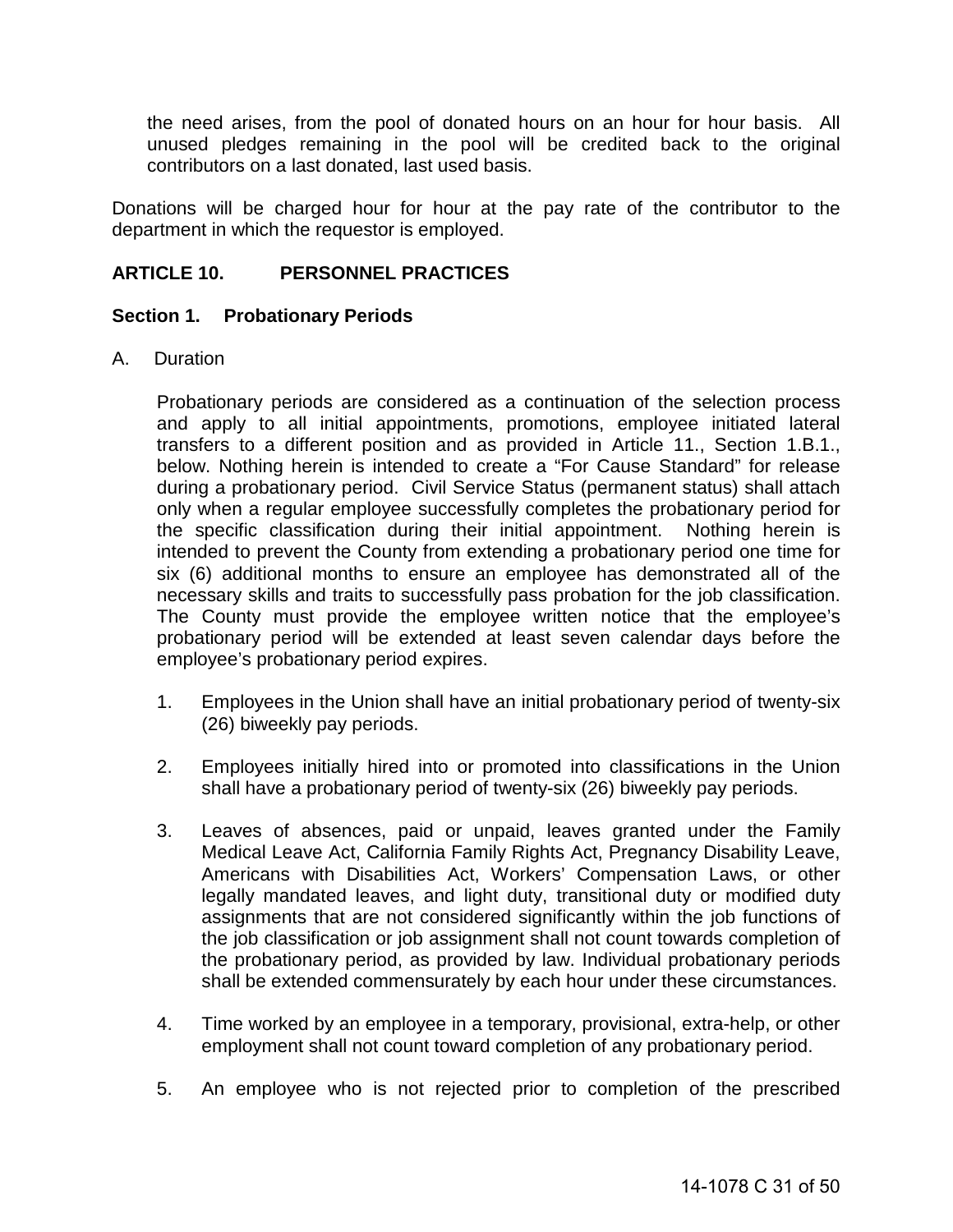probationary period, unless extended per the provision herein shall acquire permanent status automatically.

- B. Status of Employee
	- 1. Probationary Period Required

 A probationary period is required in the following circumstances: upon initial appointment to a position in a class in the classified service; upon promotion to a position in a class in the classified service; upon voluntary demotion or transfer to a position in a different class series in which the employee has not previously achieved civil service status unless a Department Head and employee agree to waiver or reduce the probationary period; upon displacement to a classification in a different class series where the employee has not completed probation at the lower level; upon displacement resulting from layoff or release from probation after promotion where total time in the higher and lower level classes is less than the required probationary period at the lower level; upon transfer to a position in the same classification in a different department when the employee has not attained permanent status in the class, except that the total time in the probationary period in the class shall not exceed one year; upon reclassification to a class at the same or higher salary range unless waived by the appointing authority; in any other circumstance not specifically excluded in B.2.

2. Probationary Period Not Required

 A probationary period shall not be required upon involuntary demotion; upon displacement resulting from layoff or release from probation after promotion where time in higher and lower level classes satisfies the required probationary period at the lower level; upon voluntary demotion to a position in a class in the same class series when the employee has completed the required probationary period in a higher level class; upon transfer to a position in the same class in the same department; upon transfer of the employee to a position in the same class in a different department when the employee has previously achieved permanent status in the class except where the Department Head and employee concur on a probationary period not to exceed thirteen (13) pay periods; upon restoration resulting from a layoff to their former position or lower position in their class series where the employee had completed a probationary period; upon reclassification to a classification in which the incumbent is Y-rated.

C. Laid-Off Employees

An employee with permanent status who is laid off and subsequently reinstated to their former position or lower position in their class series shall not serve a new probationary period. Laid off employees hired into other County position from which they were not specifically laid off shall serve a new probationary period. Former probationary employees who were laid off and subsequently reemployed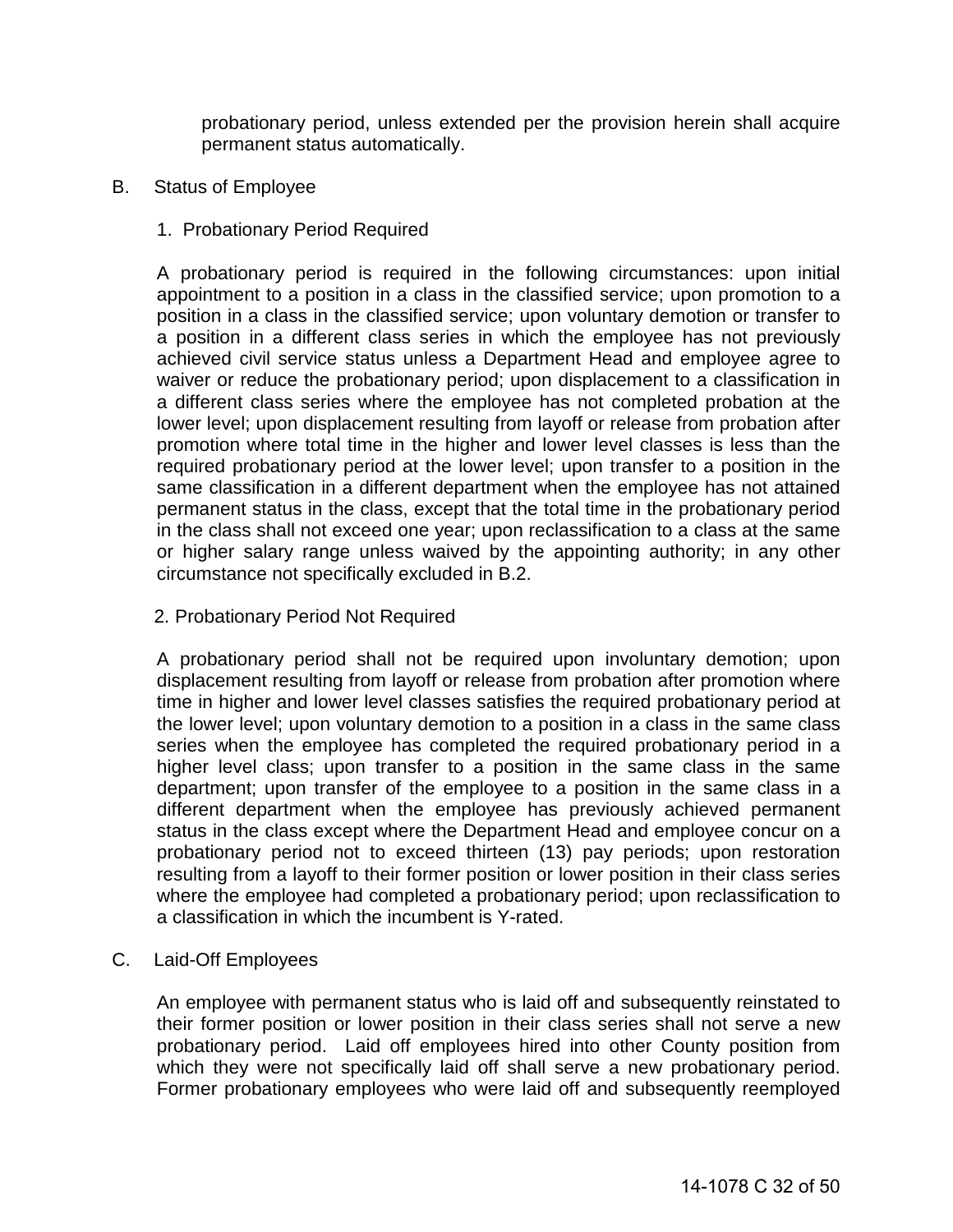shall serve a complete new probationary period upon rehire.

D. Rejection During Initial Probation

The appointing authority may terminate (reject) a probationary employee at any time during the probationary period without the right of appeal in any manner and without recourse to either the Grievance or Appeal Procedure; except when the employee alleges and substantiates in writing that the termination was due to political or religious or Union activities, race, color, national origin, sex, age, handicap or sexual orientation, or otherwise provided by law. Appeals on this basis shall be processed through the County's Discrimination Complaint Procedure. The appointing authority shall notify the employee in writing that he/she is rejected during probation. No reasons for the action are necessary.

E. Rejection During Secondary Probation

Should an employee who has been promoted fail to satisfactorily complete his/her probationary period, such employee may elect to return to a position in the classification in the department from which the employee was promoted. If the employee held permanent status in such former classification, the employee shall not be required to serve a new probationary period. The employee's step and anniversary date shall be restored to their pre-promotion status.

Notwithstanding any other provisions, an employee rejected during the probationary period from a position in the County service to which the employee had been promoted, shall be restored to a position in the classification in the department from which the employee was promoted.

F. For employees hired after September 1, 1999, at the beginning of all probationary periods, the employee will receive a written statement of expectations signed by the supervisor and the employee. The supervisor shall retain the copy signed by the employee and provide a copy to the employee.

Not less than monthly the supervisor shall meet with the employee to review the employee's progress toward meeting the supervisor's expectations. The supervisor shall provide the employee with a written summary of the meeting.

The employee will acknowledge receipt of the summary of his/her progress by signing a copy of the summary. The supervisor will retain the copy signed by the employee.

The employee shall be considered to have met expectations in any month in which the supervisor does not meet with the employee and provide the employee with a written summary of his/her progress.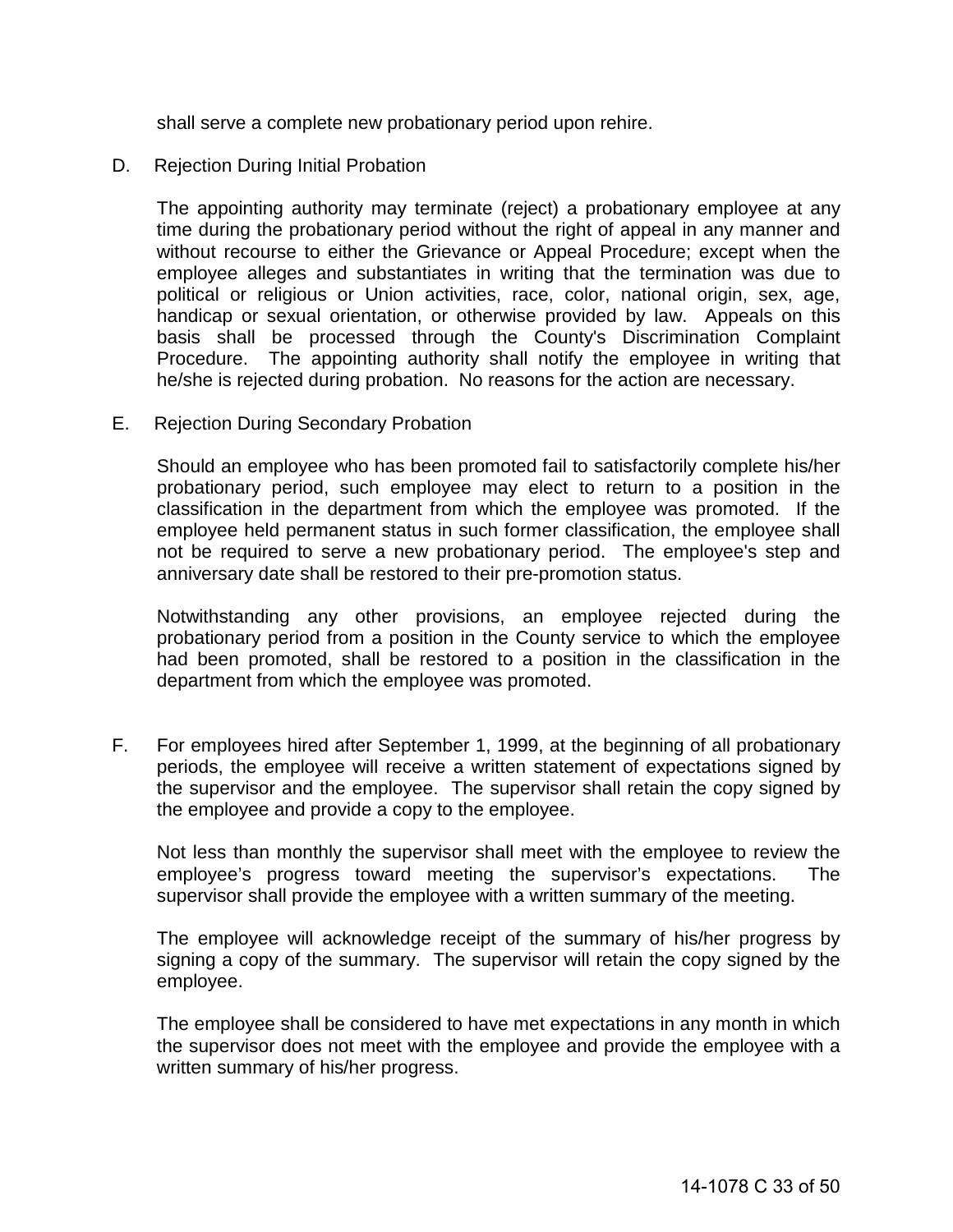All written summaries, containing the employee's acknowledgment of receipt, shall be submitted to Human Resources with the appropriate forms for successful completion of probation or of the employee's failure to complete the probationary period.

## <span id="page-33-0"></span>**Section 2. Documentation of Performance Evaluation**

Non-probationary employees who have not yet reached the top step of their salary range shall be evaluated approximately thirty (30) days prior to the date that their next merit increase is due. Non-probationary employees who are at the top step of their salary range shall be evaluated annually on or about the anniversary date of their appointment to their current position. Nothing in this Section is intended to preclude the County from evaluating employees on a more frequent basis.

Good performance is to be acknowledged by use of letters of commendation and/or recognition which are submitted to Human Resources for inclusion in employees' personnel files. Letters of commendation and/or recognition from outside the department are to be forwarded to Human Resources with a copy to the department for inclusion in the employee's personnel file. Neither the contents of an employees' performance evaluation nor failure to provide letters of commendation and/or recognition are grievable or appealable. However, an employee may submit a written response to a performance evaluation which shall be attached to and permanently filed with the performance evaluation.

Performance or issues which need improvement are to be documented by memorandum, e.g., letters of warning or counseling, reprimands, etc.

The Union agrees to adopt the current electronic Employee Performance Evaluation forms and process for documenting performance as noted in the MOU.

#### <span id="page-33-1"></span>**Section 3. Safety Reporting Procedure**

A. Purpose

The purpose of this section is to encourage employees to observe and report unsafe working conditions or equipment to the supervisors and for the supervisor to give immediate attention to such reports.

#### B. Procedure

Step 1: When an employee believes that an unsafe condition exits, the employee shall immediately bring the matter to the attention of the supervisor. If the supervisor does not take immediate steps to remedy the unsafe condition, the employee may file a written "safety" complaint with the supervisor.

Step 2: The supervisor will respond in writing to the complainant within two (2)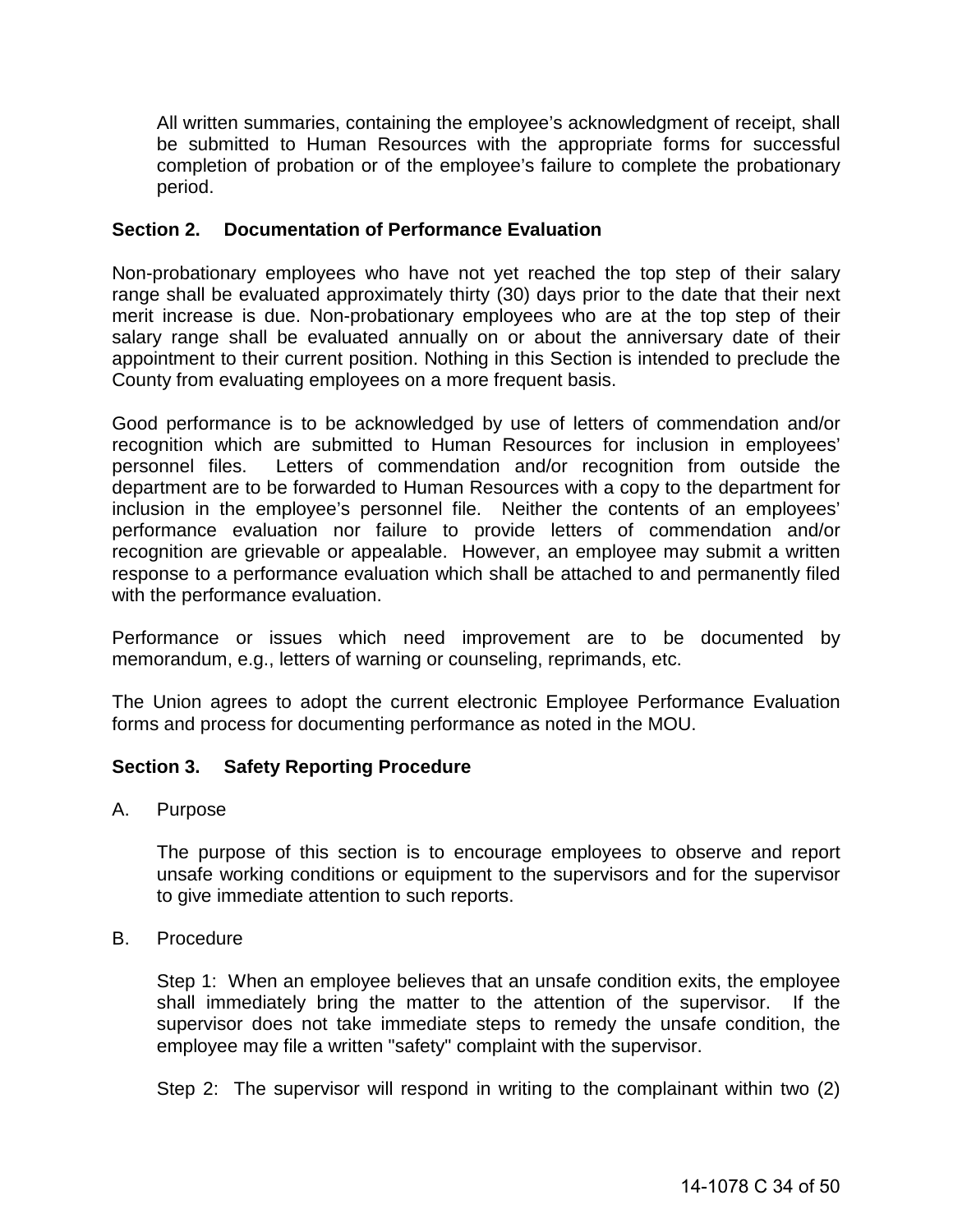working days of the time the written complaint is filed.

Step 3: If the written response of the supervisor is unsatisfactory, the employee may present the complaint to the Department Head or designee within two (2) working days. The Department Head or designee will review the alleged unsafe condition and will make the final decision on the complaint within two (2) working days of receiving the complaint. Copies of the safety complaint and the responses at all levels will be provided to the appropriate Safety Committee. The substantive decision of the supervisor or the Department Head is not grievable under Article 13 of the MOU. However, failure to adhere to this procedure is grievable under Article 13 of the MOU.

## <span id="page-34-0"></span>**Section 4. Drug Free Work Place**

The County and the Union agree that they are committed to providing and maintaining a drug free work place in accordance with the Drug Free Work Place Act of 1988. It is understood that the unlawful manufacture, distribution, dispensing, possession or use of drugs and/or alcohol is prohibited in the work place and that violation of this provision would subject the employee to disciplinary action. An employee may possess a prescription medication lawfully obtained via a prescription from a licensed medical doctor. The County has a zero tolerance standard for employees being under the influence of or in possession of alcohol and/or drugs while at work. Reasonable effort will be made to inform employees about the dangers of drug abuse in the work place, the availability of any counseling or rehabilitation, as well as the Employee Assistance Program, and that disciplinary action may be imposed upon employees for drug abuse violations occurring in the work place or affecting work performance. The Parties shall discuss the adoption of a reasonable suspicion drug testing policy during the term of this MOU.

## <span id="page-34-1"></span>**Section 5. Closure of County Buildings Policy**

The County Administrative Officer or designee shall determine when County facilities shall be temporarily closed in an emergency as determined by the Chief Administrative Officer.

- A. Any and all twenty-four (24) hour, seven (7) days a week facilities and/or operations are exempt from Article 10, Section 5.
- B. Employees whose buildings have been temporarily closed may be reassigned to work sites in the same geographic area.
- C. Regular County employees scheduled to work, but who are directed not report to work or who are sent home from work due to the closure of their work site due to an emergency, shall receive their regular pay for that scheduled shift. An employee shall not receive regular pay if the employee does not report to work due to circumstances when there has not been a County directive closing the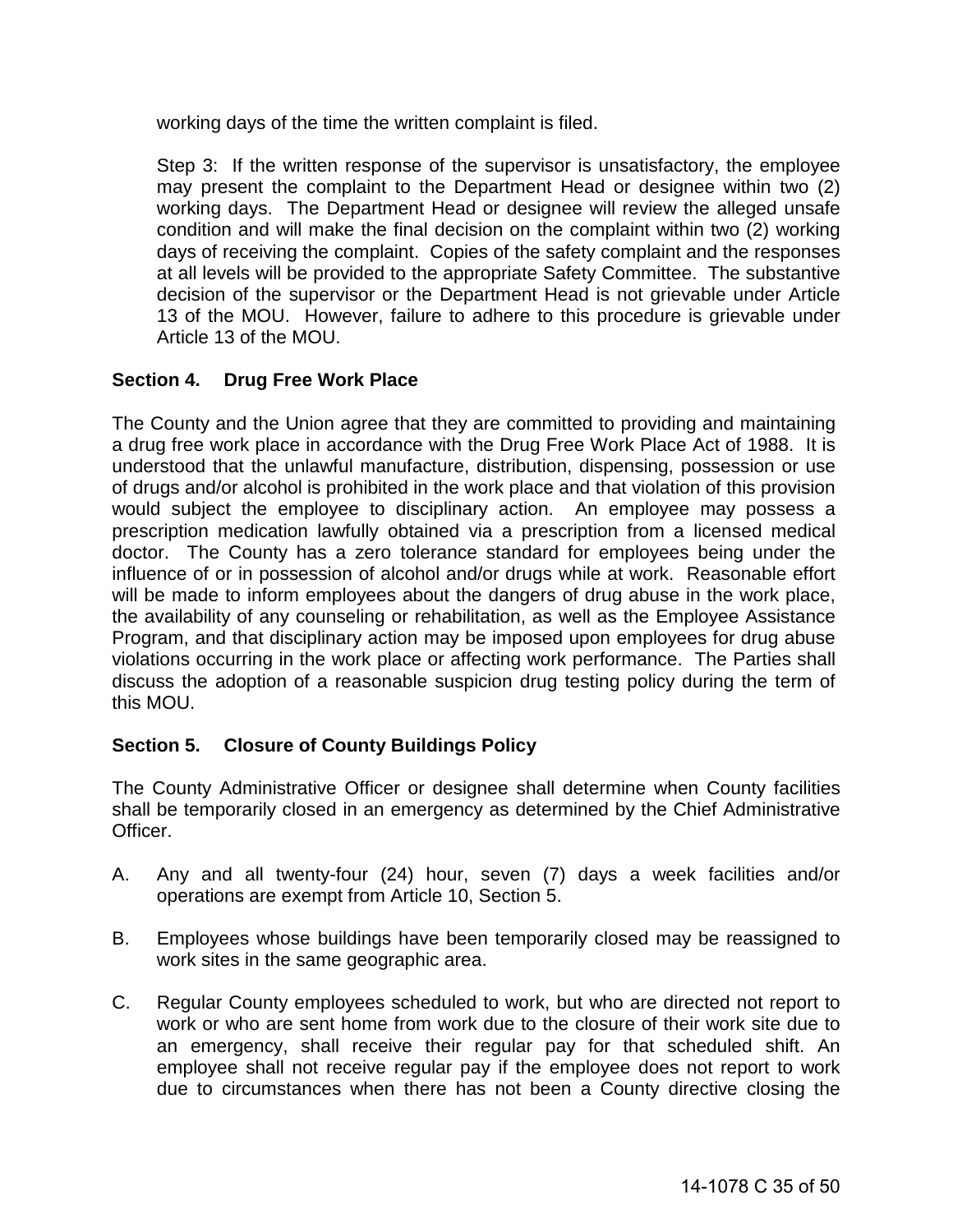employee's work site.

- D. After the first day of closure of a County building, if the County is unable to reopen a work site, or is unable to obtain an alternative work site in the same geographical area, an employee will be compensated for that day(s) as if it were a holiday.
- E. Notwithstanding Article 6, Section 2, during a temporary closure of County buildings, those regular employees who are still required to work as part of our essential services, as defined by the Chief Administrative Officer, would receive overtime compensation at time and one-half for those hours actually worked during designated closure.
- F. Those employees who are on scheduled vacation, compensatory time off, sick leave or any other paid leave during a designated closure would not be affected by the closure.
- G. Should the closure of a County facility last longer than five (5) working days the County reserves the right to reassign employees outside their geographical area. In the event of reassignment outside the employee's geographical area, the employee may at the employee's request utilize accumulated vacation and/or compensatory time off in lieu of reassignment unless the Chief Administrative Officer makes a finding that the employee's services are essential to the continued operation of the County.
- H. Geographical area is generally defined as:
	- 1.Tahoe Basin
	- 2. Western Slope

#### <span id="page-35-0"></span>**Section 6. Appeals of Disciplinary Actions**

An employee in this unit, having obtained permanent status in the County's Civil Service System, shall have the right to appeal a termination, demotion in class or salary step or suspension without pay. Such appeal shall be in accordance with the provisions of the County Personnel Rules.

#### <span id="page-35-1"></span>**Section 7. Hepatitis B Inoculations**

The County shall provide Hepatitis B inoculations to all members of the bargaining unit.

## <span id="page-35-2"></span>**ARTICLE 11. REDUCTION IN FORCE**

The following Reduction in Force policy is hereby included as a part of this MOU. Such inclusion, however, shall not provide avenues of appeal beyond those contained in this Article. This reduction in Force policy does not apply to employees who are covered by the Reduction in Force procedure defined in the California Administrative Code, Title 2,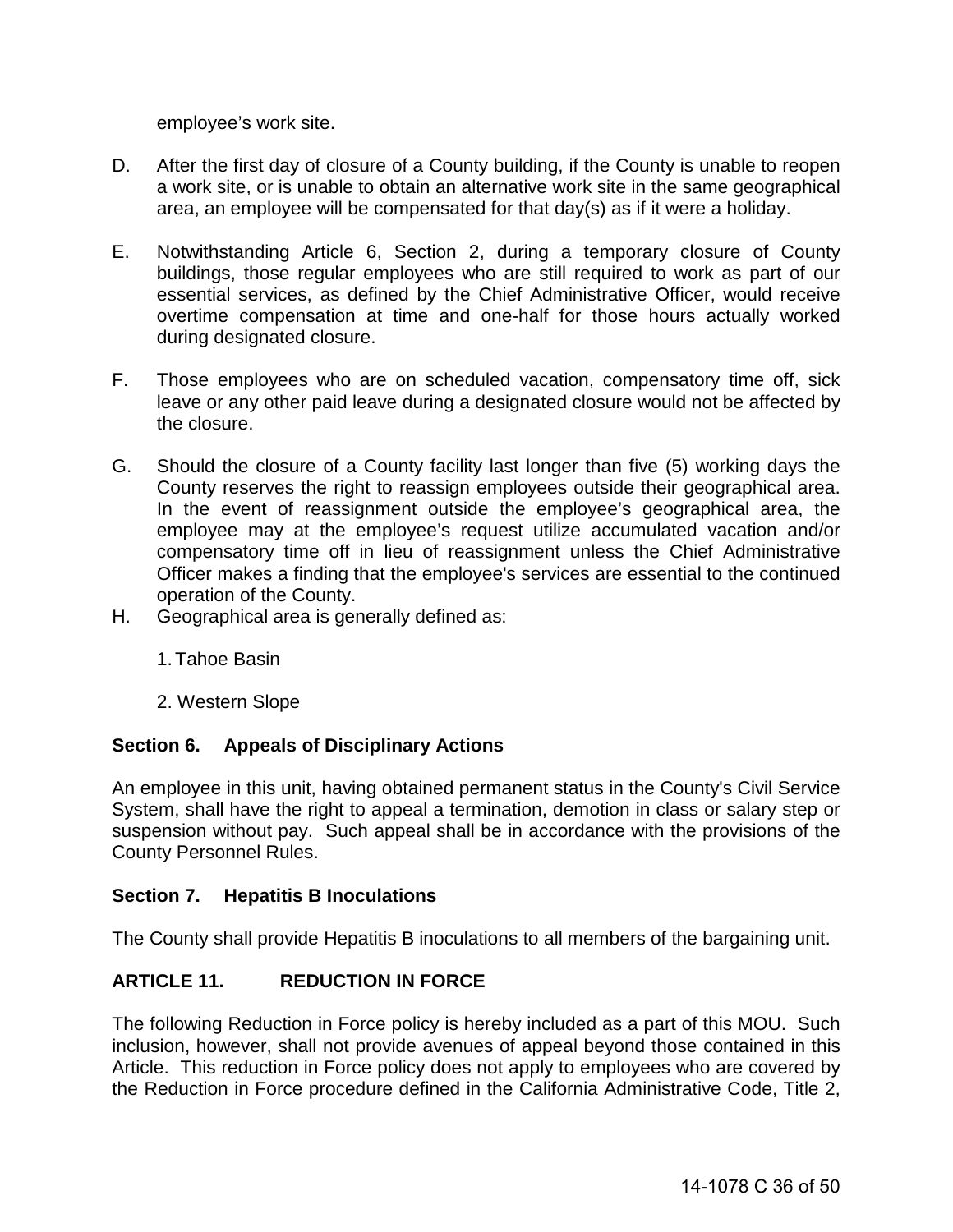Division 5, Local Agency Personnel Standards.

## <span id="page-36-0"></span>**Section 1. Policy**

When necessary, and directed by the Board of Supervisors, a reduction in the County's work force may be initiated by (1) lack of work, (2) lack of funds, (3) program or organizational changes resulting in a surplus of employees, or (4) elimination of a specific program or service. Insofar as possible, a reduction in force shall be accomplished by attrition. When it is determined by the Board of Supervisors that attrition will not provide relief for the condition warranting a reduction in the number of County employees, the Board may direct (1) a temporary layoff of up to ten (10) working days of specific employees or classifications without invoking the provisions of this policy, or (2) a specific layoff by classification, number of employees and department(s) pursuant to this policy.

## <span id="page-36-1"></span>**Section 2. Procedure for Permanent Layoffs**

Reduction in Force occurs when the Board of Supervisors by Resolution amends the Authorized Personnel Allocation Resolution and/or adopts a Proposed or Final Budget that deletes specific positions by classification from a department.

- A. The Department of Human Resources, with the assistance of the affected department, determines the individuals to be laid off for the initial classification in which a layoff is to occur and for succeeding lower level classification(s) if displacement by demoting in lieu of layoff is anticipated in accordance with this Article based on employee retention points. A list of the classifications in which positions have been deleted along with the names and total retention points of employees in those classes shall be posted in the affected department and a copy mailed to the Union's current address. It is the Department Head's responsibility to insure posting.
- B. Layoffs and displacements are made within the department involved and are not Countywide.
- C. Written notice of layoff shall be served on affected employees in person or by USPS Priority mail sent to the last address on file with the Department of Human Resources. Notice will be served or mailed no later than thirty (30) calendar days prior to the effective date of separation. The thirty (30) calendar days shall include the effective date and the date served. Notice shall be deemed served upon the proof of service.
- D. The written layoff notice shall include the effective date of the separation (layoff), the reasons for the layoff, displacement rights, if any, rehire or restoration rights and the appeal rights. Such notice shall also set a specific deadline of not less than five (5) working days for when the affected employee must notify the Department of Human Resources that they will be exercising their displacement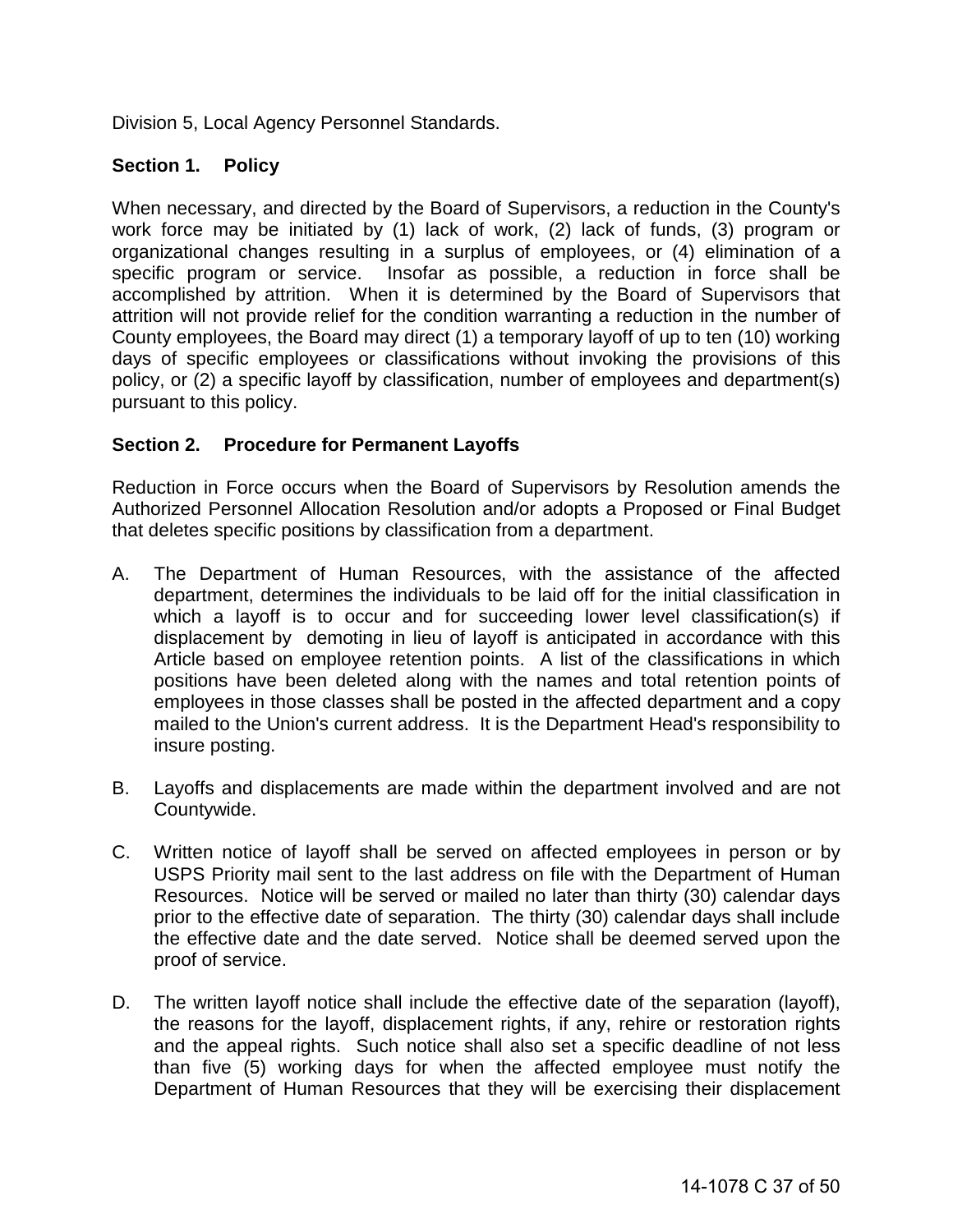rights.

## <span id="page-37-0"></span>**Section 3. Order of Layoffs**

Layoffs will be determined based on an inverse order of retention points computed as per provisions listed below by the classification within the individual department. Any required reduction in the number of employees shall be in the following order within the same classification:

- (1) Extra-help and provisional,
- (2) Probationary employees serving an initial probation period,
- (3) Regular (civil service status) part-time,
- (4) Regular (civil service status) full-time employees.
- A. Longevity

A full-time employee shall receive one (1) point for each full month of continuous service as a regular County employee in the employee's classification. Time spent in other classifications which the employee occupied within the prior three (3) years and which are at the same or higher rate of pay based upon the current salary plan applicable at the time of the layoff shall be included in the service time in the affected class. This includes probationary time.

Part-time employees shall receive a proportional amount of retention points based upon the number of hours worked. Less than a full month of service shall be prorated. It does not include service prior to employment, interruptions caused by resignation, dismissal, or transfer to extra-help status or disciplinary actions as defined in 2 below. It does include periods covered by authorized leaves of absences and such service accrued before a previous layoff.

- B. Performance/Disciplinary Actions
	- 1. An employee who receives an involuntary demotion as a disciplinary action will have twelve (12) points deducted from that employee's retention points if the administrative disciplinary appeal is completed or waived.
	- 2. An employee who receives a suspension will have one (1) point per day of suspension deducted from the employee's retention points, with a maximum deduction of twelve (12) points if the administrative disciplinary appeal is completed or waived.
- C. Alternate Classes Classes which are budgeted as alternate classes (e.g. Office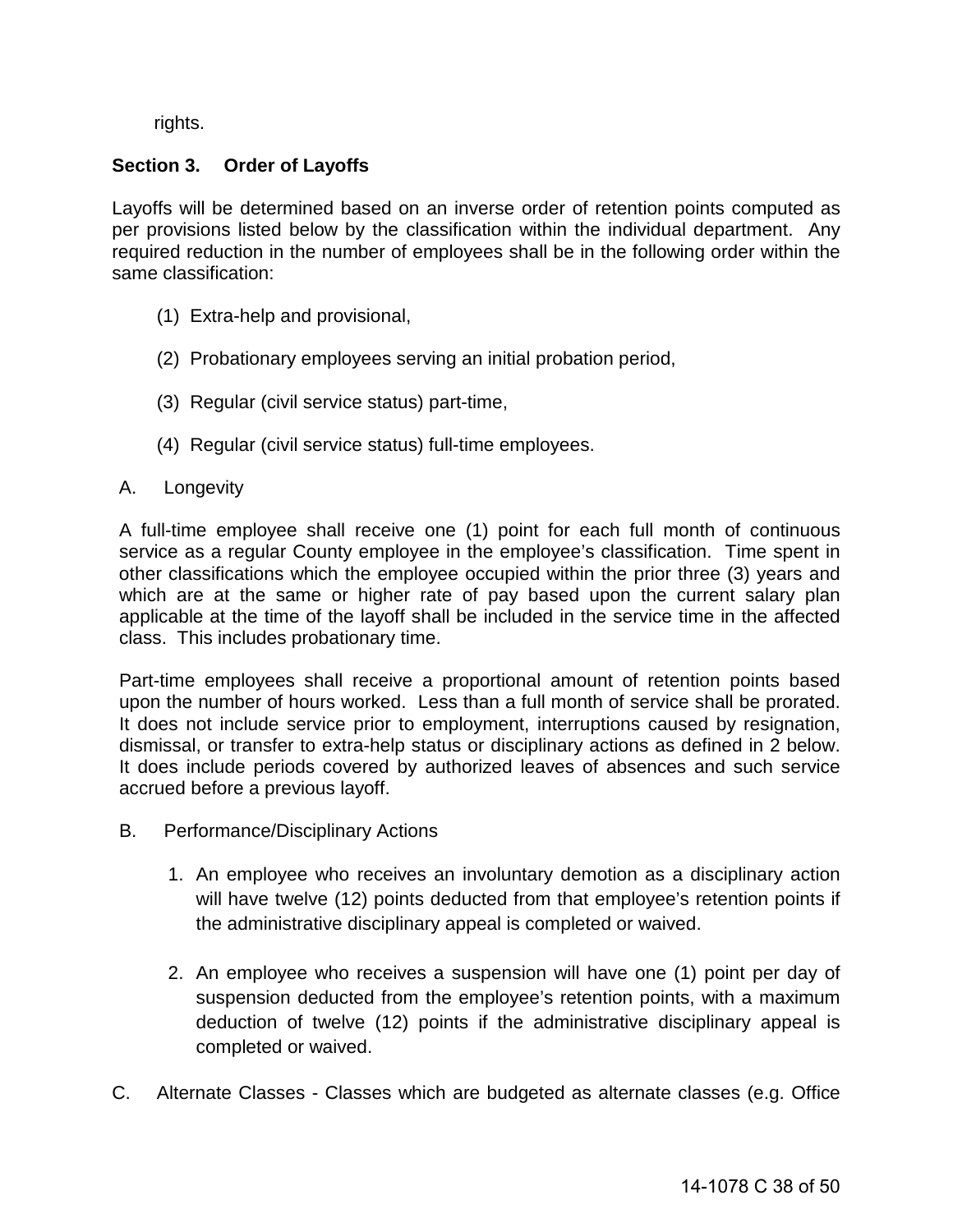Assistant II/I), as stated in the Personnel Allocation Resolution, shall be treated as one class for purposes of determining retention points.

- D. Out of Class Assignments Out-of-class time will not be credited towards the outof-class position in which the employee served. Out-of-class time will be considered as continuous service in the employee's regular classification.
- E. Ties In cases where two or more employees are tied with the same number of retention points, the following factors shall be considered in order for the purpose of breaking the tie: total County service (including County service prior to the most current period of employment); discipline actions; Department Head or designee determination. Letters of reprimand will be considered as a tie breaking criteria for up to three (3) years from the date of issuance.
- F. Volunteers for Layoff An employee who occupies a position within a class within a department affected by a layoff and/or displacement may volunteer to be laid off in place of another employee who has fewer retention points and who would otherwise be laid off. Such employee shall be entitled to the same rights and restoration privileges as other employees in accordance with this Article.

#### <span id="page-38-0"></span>**Section 4. Layoff Privileges**

The following are the options open to affected individuals in each layoff instance:

A. Displacing in a Lower Class

An employee affected by layoff may, at the employee's discretion, in lieu of layoff, displace an employee in a class previously held by the employee or in succeeding lower classes in the class series who has less retention points. Retention point computation for displacement purposes are made as determined for the original layoff. This is considered a voluntary demotion.

B. Restoration

 Restoration shall be in inverse order of layoff. Names of employees with regular civil service status who have been laid off will be placed on an appropriate restoration list for their classification and department in order of Retention Points. The list will extend for a period of two (2) years. Employees shall also have restoration rights to a classification which has been replaced by a reclassification of the classification which the person previously had permanent status, provided that the duties have remained essentially the same. This list shall be maintained in the Department of Human Resources.

1. Three refusals to accept restoration from a departmental layoff list will remove the eligible individual's name from that list unless the offer of restoration is in excess of twenty five (25) miles from the geographical location of the position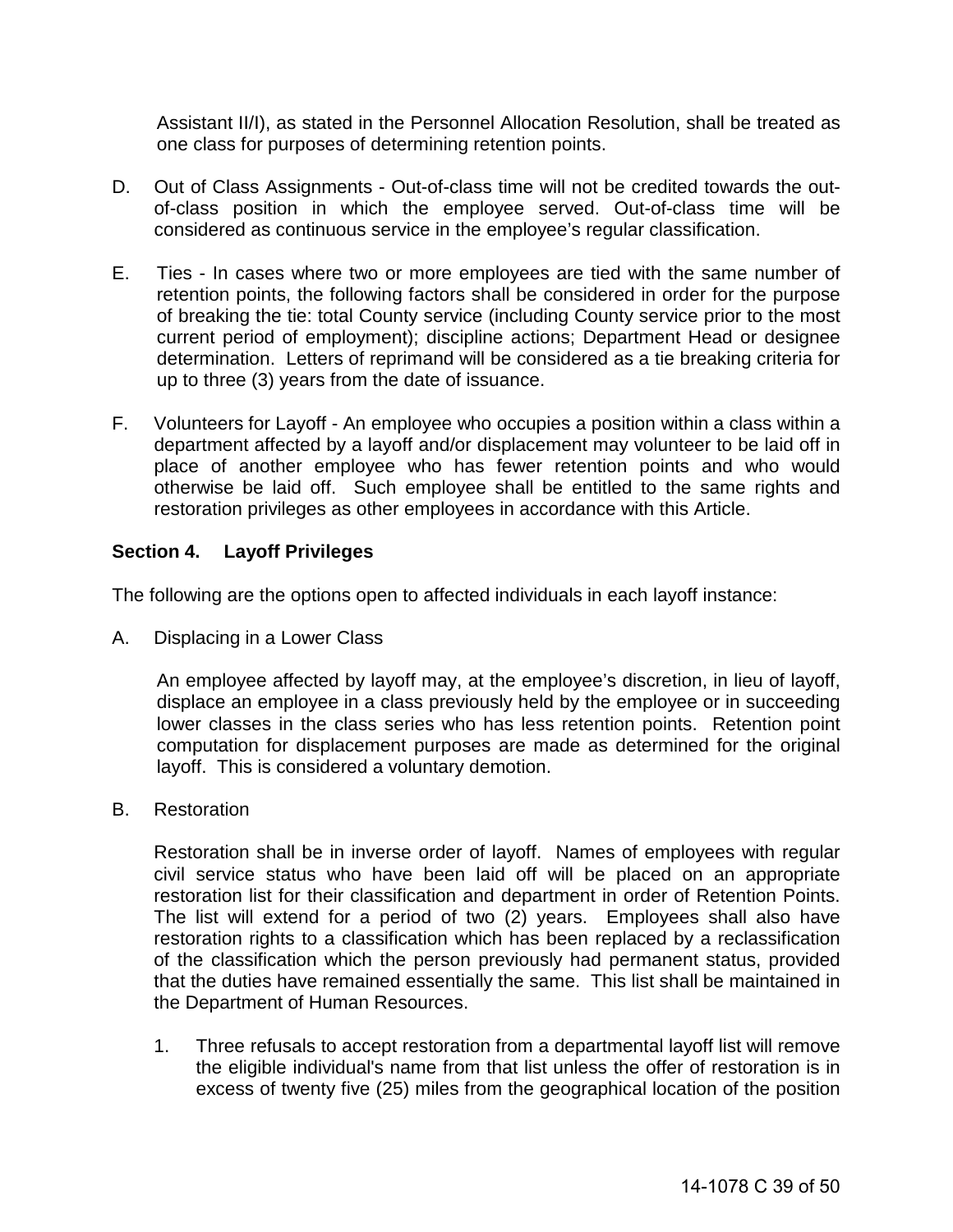from which the employee was laid off.

- 2. A person notified of an offer of restoration must respond within ten (10) working days from the proof of service date. Offers of reemployment shall be sent by USPS Priority mail to the last address on file in the Department of Human Resources. It is the employee's responsibility to insure that a current address is provided to Human Resources.
- C. Transfer and Demotion

Employees to be laid off may be permitted to transfer or demote at the discretion of the appropriate Department Head(s) prior to the layoff effective date. Transfer or demotion may be made to any funded vacant position where the employee meets the minimum qualifications. However, transfer will not be permitted to a position in another County department if a departmental layoff list exists for that class. When an employee transfers or demotes in accord with provisions of this Article and is required by the Department Head to complete a new probationary period, which results in his rejection during probation, he shall not be required to forfeit his status on any layoff list.

D. Placement in Other Departments

In accordance with rules on order of layoff, an employee who shall be laid off shall have a right to be placed in a vacant position in the same class in another department which the department has determined to fill. Referral to vacant positions shall be offered based upon the inverse order of layoff. The new appointing authority shall have up to six (6) months to evaluate the employee's performance. If the appointing authority determines that the employee's performance does not meet job standards, the employee will be returned to the layoff list. The employee will, in accordance with the rules on restoration, be eligible for placement in another vacant position in the same class which a department has determined to fill, according to the provisions above.

E. Separation from County Service

Employees who are to be laid off have the option of leaving County service rather than displacing in a lower class, transferring or demoting. In the event an employee is laid off for an indefinite period, the employee may, upon request, receive payment for those benefits normally given to terminated employees.

F. Employment Interviews

Department Heads that are referred the names of individuals designated for layoff and who have requested transfers shall ensure that such persons are provided an employment interview.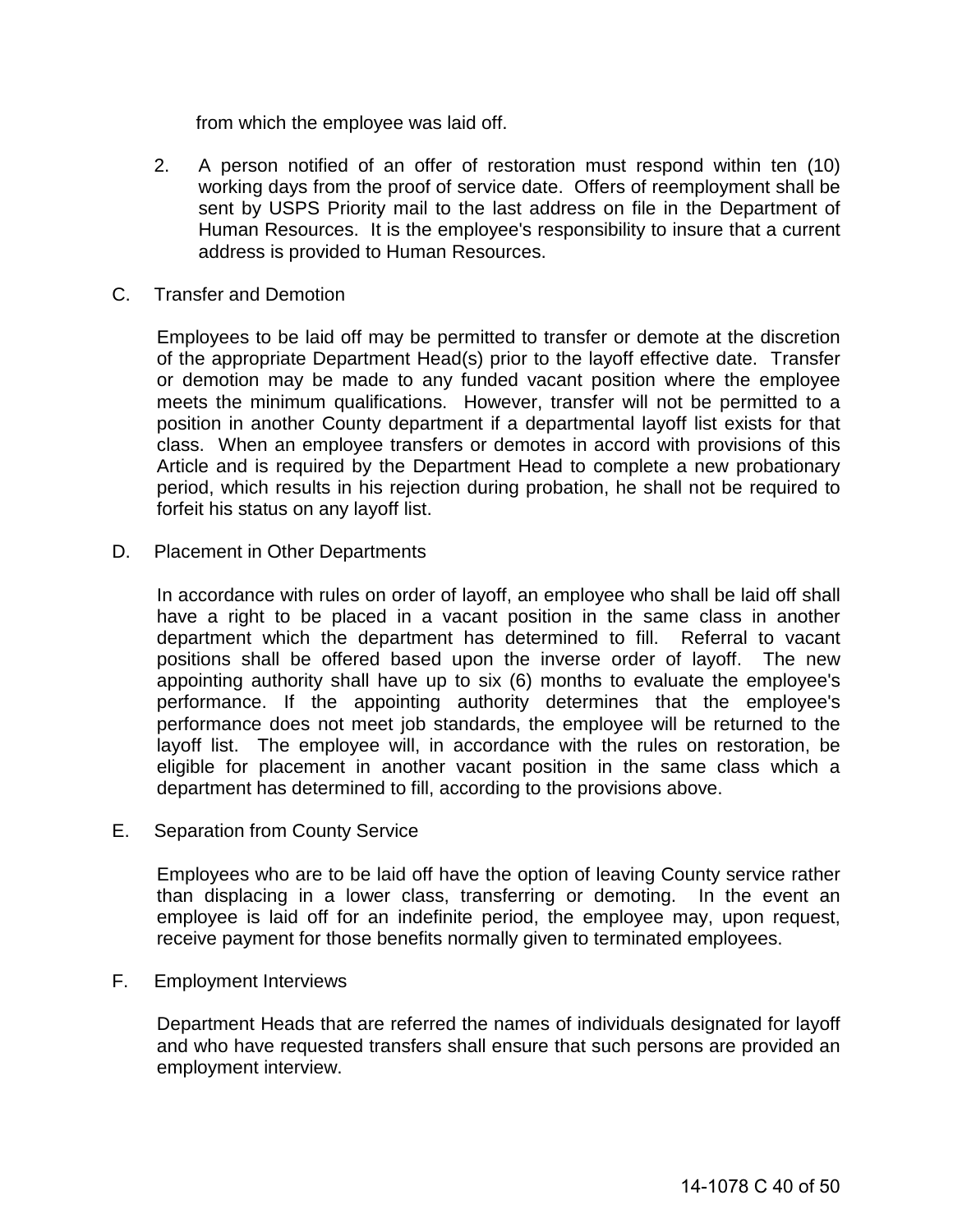#### G. Status on Restoration

 An employee who has been laid off or voluntarily reduced under the provisions of this Article and subsequently restored in their former classification within a two (2) year period from the date of his/her layoff or voluntary reduction shall receive the following considerations and benefits:

- 1. All sick leave credited to the employee's account when laid off shall be restored, unless the employee received compensation for such sick leave at the time of the layoff.
- 2. All Retention Points held upon layoff shall be restored.
- 3. All prior service shall be credited for the purpose of determining sick leave and vacation earning rates, longevity pay increases, and time in step.
- 4. The employee shall be placed on the step of the salary range that was held at the time of the layoff.
- H. Meet and Confer Prior to the actual layoffs, the County's representatives and the Union shall, at the request of the Union, meet and confer over the practical effects of the proposed layoffs.

#### <span id="page-40-0"></span>**Section 5. Deviation from Retention Points**

The Board of Supervisors may approve deviations from the order of layoff by retention points or demotions in lieu of layoff (bumping) when retention points order alone would result in retaining employees unable to maintain a satisfactory level of performance in the department affected. In such cases, the Department Head or shall fully justify and document in writing no later than two (2) weeks prior to submittal to the Board with the reasons therefore. The affected employees shall be provided a written notice of the department's request, reasons therefore and the date the Board of Supervisors shall consider the department's request.

#### <span id="page-40-1"></span>**Section 6. Appeal of Layoff**

- A. Right of Appeal
	- 1. Regular civil service employees receiving a notice of layoff shall have the right to appeal only whether or not there was compliance with the procedures prescribed in this Article.
	- 2. The right of appeal is limited to the scope and process provided in this section, "Appeal of Layoff".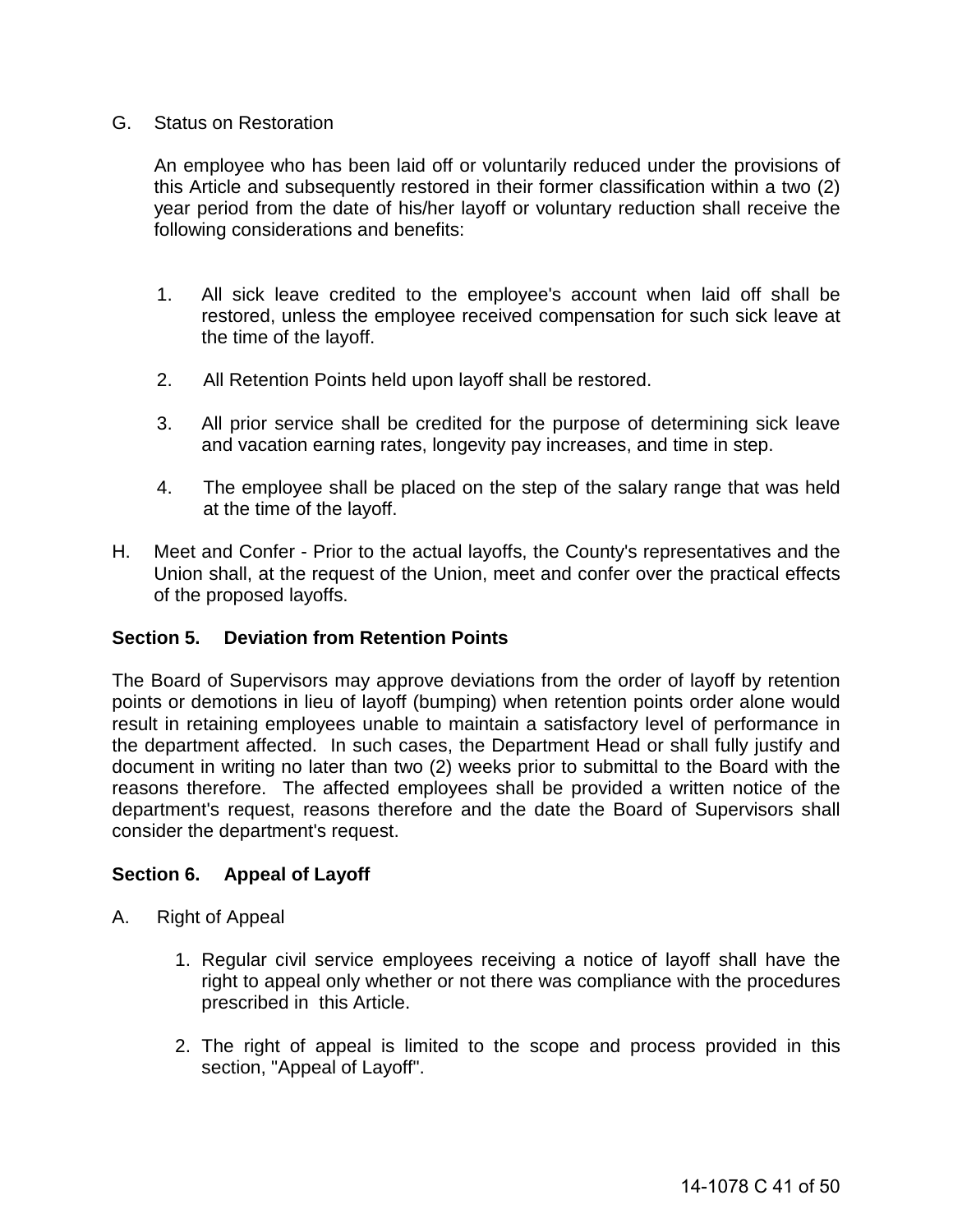- 3. The scope of any appeal shall not include such issues as the need for layoff, the reasons for layoff, or the exercise of other County prerogatives involved in layoff.
- 4. Probationary, Temporary and extra help appointment have no right of appeal of a notice of layoff. Questions and disputes regarding regular civil service status shall be determined by the Civil Service Commission in accordance with their rules, regulations and procedures.
- B. Notice and Timing of Appeal
	- 1. Appeals shall be filed in writing with the Director of Human Resources or designee. An email shall be accepted as a written appeal..
	- 2. Appeals shall be filed within five (5) working days after the date of service of the notice of layoff as provided in this section, "Appeal of Layoff"..
	- 3. The notice of appeal shall state the employee's reasons for the appeal consistent with this Article.
- C. Responsibilities of the Director of Human Resources
	- 1. The Director of Human Resources or designee shall within three (3) working days of receipt of an appeal forward a copy of the appeal to the Union.
	- 2. The Director of Human Resources or designee shall within three (3) working days of receipt of an appeal, determine which employees, if any, will be adversely affected if the appeal is successful. Human Resources will notify all employees potentially adversely affected of the appeal within five (5) working days of receipt of the successful appeal..
- D. Layoff Arbitration Panel

A tripartite Layoff Arbitration Panel shall be appointed to hear all appeals having the same effective date for layoff.

- 1. Appeals shall be heard by a tripartite panel consisting of:
	- a. A representative designated by the Director of Human Resources or designee.
	- b. A representative designated by the Union.
	- c. A neutral member selected in accordance with paragraph F.4.b.
- 2. The neutral Layoff Arbitration Panel member shall be chosen by: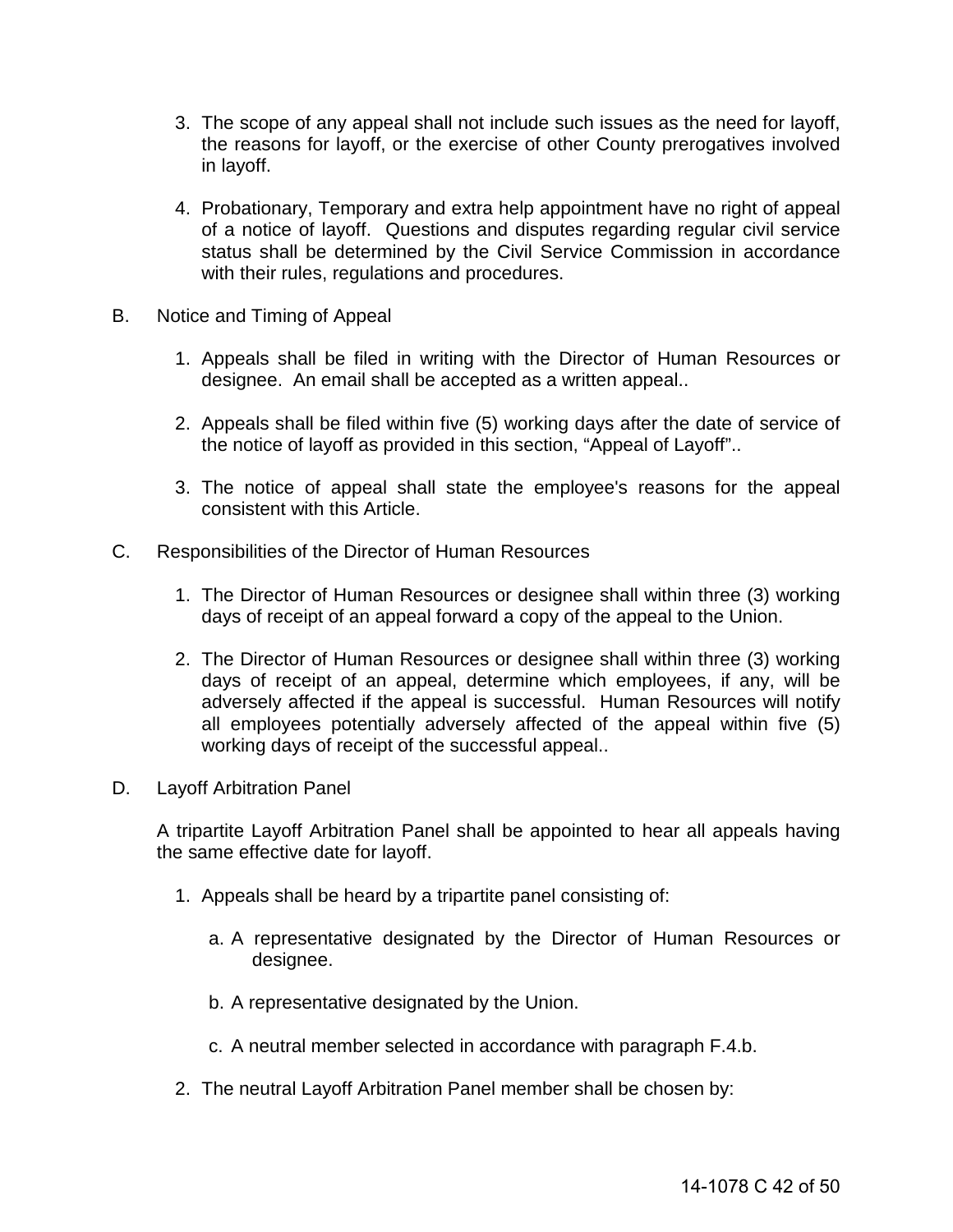- a. Mutual agreement between the County and Union or their designated representatives within five (5) working days of notification to the Union of an appeal.
- b. If the County and the Union fail to name a neutral arbitration panel member within five (5) working days of notification to the Union of the appeal, a member of the Civil Service Commission (CSC) shall serve as the neutral third member of the arbitration panel.
	- i). The Department of Human Resources will notify the Chair of the CSC of the inability to agree on a neutral;
	- ii). The Department of Human Resources will notify the Chair of the CSC of the desire that a member of the CSC serve as the neutral member of the Layoff Arbitration Panel in lieu of agreement on a third party.
	- iii). The Chair of the CSC shall name a member of the CSC to serve as the neutral member of the Layoff Arbitration Panel and an alternate.
- 3. The Layoff Arbitration Panel shall convene and open the hearing within fifteen (15) working days of the initial filing of the appeal. Representatives to the arbitration panel shall be named with primary consideration being given to their availability to meet within the fifteen (15) working day time limit.
	- a. If either or both party fails to name a representative who can meet within the time limit the CSC Chair shall name a member(s) of the CSC to serve as a second and if necessary third neutral in lieu of the failure of either or both parties to provide an available representative.
	- b. If the Civil Service Commissioner(s) designated, or the alternate, cannot serve within the time limit, the Chair shall designate another Civil Service Commissioner(s) who can serve within the time limit.
- E. Hearing Process
	- 1. The employee filing the appeal and all other potentially affected employees will be notified of the date, time and place of the hearing not less than two (2) working days in advance of the hearing.
	- 2. The neutral member shall serve as Chair of the Layoff Arbitration Panel.
	- 3. The hearing shall be conducted in accordance with standard administrative hearing procedures used by the Civil Service Commission.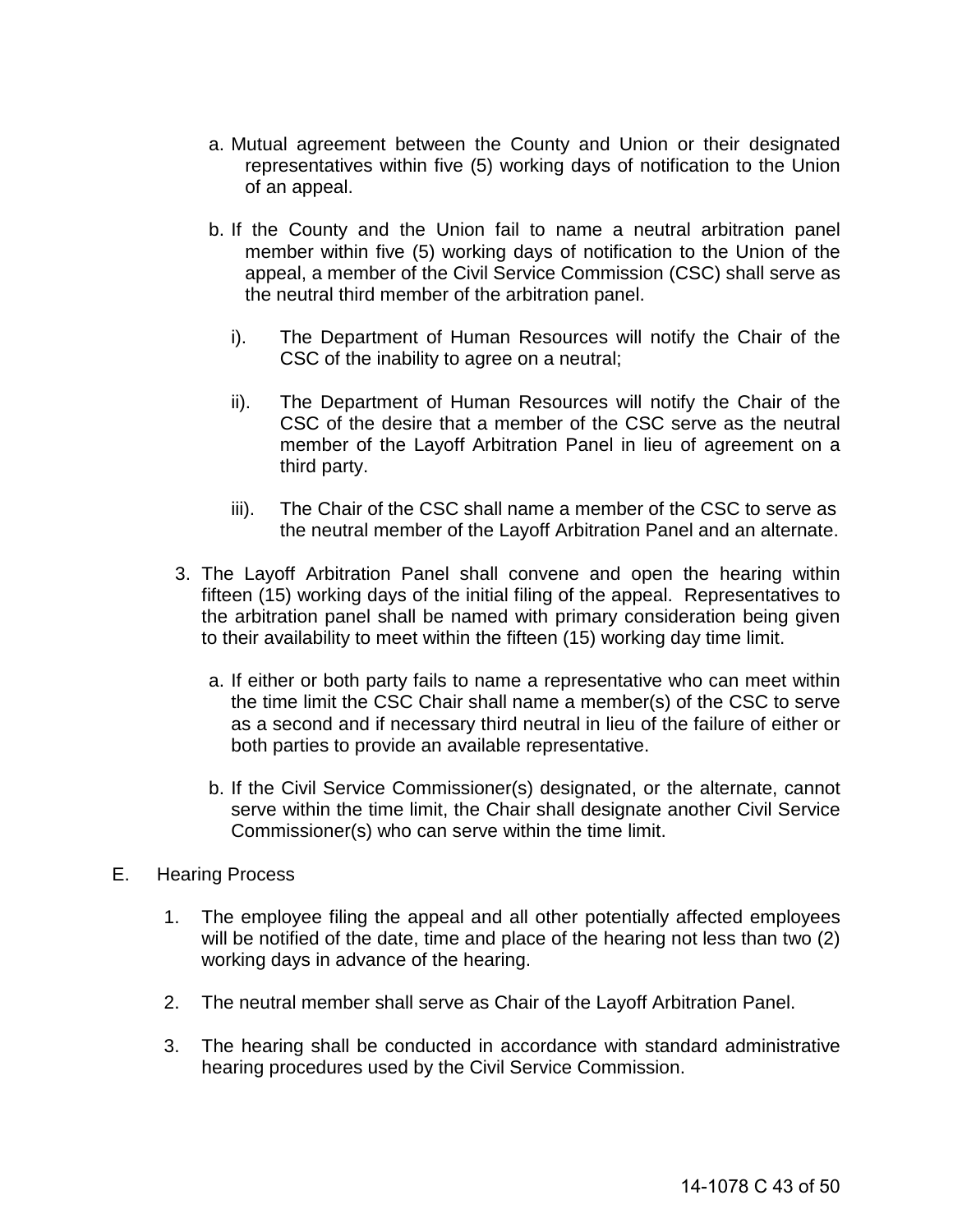- 4. In addition to hearing such evidence and witnesses of the parties including any employees potentially affected by the appeal, the Layoff Arbitration Panel may question witnesses and call such witnesses as they deem appropriate.
- F. Decision
	- 1. The Layoff Arbitration Panel shall issue their written decision within two (2) working days of closing the hearing.
	- 2. The decision of the Layoff Arbitration Panel shall be final and binding on all parties.

#### <span id="page-43-0"></span>**ARTICLE 12. GRIEVANCE PROCEDURE**

#### **Section 1. Intent**

It is the intent of this procedure to provide for an orderly and equitable procedure for the resolution of misunderstanding and disputes between the County and its employees.

#### **Section 2. Scope of Grievance**

- A. A grievance is a claimed violation, misapplication or misinterpretation of the provisions of a Resolution or employee protections contained in ordinances, resolutions, personnel rules or written policies, adversely affecting an employee's wages, hours or conditions of employment.
- B. Specifically, excluded from the scope of grievances are:
	- 1. Subjects involving the amendment or change of Board of Supervisor's resolutions and ordinances, which do not incorporate the provisions of this MOU or other employee protections contained in ordinances, resolutions, personnel rules or written policies.
	- 2. Discrimination complaints that allege violations of equal employment opportunity laws or employment discrimination which shall be processed under the County's Discrimination Complaint Procedure.
	- 3. Appeals of the "Reduction in Force" articles and policies which fall under the appeal process contained within that policy.
	- 4. Appeals of disciplinary actions resulting in termination, demotion, suspensions without pay which fall under the County's Civil Service Appeal Procedure.

#### **Section 3. Definitions**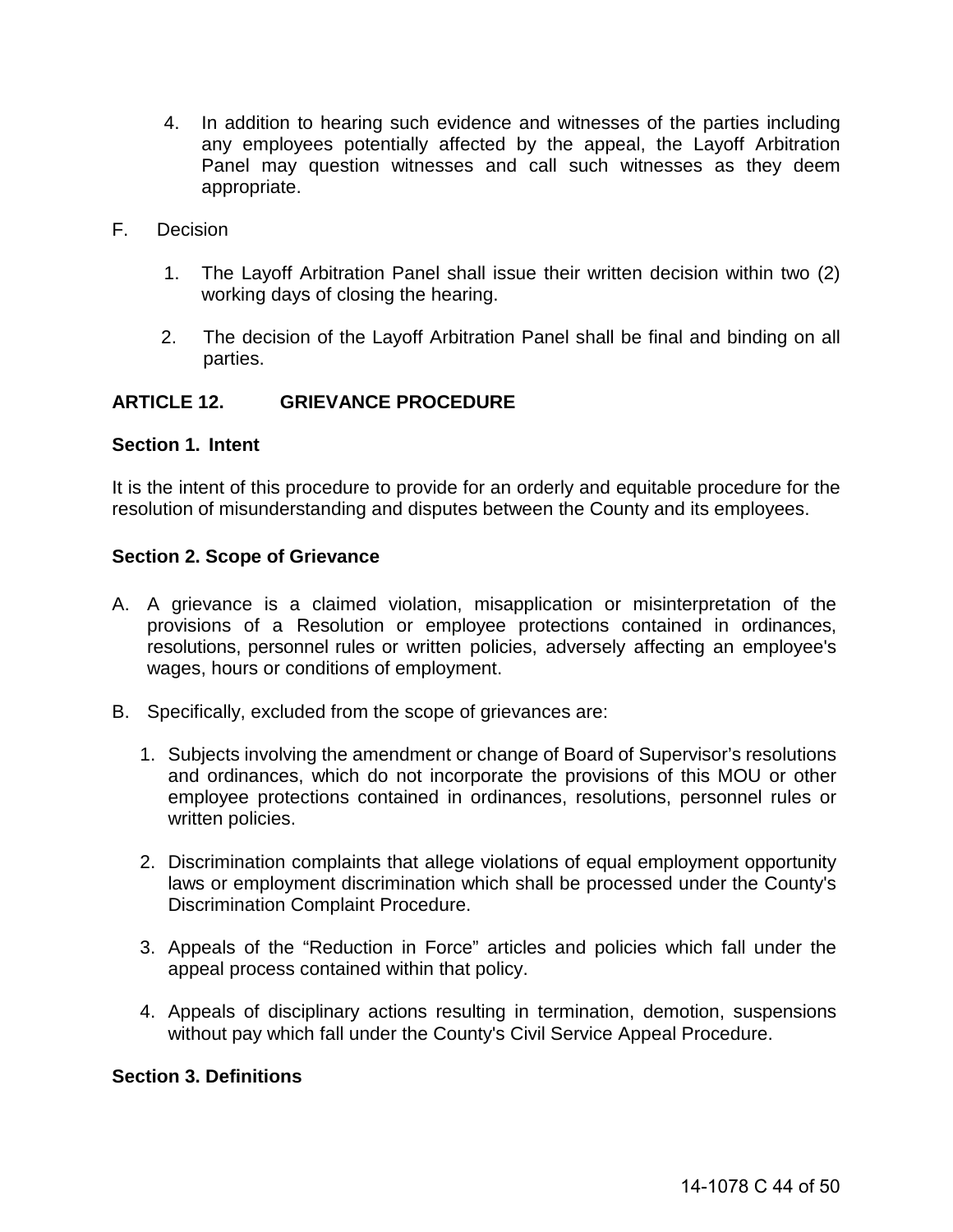- A. Grievant A grievant is (1) an employee in the unit who is filing a grievance as defined herein or (2) if two or more employees have essentially the same grievance, they may, if approved by the Director of Human Resources or designee, submit their combined grievances as one grievant, or by Union as the grieving party.
- B. Day Shall mean day(s) in which the County's main administration office is open for business.

#### **Section 4. Grievance Procedure Steps**

- A. Informal Discussion Every effort should be made to settle grievances at the lowest level of supervision possible. If an employee has a complaint relating to a work situation, the grievant is encouraged to request a meeting with the grievant's immediate supervisor to discuss the problem in an effort to clarify the issue and to work cooperatively toward settlement. Such discussion shall occur within fifteen (15) working days of the incident or occurrence giving rise to the complaint. The immediate supervisor shall respond informally within seven (7) working days.
- B. Formal Grievance Steps The formal grievance procedure shall consist of the following steps, each of which must be completed prior to any request for further consideration of the matter unless waived by mutual consent or as otherwise provided herein.
	- 1. Immediate Supervisor A grievant and representative may formally submit a grievance to the immediate supervisor within seven (7) working days from the date of the immediate supervisor's informal decision or if the informal discussion has not taken place fifteen (15) working days from the date of the incident or occurrence giving rise to the complaint. An email may serve as a formal submission. Such a written grievance shall set forth the facts at issue, the relief sought and the time of the occurrence of any alleged incident or violations precipitating the grievance. The immediate supervisor shall respond in writing within seven (7) working days after receiving the grievance. If the grievance is denied, the reasons for denial shall be given in the supervisor's response. This response shall contain the position to which the next level of employee grievance should be addressed such as an intermediate supervisor or Department Head.
	- 2. Intermediate Supervisor If the grievance is not resolved by the written decision of the immediate supervisor and if there is an intermediate level of supervision, the grievant and representative may, within five (5) working days after the date of the immediate supervisor's decision, file a written appeal to the intermediate supervisor designed in the decision being appeal. Such intermediate supervisor shall respond in writing within ten (10) working days. If the grievance is denied, the reasons for denial shall be given in the supervisor's response. This response shall contain the position to which the next level of employee grievance should be addressed.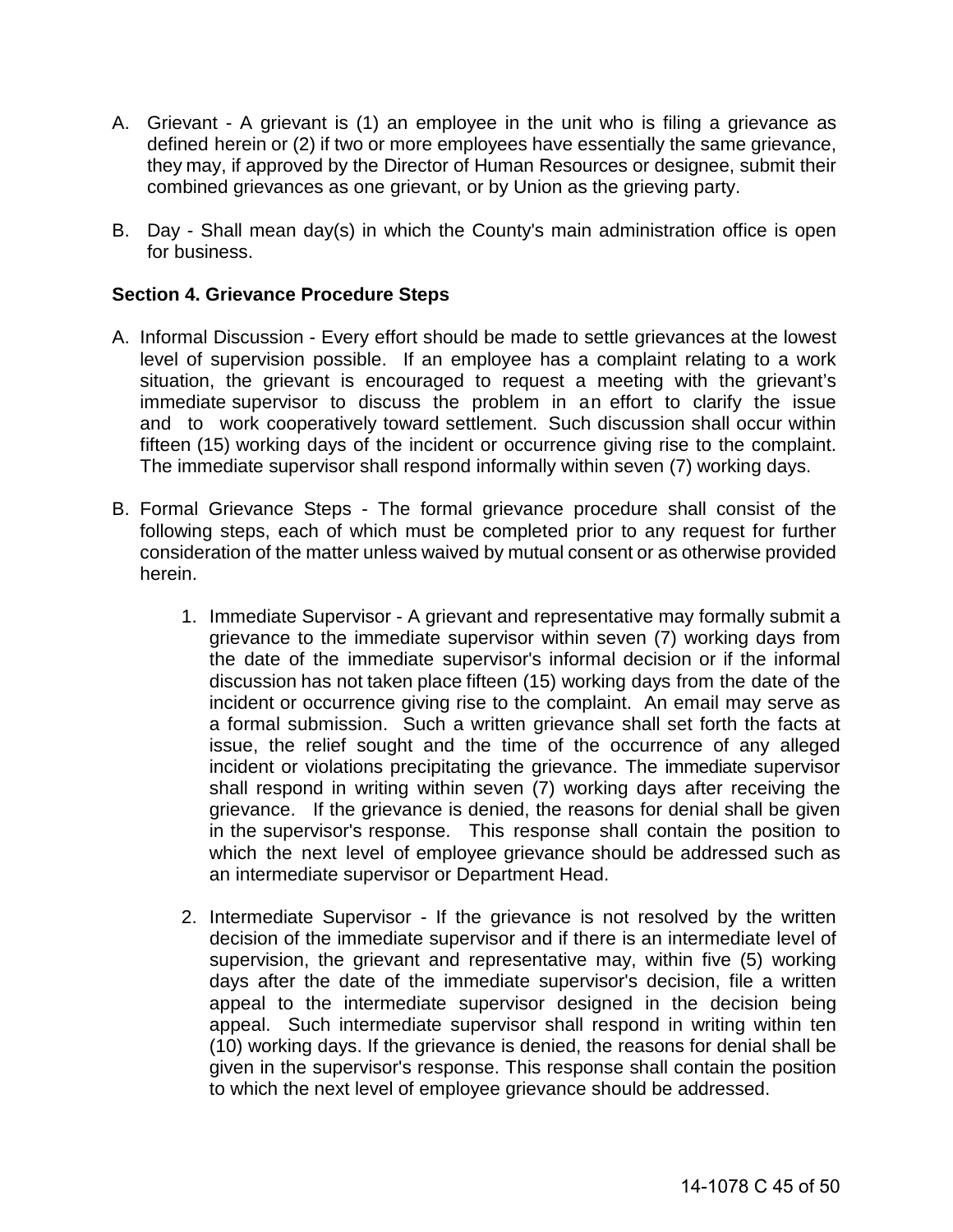- 3. Department Head If the grievance is not resolved by the written decision of the immediate/intermediate supervisor, the grievant may submit in writing within five (5) working days after the date of the immediate/intermediate supervisor's written decision the grievance to the Department Head. The Department Head shall conduct such meeting(s) with the grievant; informal hearings and investigations as are appropriate in the Department Head's judgment and deliver to the grievant a written decision within ten (10) working days. If the grievance is denied, the reasons for denial shall be included in the response.
- 4. Director of Human Resources or Designee If the grievant wishes to appeal the Department Head's decision, the grievant and representative may do so in writing to the Director of Human Resources or designee within five (5) working days after the date of the Department Head's decision. The Director of Human Resources or designee shall conduct such meeting(s), informal hearings and/or investigations as are appropriate in their judgment and deliver to the grievant a written decision within fifteen (15) working days. If the grievance is denied, the reasons for the denial shall be included in the response.
- C. Final Resolution Should the grievant and representative be unsatisfied with the decision of the Director of Human Resources or designee, the grievant and representative may within ten (10) working days notify the Director of Human Resources or designee that the grievant is appealing the Director of Human Resource's or designee's decision to arbitration, for final resolution of the grievance, subject to ratification by the Board of Supervisors if the decision required an unbudgeted expenditure.

Grievances that involve an interpretation of a personnel resolution, personnel rule or MOU shall be appealed through the arbitration method as it is described in this paragraph.

If Arbitration is chosen, the grievant and representative and the County's Management representative shall attempt to mutually agree on an acceptable arbitrator. If no agreement can be reached on an arbitrator within five (5) working days, a list of seven (7) names from the California State Conciliation & Mediation Service shall be obtained. The parties shall alternately strike names until only one name remains, which name shall be the arbitrator in the dispute. The party to strike the first name shall be chosen by lot. The arbitrator shall have no power to add to, subtract from, alter, modify or go beyond the applicable provisions of the MOU or Resolution.

#### **Section 5. Basic Rules**

A. Costs - All costs incurred jointly by both parties to the final resolution process shall be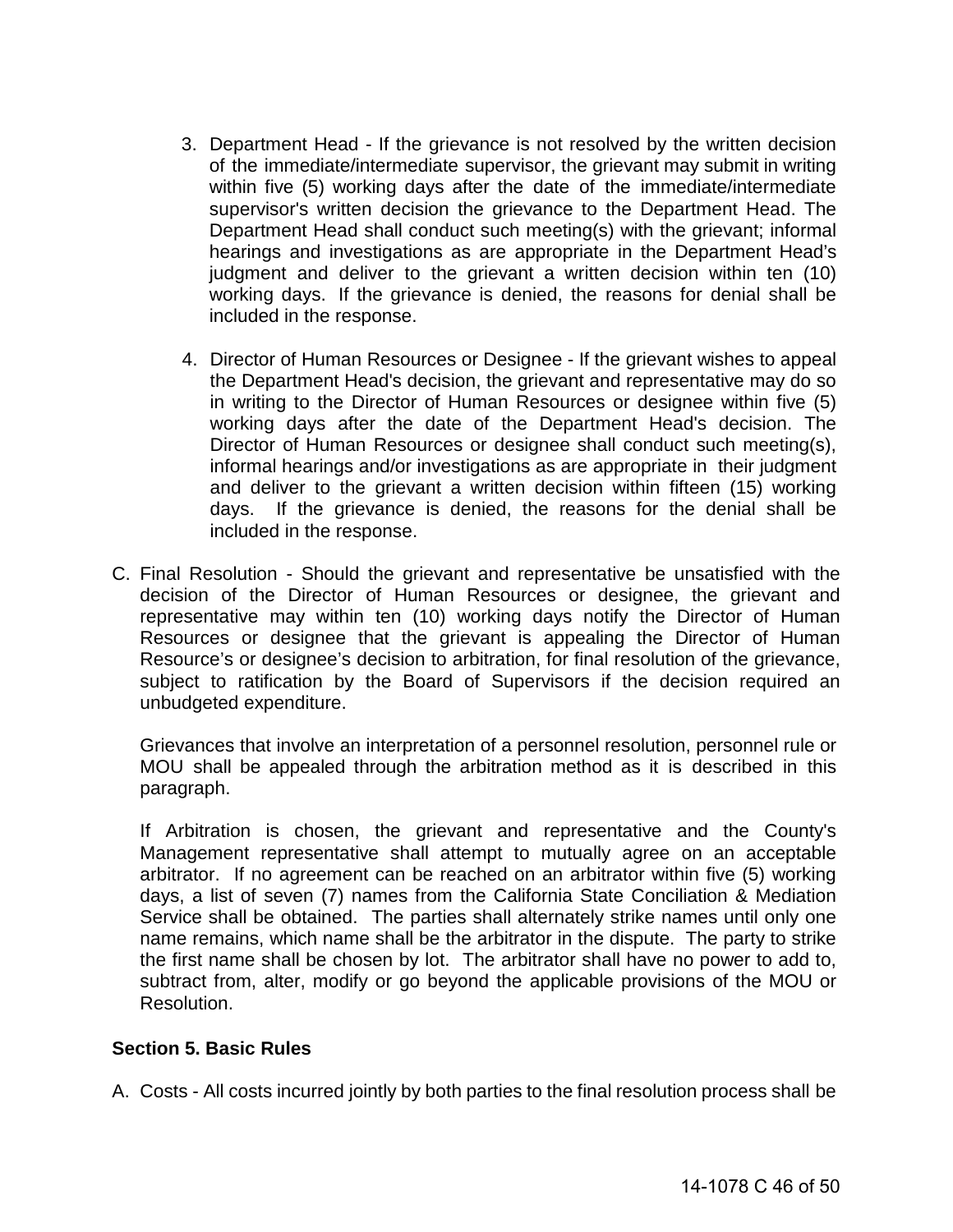borne equally by the parties. Costs incurred separately shall be borne by the party incurring them.

- B. Time Limits If the grievant and representative fail to carry the grievance forward to the next level within the prescribed time period, the grievance shall be considered settled based upon the decision rendered at the most recent step utilized. If a supervisor or manager fails to respond with an answer within the given time period, the grievant may appeal the grievance to the next higher level. Time limits may be waived by mutual written consent of the parties.
- C. Representation The grievant may be represented by a person of the grievant's choice at any formal level of this procedure. The grievant may take reasonable County time without loss of pay to prepare the grievance and meet with management representatives regarding the grievance. Other employees assisting or representing the grievant shall do so on their own time.

## <span id="page-46-0"></span>**ARTICLE 13. PEACEFUL PERFORMANCE CLAUSE**

The parties to this MOU recognize and acknowledge that the services performed by the County employees covered by this Agreement are essential to the public health, safety, and general welfare of the residents of the County of El Dorado. The Union agrees that under no circumstances will the Union recommend, encourage, cause or permit its members to initiate, participate in, nor will any member of the bargaining unit take part in any strike, sit-down, stay-in, sick-out, slowdown or picketing (hereinafter collectively referred to as work stoppage) in any office or department of the County, nor to curtail any work or restrict any production, or interfere with any operation of the County. Nor will this organization recognize the strike or job action of any organization or engage in any sympathy strike by recognizing the strike, job action or picket lines of any other organization. In the event of any such work stoppage by any member of the bargaining unit, the County shall not be required to negotiate on the merits of any dispute which may have given rise to such work stoppage until said work stoppage has ceased.

In the event of any work stoppage, during the term of this MOU, whether by the Union or by any member of the bargaining unit, the Union by its officers, shall immediately declare in writing and publicize that such work stoppage is illegal and unauthorized, and further direct its members in writing to cease the said conduct and resume work. Copies of such written notice shall be served upon the County. In the event of any work stoppage the Union had not otherwise authorized, permitted or encouraged such work stoppage, the Union shall not be liable for any damages caused by the violation of this provision. However, the County shall have the right to discipline, to include discharge, any employee who instigates, participates in, or gives leadership to, any work stoppage activity herein prohibited, and the County shall have the right to seek full legal redress, including damages, as against any such employee.

#### <span id="page-46-1"></span>**Section 1. Job Sick-Outs – Variance from Personnel Rule 1404**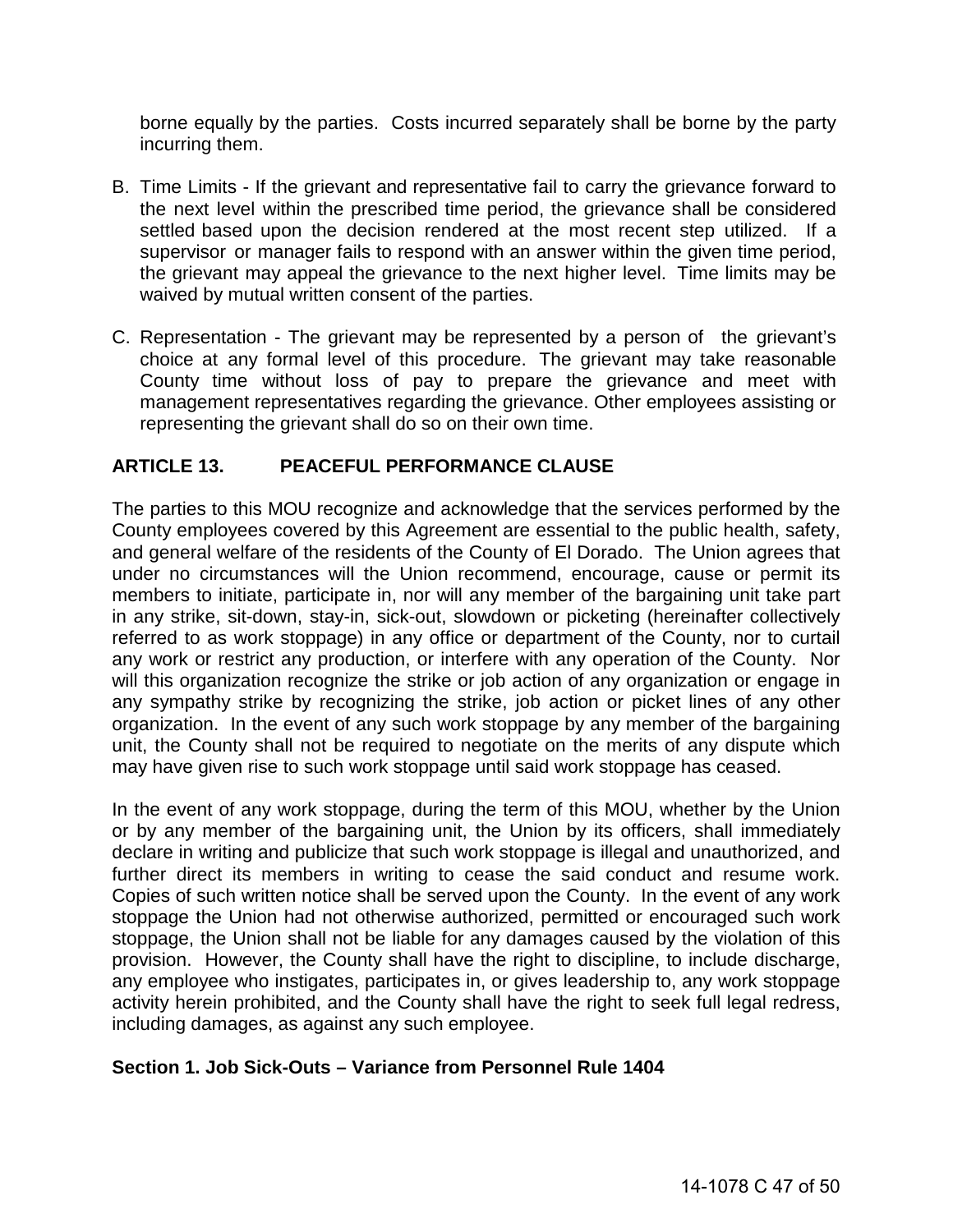Whenever the CAO or designee determines that an increase in absenteeism due to a job action or sick out is significantly and detrimentally affecting the ability of one or more departments to carry out their functions he/she may declare that this Section shall be in force and the following rules shall apply. These requirements shall stay in effect for all purposes until after the CAO determines that the increased incidence of absenteeism and the threat of such increased incidence of absenteeism have abated.

- A. The Department Heads of the departments specified in the CAO declaration shall require that each employee who is unable to report for duty due to illness or injury that is requesting sick leave shall provide a certificate completed and signed by a licensed physician or other qualified medical professional. This certificate shall show that the physician examined the employee during the period of absence from work, state the date of each examination, describe the physician's diagnosis of the employee's illness or nature and extent of the employee's injury and certify that the physician has recommended that the employee be excused from work for medical reasons, and the specific number of days of the recommended excuse. Such medical verification shall be provided to the Department Head within three (3) working days of the employee's return to work.
- B. The employee shall also provide a sworn affidavit justifying their claim of sick leave. Such affidavit shall be provided to the employee by the Department Head upon their return to work. Each request for sick leave time will be evaluated individually at the time the required documentation is received.
- C. An employee shall not be allowed sick leave credit and shall not be compensated for any period of absence unless t has complied with the requirements of this policy and unless the information provided therein and otherwise required of or provided by the employee is deemed to substantiate the claimed illness or injury. The employee may appeal a denial of sick leave through the County's Grievance Procedure.
- D. It is recognized that the facts which constitute the basis for use of sick leave may vary considerably from employee to employee and that in rare instances, the specific requirements of this rule may not be appropriate or feasible. Accordingly, discretionary variances, (but not waivers from the requirements of these rules) may be considered and allowed by the CAO or designee. Any such variance shall, if feasible, provide for an acceptable alternative means by which the employee involved shall provide assurance of the existence of facts which are adequate as a basis for proper use of sick leave.

#### <span id="page-47-0"></span>**ARTICLE 14. FULL UNDERSTANDING, MODIFICATION, WAIVER**

This MOU sets forth the full and entire understanding regarding the matters set forth herein, and any other prior or existing understandings or agreements relating to such matters are hereby superseded or terminated as appropriate. It is agreed and understood that each party hereto voluntarily and unqualifiedly waives its right to negotiate, and agrees that the other party shall not be required to negotiate, with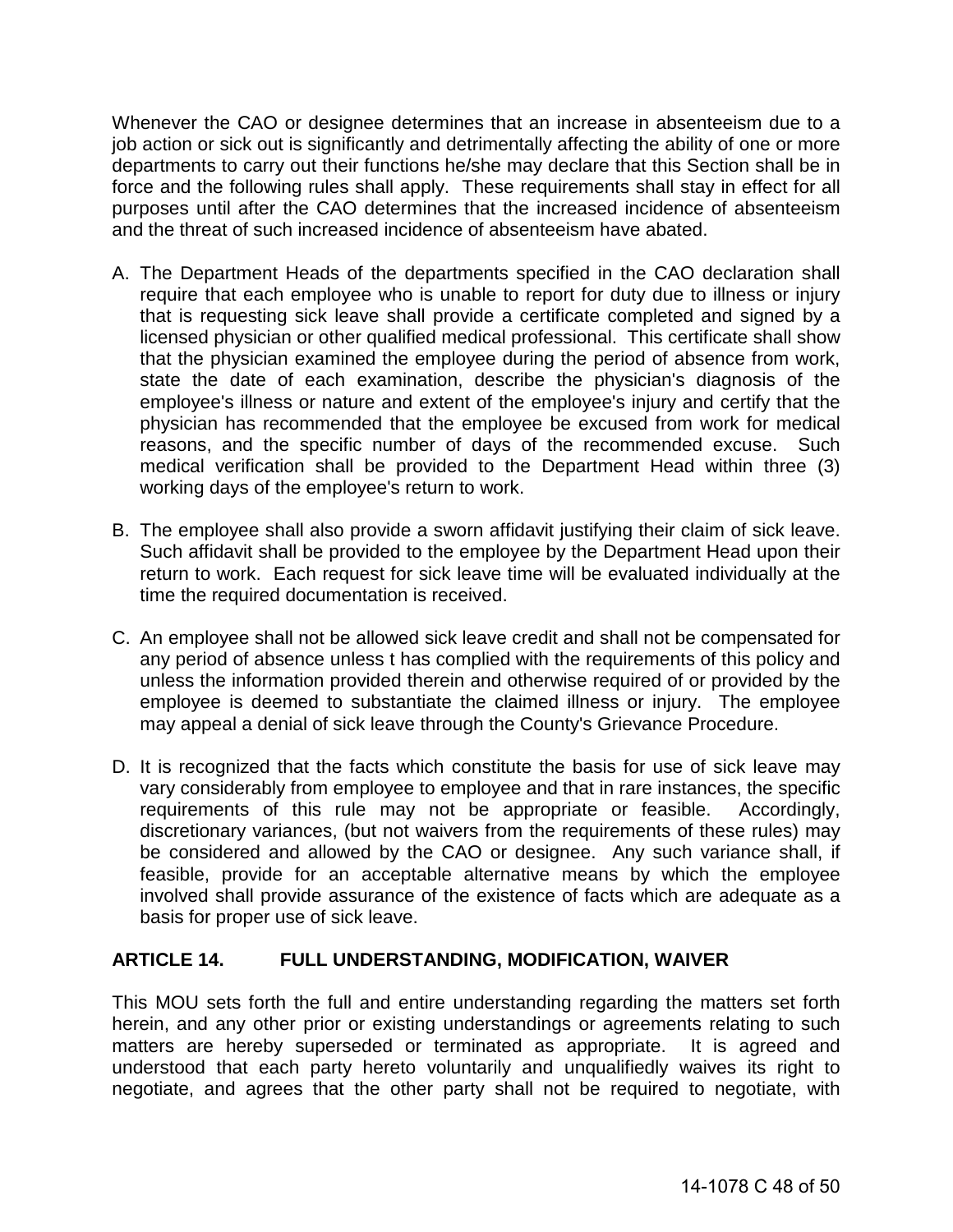respect to any matter covered herein during the term of this MOU.

No agreement, alteration, understanding, variation, waiver or modification of any of the terms or provisions contained herein shall in any manner be binding upon the parties, unless made and executed in writing by all the parties hereto, and if required, approved and implemented by the County.

#### <span id="page-48-0"></span>**ARTICLE 15. SEVERABILITY**

If any provisions of this MOU are held to be contrary to law by a court of competent jurisdiction, such provisions will not be deemed valid and subsisting except to the extent permitted by law, but all other provisions will continue in full force and effect.

#### <span id="page-48-1"></span>**ARTICLE 16. ECONOMIC HARDSHIP REOPENER**

At any time after the effective date of this MOU upon 30 calendar days written notice to the Union, the County may reopen this agreement for renegotiation if a financial shortfall in the County budget has occurred that caused the Board of Supervisors to actually reopen negotiations with other employee groups with negotiated MOUs or adopted Salary and Benefit Resolution, except with respect to any salaries governed by Section 504 of the County Charter. Any notice provided subject to this section must include evidence demonstrating the basis for the claim of financial hardship.

At any time after July 1, 2015, either party may request to meet and confer over the economic status of the County and the impact on the members of the bargaining unit.